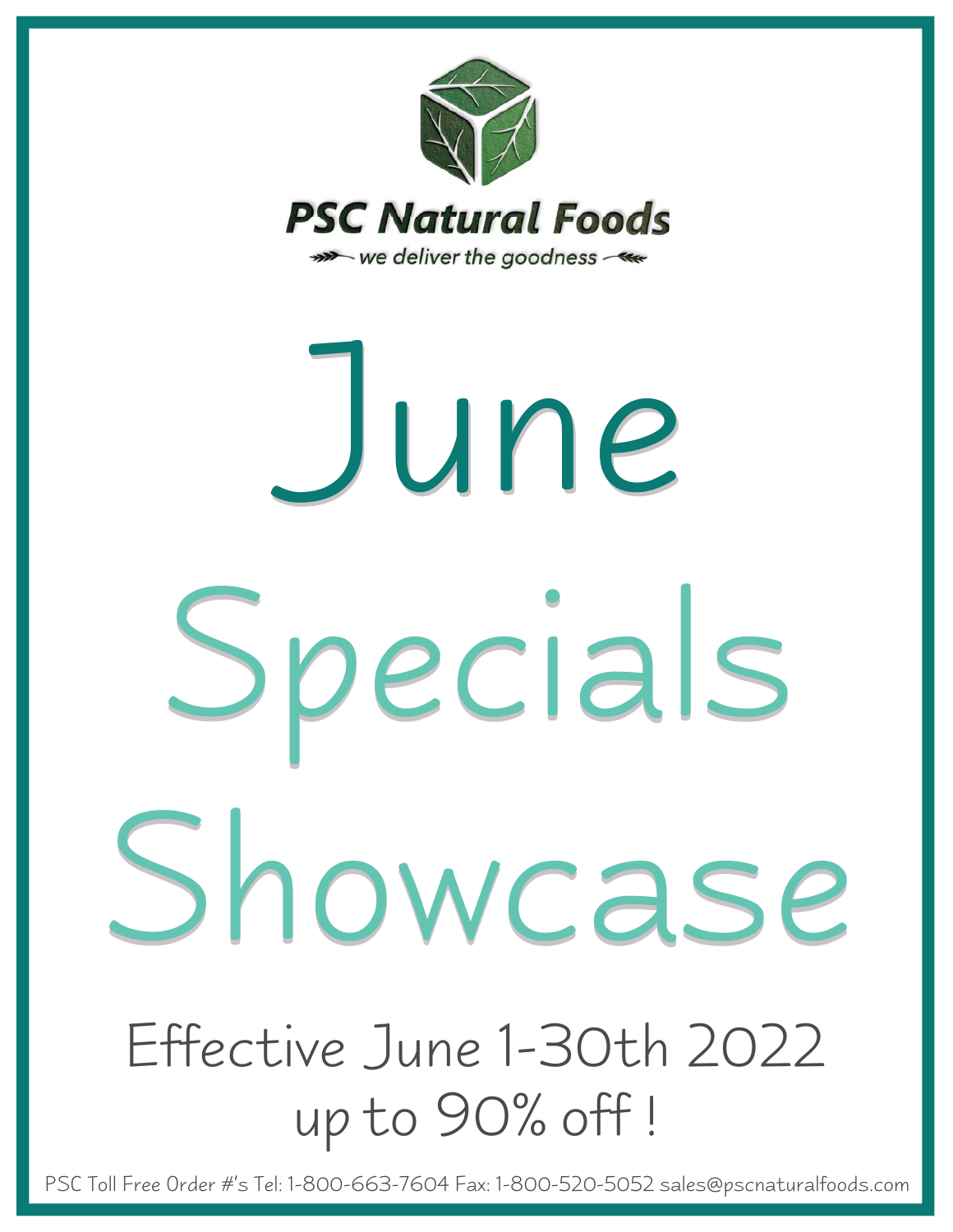| <b>MONTHLY SPECIALS</b>                                                       |                          | HAPPY PLANET   MORNIN' OATZ SHAKE                                          | 13       |
|-------------------------------------------------------------------------------|--------------------------|----------------------------------------------------------------------------|----------|
| ALTER ECO   CHOCOLATE TREAT                                                   | 4                        | HAPPY PLANET PRODUCTS (REFRIGERATED)                                       | 13       |
| AMANO   MISO (REFRIGERATED)                                                   | $\overline{4}$           | HARDBITE   HANDCRAFTED STYLE CHIPS                                         | 13       |
| AMY'S   CANNED SOUP                                                           | 4                        | HEALTH-ADE   KOMBUCHA (REFRIGERATED)                                       | 13       |
| ANGIE'S BOOMCHICKAPOP   POPCORN                                               | $\overline{4}$           | HEALTHY HIPPO   LOW SUGAR CANDY                                            | 13       |
| ANNIE'S HOMEGROWN PRODUCTS                                                    | $\overline{\mathcal{A}}$ | HEE-HAW HORSERADISH                                                        | 13       |
| ATLANTIC MARICULTURE   DULSE                                                  | $\overline{\mathcal{A}}$ | HERBARIA   HERBAL TEA                                                      | 14       |
| AURA NUTRITIONAL SUPPLEMENTS                                                  | $\overline{4}$           | HILARY'S   VEGGIE BURGERS (FROZEN)                                         | 14       |
| AURA CACIA   BODY CARE                                                        | 4                        | HORNBY ORGANIC   ENERGY BAR                                                | 14       |
| BEYOND MEAT   PLANT-BASED MEAT ALTERNATIVES (FROZEN)                          | 5                        | HOT KID   RICE CRACKERS                                                    | 14       |
| BIG MOUNTAIN   SOY-FREE TOFU (REFRIGERATED)                                   | 5                        | HUER   SENSIBLE SWEETS                                                     | 14       |
| <b>BIOITALIA   TOMATO PRODUCTS</b>                                            | 5                        | HUNGRY BUDDHA   KETO BAR                                                   | 14       |
| <b>BIO-K PLUS   PROBIOTIC (REFRIGERATED)</b>                                  | 5                        | IF YOU CARE   ENVIROMENT FRIENDLY PRODUCTS                                 | 14       |
| <b>BIOVERT   DISHWASHING PRODUCTS</b>                                         | 5<br>5                   | IMAGINE FOODS   BROTH & SOUP<br><b>JUSTIN'S   NUT BUTTER CUPS</b>          | 14<br>14 |
| <b>BLACK RIVER   JUICE</b><br>BLUE DIAMOND   ALMOND BREEZE NON-DAIRY BEVERAGE | 5,6                      | KASLO   SOURDOUGH PASTA                                                    | 15       |
| <b>BLUE HERON DAIRY-FREE CULTURED</b>                                         |                          | KETTLE BRAND   POTATO CHIPS                                                | 15       |
| CHEESE ALTERNATIVE (REFRIGERATED)                                             | 6                        | KIND   NUT BAR                                                             | 15       |
| <b>BLUE MONKEY PRODUCTS</b>                                                   | 6                        | KINDRED CULTURES   WATER KEFIR (REFRIGERATED)                              | 15       |
| <b>BOB'S RED MILL PRODUCTS</b>                                                | 6                        | KING ISLAND   COCONUT WATER                                                | 15       |
| <b>BREMNER'S   FRUIT (FROZEN)</b>                                             | 6                        | KINNIKINNICK PRODUCTS                                                      | 15       |
| BREW DR.KOMBUCHA   KOMBUCHA (REFRIGERATED)                                    | 6                        | KOYO   JAPANESE PRODUCTS                                                   | 15       |
| <b>BUCHA BREW   KOMBUCHA</b>                                                  | 6,7                      | KRISDA   SUGAR-FREE SWEETENER                                              | 15       |
| <b>CABOO PRODUCTS</b>                                                         | $\overline{7}$           | LAKANTO   MONKFRUIT BLEND SWEETENER                                        | 15       |
| CASBAH   AUTHENTIC GRAINS & MIXES                                             | $\overline{7}$           | L'ANCÊTRE   CHEESE (REFRIGERATED)                                          | 15       |
| <b>CENTRAL ROAST   POPCORNS</b>                                               | $\overline{7}$           | LARABAR   ENERGY BAR                                                       | 16       |
| CHA'S ORGANICS   SPICES                                                       | $\overline{7}$           | LE GRAND   PESTOS (REFRIGERATED)                                           | 16       |
| <b>CHOSEN FOODS PRODUCTS</b>                                                  | 7,8                      | LET'S DO   ICE CREAM CONES                                                 | 16       |
| <b>CLIF BAR</b>                                                               | 8                        | LET'S DOORGANIC PRODUCTS                                                   | 16       |
| COCONUT SECRET   SOY-FREE SAUCE                                               | 8                        | LEVEL GROUND TRADING DIRECT FAIR TRADE PRODUCTS                            | 16,17    |
| CRAVE   SWEETENER                                                             | 8                        | LOVE CHILD ORGANICS   BABY FOODS                                           | 17       |
| CROFTER'S ORGANIC   FRUIT SPREAD                                              | 8                        | LUNDBERG PRODUCTS                                                          | 17       |
| <b>DAIYA PRODUCTS</b>                                                         | 8                        | MAISON ORPHEE   MARINADE & OIL                                             | 17<br>17 |
| DANDIES   VEGAN MARSHMALLOWS                                                  | 8<br>8                   | MADEGOOD   GRANOLA SNACK<br>MANITOBA HARVEST PRODUCTS                      | 18       |
| DEEBEE'S ORGANICS   SUPERFRUIT FREEZIE                                        | 8                        | MARY'S ORGANIC   GOURMET CRACKERS                                          | 18       |
| DOMO   STONE GROUND TEA<br>DUMET   OLIVES                                     | 8,9                      | MATEINA   READY-TO-DRINK YERBA MATES                                       | 18       |
| EAGLE INSTAFERM   BAKING INGREDIENTS                                          | 9                        | MAUREEN SIMON FOODS CORP   COOKING SAUCES                                  | 18       |
| EARTH ISLAND   DAIRY-FREE ALTERNATIVES (REFRIGERATED)                         | 9                        | MCKENZIE'S   COUNTRY FARM HONEY                                            | 18       |
| EARTH'S OWN PRODUCTS (REFRIGERATED)                                           | 9                        | MILLSTREAM FLOUR MILL   FLOURS                                             | 18       |
| EAT WHOLESOME FOOD CO. PRODUCTS                                               | 9                        | MISHIMA   INSTANT SOUP                                                     | 18       |
| ECOPOOCH   COMPOSTABLE DOGGIE BAGS                                            | 9                        | MIYOKO'S   NON-DAIRY CHEESE ALTERNATIVES (REFRIGERATED)                    | 18       |
| ECOSAFE~6400   COMPOSTABLE BAGS                                               | 9                        | MOCOLATE   MORNING GLOW MUSHROOM BLEND CREAMER                             | 18       |
| EDEN PRODUCTS                                                                 | 9                        | MODERN MEAT   PLANT-BASED MEAT ALTERNATIVES (FROZEN)                       | 18       |
| EDWARD & SONS   BAKED BROWN RICE SNAPS                                        | 9                        | MOUNTAIN SKY   BODY CARE                                                   | 18,19    |
| ELIAS   HONEY                                                                 | 9                        | NAAM PRODUCTS                                                              | 19       |
| ENDANGERED SPECIES   OAT MILK CHOCOLATE                                       | 10                       | NABATI PLANT EGGZ (REFRIGERATED)                                           | 19       |
| ENER-C   DRINK MIX                                                            | 10                       | <b>NAKED &amp; SAUCY PRODUCTS</b>                                          | 19       |
| ESCUMINAC   FARM BOTTLED ORGANIC MAPLE SYRUP                                  | 10                       | NATIVE FOREST   CANNED VEGETABLES                                          | 19       |
| ETHICAL BEAN   WHOLE BEAN COFFEES                                             | 10                       | NATRACARE   FEMININE CARE                                                  | 19       |
| <b>EVE'S CRACKERS</b>                                                         | 10 <sup>°</sup>          | NATURA   DAIRY-FREE BEVERAGE                                               | 19<br>19 |
| <b>EVIVE   SMOOTHIE CUBES (FROZEN)</b>                                        | 10<br>10 <sup>°</sup>    | NATURAL CABANA   LEMONADE<br>NATURE CLEAN PRODUCTS                         | 19,20    |
| FARMER'S MARKET   CANNED PUMPKIN<br>FATSO   NUT & SEED BUTTER                 | 10 <sup>°</sup>          | NATURE'S BAKERY   FIG BAR                                                  | 20       |
| FENTIMANS   BOTANICALLY BREWED BEVERAGE                                       | 10,11                    | NATURE'S NUTS   NUT & SEED BUTTER                                          | 20       |
| FERIDIES   PEANUTS                                                            | 11                       | NATURE'S PATH   CEREAL & GRANOLA                                           | 20       |
| FEVER-TREE   DRINK MIXER                                                      | 11                       | NATURE'S PATH   WAFFLES (FROZEN)                                           | 20       |
| FIELD ROAST   CHAO SLICES (REFRIGERATED)                                      | 11                       | NORA'S   DAIRY-FREE DESSERT (FROZEN)                                       | 20       |
| FIELD ROAST CO.   PLANT BASED ALTERNATIVES (FROZEN)                           | 11                       | NORTH PRAIRIE GOLD   OIL                                                   | 20       |
| FLOW   ALKALINE SPRING WATER                                                  | 11                       | NOT MILK   NON-DAIRY BEVERAGE (REFRIGERATED)                               | 20       |
| FOLEY'S   VITALITY DOG GOURMET DOG TREATS                                     | 11                       | NUMI   ORGANIC TEA                                                         | 20       |
| FOOD FOR LIFE   EZEKIEL 4:9 CEREALS                                           | 11                       | NUTS FOR CHEESE   DAIRY-FREE NUTS FOR BUTTER                               |          |
| FOOD FOR LIFE PRODUCTS (FROZEN)                                               | 11                       | & FERMENTED CASHEW PRODUCT (REFRIGERATED)                                  | 21       |
| FOUR O'CLOCK   TEA                                                            | 11                       | NUUN   HYDRATION DRINK TABLETS                                             | 21       |
| GARDEIN   MEAT-FREE ALTERNATIVES (FROZEN)                                     | 11                       | OM MUSHROOM SUPERFOOD   MUSHROOM POWDER                                    | 21       |
| <b>GENUINE TEA CO.   TEA</b>                                                  | 12                       | ONEEARTH FUNCTIONAL FOODS   COCONUT PALM SUGAR                             | 21       |
| GIMME ORGANIC   ROASTED SUSHI NORI                                            | 12                       | OPUS   ALCOHOL FREE BEVERAGE                                               | 21       |
| GOLD RUSH   POTATO PRODUCTS (FROZEN)                                          | 12                       | PAPERCHEF   CULINARY PARCHMENT BAKING PRODUCTS                             | 21       |
| <b>GOODDRINK   SPRITZER</b>                                                   | 12                       | PARMELA CREAMERY PLANT BASED                                               | 21       |
| GREEK GODS   GREEK STYLE YOGURT (REFRIGERATED)                                | 12                       | CHEESE ALTERNATIVES (REFRIGERATED)<br>PARTAKE BREWING   NON-ALCOHOLIC BEER | 21       |
| <b>GREEN CUISINE TEMPEH</b><br>GREEN TABLE FOODS   CONDIMENTS (REFRIGERATED)  | 12<br>12                 | PATIENCE FRUIT & CO PRODUCTS                                               | 21       |
| GT'S LIVING FOODS   RAW KOMBUCHA (REFRIGERATED)                               | 12                       | PEARL'S   PEROGIES (FROZEN)                                                | 21       |
|                                                                               |                          |                                                                            |          |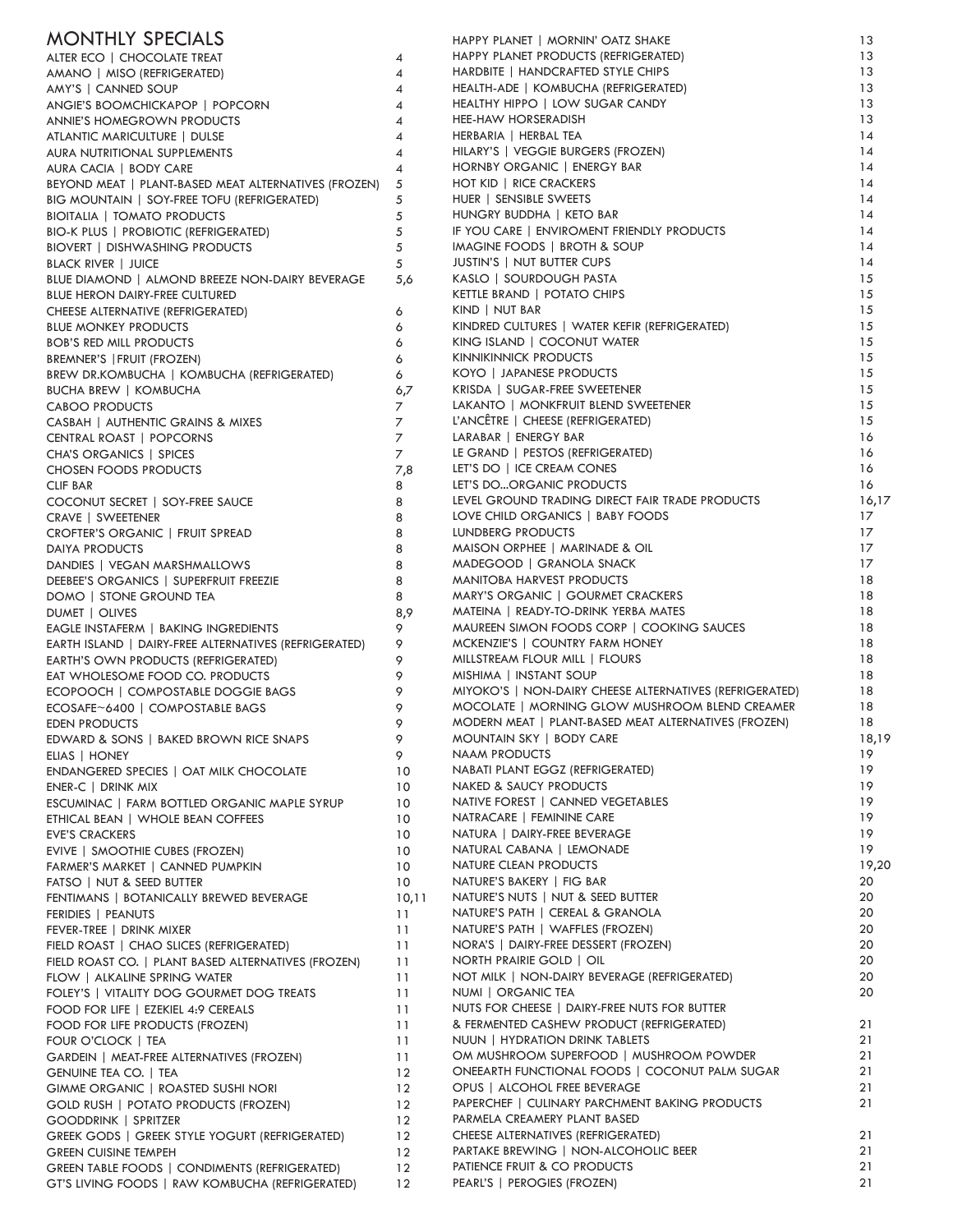| PERFECT CHEF   TOMATO PASTA SAUCE                    | 21 | SOUTHERN RECIPE SMALL BATCH   PORK RINDS                | 26      |
|------------------------------------------------------|----|---------------------------------------------------------|---------|
| PLUM-M-GOOD   RICE CAKES                             | 22 | SPECTRUM PRODUCTS                                       | 26      |
| PORTOFINO EUROPEAN BAKERY                            | 22 | SPICE IT UP FOODS   MEATLESS MEATBALLS (FROZEN)         | 26      |
| <b>BREAD PRODUCTS (FROZEN)</b>                       | 22 | STAHLBUSH ISLAND FARMS   FRUIT (FROZEN)                 | 26      |
| PRAIRIE HARVEST   KETCHUP                            | 22 | STICKLING'S   BAKERY PRODUCTS                           | 26      |
| <b>PRANA PRODUCTS</b>                                | 22 | SUNSORYA   SPIRULINA SPRINKLES                          | 27      |
| QUE PASA TORTILLA CHIPS                              | 22 | <b>TASTY BITE PRODUCTS</b>                              | 27      |
| R.W. KNUDSEN   FRUIT JUICE                           | 22 | TAZO   BLACK TEA CONCENTRATE                            | 27      |
| RAINCOAST   SUSTAINABLE WILD CANNED SEAFOOD          | 23 | TERRA ARTISAN BREAD (FROZEN)                            | 27      |
| RATIO   KETO FRIENDLY SNACK BAR                      | 23 | THAI KITCHEN PRODUCTS                                   | 27,28   |
| RAWMBAS   VEGAN MUFFINS (FROZEN)                     | 23 | THAYERS REMEDIES   WITCH HAZELS                         | 28      |
| RICEWORKS   GOURMET RICE CHIPS                       | 23 | THE VERY GOOD BUTCHERS   PLANT BASED BUTCHERY (FROZEN)  | 28      |
| RIZOPIA   RICE PASTA                                 | 23 | THEO   CHOCOLATE                                        | 28      |
| ROCKY MOUNTAIN   FLATBREAD PIZZA CRUST (FROZEN)      | 24 | THIRSTY BUDDHA   COCONUT WATER                          | 28      |
| RUNA   CLEAN ENERGY DRINK                            | 24 | THRIVE REMEDIES   ADAPTOGENIC TEAS                      | 28      |
| SAFE CATCH   LOW MERCURY CANNED SEAFOOD              | 24 | TOFINO   RAW KOMBUCHA (REFRIGERATED)                    | 28      |
| <b>SALT SPRING COFFEE</b>                            | 24 | TOFURKY   MEAT ALTERNATIVES (REFRIGERATED)              | 28      |
| SALT SPRING COFFEE COMPOSTABLE                       |    | <b>TOM'S OF MAINE PRODUCTS</b>                          | 28,29   |
| SINGLE-SERVE BREW PODS                               | 24 | TRADITIONAL MEDICINALS   TEA                            | 29      |
| SANTA CRUZ ORGANIC   LEMONADE                        | 24 | TRUE CITRUS   DRINK MIX                                 | 29      |
| SAPADILLA PRODUCTS                                   | 24 | <b>TWO BEARS PRODUCTS</b>                               | 29      |
| <b>SAUGEEN COUNTRY DAIRY</b>                         |    | UMI'S KITCHEN   COOKING SAUCE                           | 29      |
| KEFIR & YOGURTS (REFRIGERATED)                       | 24 | WAKEWATER   CAFFEINATED SPARKLING WATER                 | 29      |
| SEVENTH GENERATION PRODUCTS                          | 25 | <b>WHISTLER WATER</b>                                   | 29      |
| SILK   DAIRY-FREE BEVERAGE                           | 25 | WHOLE ALTERNATIVES   POPCORN                            | 29      |
| SILK   ALTERNATIVES (REFRIGERATED)                   | 25 | WILDBRINE   WILD CREAMERY CULTURED ALTERNATIVES         |         |
| SIMPLY ORGANIC   FLAVOURINGS & EXTRACTS              | 25 | & FERMENTED VEGETABLES (REFRIGERATED)                   | 29      |
| SKINNYPOP   POPCORN                                  | 25 | WIZE COFFEE LEAF   ICED TEA                             | 29      |
| <b>SKIPPY'S KETTLE CORN</b>                          | 25 | YOGGU!   PLANT-BASED YOGURT ALTERNATIVES (REFRIGERATED) | 29      |
| SO DELICIOUS   DAIRY-FREE DESSERT (FROZEN)           | 25 | <b>ZAZUBEAN CHOCOLATE BARS</b>                          | 29      |
| SOBAYA   PASTAS                                      | 26 | ZEVIA   ZERO CALORIE BEVERAGES                          | 30      |
| SOBER CARPENTER   NON-ALCOHOLIC CRAFT BEER           | 26 | ZIMT   CHOCOLATE BAR & MACAROONS                        | 30      |
| SOL CUISINE   PLANT-BASED MEAT ALTERNATIVES (FROZEN) | 26 | <b>CLEARANCE</b>                                        | 30 > 33 |
|                                                      |    |                                                         |         |

PSC Natural Foods, as an essential service, has been open and operating through the Covid-19 pandemic. We have experienced increased *demand for our products and our entire team has worked tirelessly, despite the uncertainty, through these unprecedented times. Due to a large increase in demand and supply chain disruptions, you may notice intermittent supply issues with some of our brands.* 

*We apologize for this, and are working hard with our vendors and carriers to ensure we keep stock rolling. Many vendors are reducing production to only their key items. Some are allocating stock, while other are unable to ship completely. We ask for your patience as we work through these challenges. Please do not hesitate to contact our sales team should you have specific questions.* 

*We are also working hard to keep our staff and customers safe. We have reduced the number of workers in our offices by allowing many of our staff to work from home. We have instituted rigorous cleaning policies in all of our common areas, warehouse, and delivery trucks. We are strictly practicing physical distancing and our staff are wearing masks when appropriate. We are continuing to monitor the situation and are closely following all Health Canada and BCCDC guidelines. Our delivery drivers also have masks and gloves and will follow any COVID protocol you have instituted at your business in an effort to continue to "Deliver the Goodness" in an efficient and safe manner. We are all in this together and we will get through it by supporting each other. We hope you are all healthy and safe in these uncertain times.*

## *PSC Management Team*

*To Our Valued Customers - Pricing Notice - PSC continually reviews costs to bring you,our valued customers, as competitive pricingas possible. You will notice many pricechanges since our last catalogue was published.* 

*Some reflect better costingand have been reduced and in some instances higher costs are reflected.*

*• Please confirm any pricing when placing your order* 

*• For volume pricing, please use the case price • Pricing & information is subject to change without notice*

|                                    | Container        | Size                         | Deposit Value                      | Recycling Fee                        |                                    | Container           | Size                         | Deposit Value                      | Recycling Fee                      |
|------------------------------------|------------------|------------------------------|------------------------------------|--------------------------------------|------------------------------------|---------------------|------------------------------|------------------------------------|------------------------------------|
| 2022                               | Aluminum         | $0 - 1L$                     | $10 \text{ } 4$                    | $1 \, \phi$                          | 2022                               | Aluminum            | $0 - 1L$                     | $10 \text{ } 6$                    | $1 \, \phi$                        |
| Container<br><b>Recycling Fees</b> | Plastic          | $0 - 11$<br>>1L              | 10 <sup>4</sup><br>$10 \text{ } 4$ | 204                                  | Container<br><b>Recycling Fees</b> | Plastic             | $0 - 1L$<br>>1L              | 10 <sub>0</sub><br>10 <sub>q</sub> | 5¢<br>9 <sup>0</sup>               |
|                                    | Glass            | $0 - 1L$<br>>1L              | 10 <sup>†</sup><br>10C             | $10 \text{ }$<br>16 <sup>¢</sup>     |                                    | Glass               | $0 - 1L$<br>>1L              | 10¢<br>10¢                         | 10¢<br>16¢                         |
| Return-It)                         | <b>Bi-Metal</b>  | $0 - 11$<br>>1L              | 10 <sub>0</sub><br>10 <sub>0</sub> | 1¢<br>No Recycling Fee               | Return-It                          | <b>Bi-Metal</b>     | $0 - 1L$<br>>1L              | 10 <sub>0</sub><br>10 <sup>¢</sup> | 1 <sup>c</sup><br>No Recycling Fee |
| It's Worth It.<br>1-800-330-9767   | <b>Drink Box</b> | $0 - 500$ ml<br>$501ml - 1L$ | $10 \text{ } 4$<br>10 <sup>0</sup> | No Recycling Fee<br>No Recycling Fee | It's Worth It.<br>1-800-330-9767   | Drink Box           | $0 - 500$ ml<br>$501ml - 1L$ | 10C<br>10C                         | $rac{2}{2}$ ¢                      |
|                                    | Gable Top        | $0 - 11$<br>>1L              | 10 <sub>0</sub><br>10 <sub>0</sub> | No Recycling Fee<br>4 ¢              | MII K                              | <b>Gable Top</b>    | $0 - 1L$<br>>1L              | 10 <sub>0</sub><br>10 <sub>c</sub> | 6¢<br>6¢                           |
| Fees effective February 1, 2022    | Bag-In-Box       | >1L                          | $10 \text{ } 4$                    | 12¢                                  | Fees effective February 1, 2022    | Polystyrene<br>Cups | $0 - 500$ ml                 | $10 \text{ } 6$                    | 5¢                                 |

 $GMO$  = Verified NON-GMO / B = Bulk / GF = Certified Gluten Free / V = Certified Vegan / \* = Certified Organic  $@$  = Certified Fair Trade / + = Made in Canada / BC = BC Product /  $@$  = Canadian Company X = NO SPLITS / G = GST / P = PST / U = Container Recycling Fee / (S/O) = Special Order (See Rep for Lead Time & Pricing)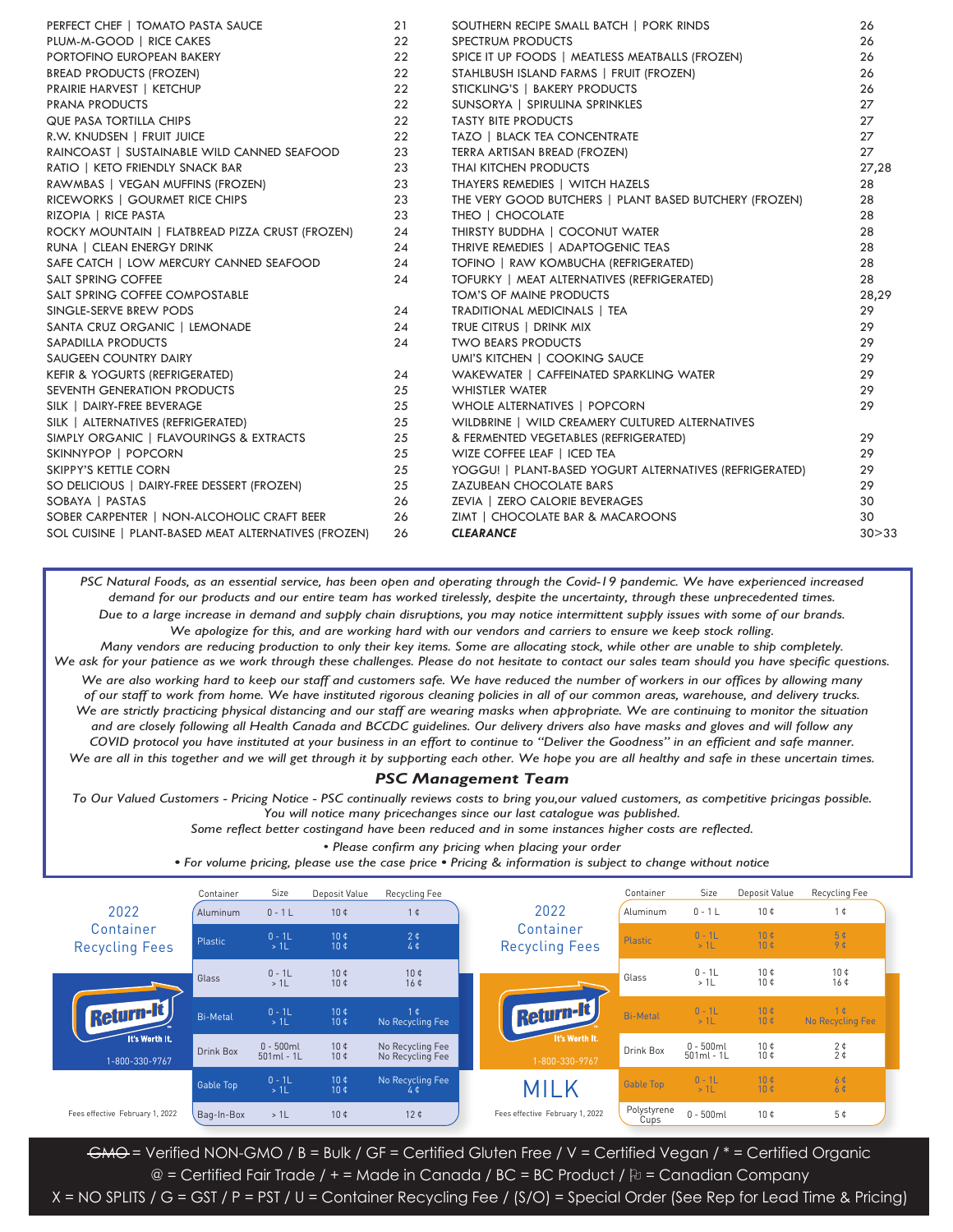

**PSC Natural Foods**<br> **DELIVERY DATE REQUEST:** STORE NAME: **DELIVERY DATE REQUEST:** 

**UPC Code Code PSC Toll Free Order #'s Tel: 1-800-663-7604 Fax: 1-800-520-5052 Order**

# MONTHLY SPECIALS

| ALTER ECO   CHOCOLATE TREAT - 15% OFF     |                      |                         |    |                       |                                                               |            |     |  |
|-------------------------------------------|----------------------|-------------------------|----|-----------------------|---------------------------------------------------------------|------------|-----|--|
| 817670012116 35241 <del>GMO</del> GF *@   |                      |                         |    |                       | Bar, Grass Fed Milk Chocolate, Almond, 46%<br>Cacao, Organic  | 12 / 75g   | G   |  |
| AMANO   MISO (REFRIGERATED) - 15% OFF     |                      |                         |    |                       |                                                               |            |     |  |
| 067334 001028                             | 40061 <del>GMO</del> |                         |    | BC 匝                  | Miso, Aka, Organic                                            | $10/1$ kg  |     |  |
| 067334 001011                             | 40062 GMO            |                         |    | BC Pu                 | Miso, Shiro, Organic                                          | $10/1$ kg  |     |  |
| AMY'S   CANNED SOUP - 15% OFF             |                      |                         |    |                       |                                                               |            |     |  |
| 042272 905348                             | 38328                |                         |    |                       | Soup, Butternut Squash, Organic                               | 12 / 398ml |     |  |
| ANGIE'S BOOMCHICKAPOP   POPCORN - 10% OFF |                      |                         |    |                       |                                                               |            |     |  |
| 018780 017347                             | 59520                |                         |    |                       | <b>BOOMCHICKAPOP Microwave Popcorn, Real</b><br><b>Butter</b> | 6 / 4X93g  |     |  |
| 018780 017354                             | 59521 <del>GMO</del> |                         |    |                       | BOOMCHICKAPOP Microwave Popcorn, Sea Salt                     | 6 / 4X93g  |     |  |
| 892773 000208                             |                      | 59513 <del>GMO</del> GF |    | $^+$                  | BOOMCHICKAPOP, Sweet & Salty Kettle Corn<br>X<br>Popcorn      | 8/198q     | G   |  |
| ANNIE'S HOMEGROWN PRODUCTS - 15% OFF      |                      |                         |    |                       |                                                               |            |     |  |
| 013562 000388                             | 16128                |                         |    |                       | Baked Snack Crackers, Cheddar Bunnies                         | 12 / 213g  |     |  |
| 013562 001842                             | 16693                |                         |    |                       | Baked Snack Crackers, Cheddar Squares                         | 12/213g    |     |  |
| 013562 000364                             | 16615                |                         |    |                       | Baked Snack Crackers, White Cheddar Bunnies                   | 12 / 213g  |     |  |
| 013562 111510                             | 16526 <del>GMO</del> |                         | GF |                       | BUNNY FRUIT, Berry Patch, Organic                             | 12/5x23q   | G   |  |
| 013562 111503                             | 16525 GMO            |                         | GF |                       | BUNNY FRUIT, Summer Strawberry, Organic                       | 12/5x23q   | G   |  |
| 013562 000418                             | 16168                |                         |    |                       | Bunny Grahams, Chocolate                                      | 12/213g    |     |  |
| 013562 000401                             | 16167                |                         |    |                       | Bunny Grahams, Honey                                          | 12/213q    |     |  |
| 065633 173040                             | 38431 GMO            |                         |    |                       | Cereal, Cinnamon Crunch, Organic                              | 10/260q    |     |  |
| 065633 173064                             | 38430 GMO            |                         |    |                       | Cereal, Honey Nut O's, Organic                                | 10/235g    |     |  |
|                                           |                      |                         |    |                       | Deluxe Rich & Creamy, Shells & Cheddar Cheese                 |            |     |  |
| 013562 119042                             | 38425                |                         |    |                       | Sauce                                                         | 12/312q    |     |  |
| 065633 178687                             | 16110 GMO            |                         |    |                       | Granola Bars, Chocolate Dipped Caramel,<br>Organic            | 12 / 5x26g | G   |  |
| 065633 178670                             | 16111 <del>GMO</del> |                         |    |                       | Granola Bars, Chocolate Dipped Chocolate<br>Chip, Organic     | 12 / 5x26g | G   |  |
| 065633 178618                             | 16112 <del>GMO</del> |                         |    |                       | Granola Bars, Chocolate Drizzle Chocolate Chip,<br>Organic    | 12/5x26g   | G   |  |
| ATLANTIC MARICULTURE   DULSE - 15% OFF    |                      |                         |    |                       |                                                               |            |     |  |
| 067835 774056                             | 24200                |                         |    | + や                   | Dulse, Organic                                                | 12 / 40g   |     |  |
| AURA   NUTRITIONAL SUPPLEMENTS - 10% OFF  |                      |                         |    |                       |                                                               |            |     |  |
| 180916 001374                             | 01656                |                         |    | BC P                  | <b>NEW! BOTANY Vegan Collagen Booster, Cherry</b><br>Lime     | 1/180g     | G   |  |
| 180916 001343                             | 01655                |                         |    | BC Pu                 | NEW! BOTANY Vegan Collagen Booster, Summer<br>Watermelon      | 1 / 180g   | G   |  |
| 627987 020182                             | 01651                |                         |    | BC Pu                 | NEW! Elevated Collagen Creamer with<br>MCT+P40P42P6:P3P6:P66  | 1/300q     | G   |  |
| 180916 000469                             | 01657                |                         |    | BC p                  | NEW! Plant Based Protein Mix, Unflavoured                     | 1/500q     | G   |  |
| 627987 020137                             | 01653                |                         |    | $BC$ $\triangleright$ | NEW! Plant Based Protein Mix, Vanilla                         | 1/500g     | G   |  |
| 180916 000025                             | 01652                |                         |    | $BC$ $\triangleright$ | <b>NEW!</b> Wild Ocean Marine Collagen                        | 1 / 300g   | G   |  |
| AURA CACIA   BODY CARE - 15% OFF          |                      |                         |    |                       |                                                               |            |     |  |
| 051381 382612                             | 83001                |                         |    |                       | Aromatherapy Bubble Bath, Tranquility                         | 1 / 384ml  | G P |  |
| 051381 285968                             | 83004                |                         |    |                       | X Aromatherapy Foam Bath for Kids, Calming                    | 6/70.9g    | G P |  |
| 051381 902148                             | 80759                |                         |    |                       | X Skin Care Oils, Argan, Organic                              | 1/30ml     | G P |  |
| 051381 311711                             | 83006                |                         |    |                       | X Skin Care Oils, Grapeseed                                   | 1 / 118ml  | G P |  |
| 051381 311728                             | 80657                |                         |    |                       | X Skin Care Oils, Jojoba                                      | 1/118ml    | G P |  |
| 051381 902131                             | 80763                |                         |    |                       | X Skin Care Oils, Rosehip, Organic                            | 1/30ml     | G P |  |
| 051381 311445                             | 83007                |                         |    |                       | X Skin Care Oils, Sweet Almond                                | 1 / 118ml  | G P |  |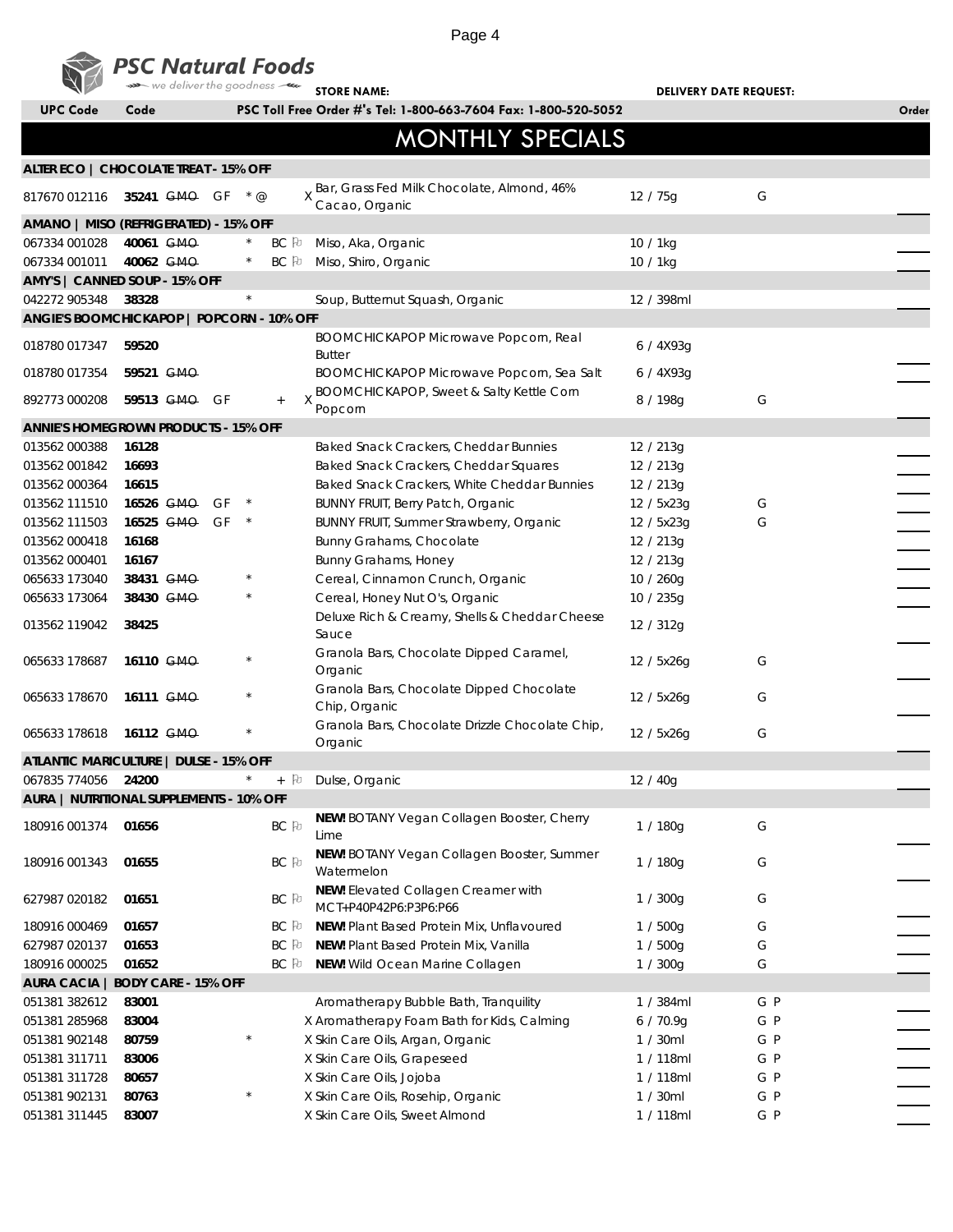|                                                        | PSC Natural Foods |                         |    |          |                |                                                                                     |                               |     |       |
|--------------------------------------------------------|-------------------|-------------------------|----|----------|----------------|-------------------------------------------------------------------------------------|-------------------------------|-----|-------|
|                                                        |                   | we deliver the goodness |    |          |                | <b>STORE NAME:</b>                                                                  | <b>DELIVERY DATE REQUEST:</b> |     |       |
| <b>UPC Code</b>                                        | Code              |                         |    |          |                | PSC Toll Free Order #'s Tel: 1-800-663-7604 Fax: 1-800-520-5052                     |                               |     | Order |
|                                                        |                   |                         |    |          |                | BEYOND MEAT   PLANT-BASED MEAT ALTERNATIVES (FROZEN) - \$12.00 OFF                  |                               |     |       |
| 850004 207291                                          |                   | 56205 GMO               |    | V        |                | X BEYOND BEEF, Ground                                                               | 12 / 340g                     |     |       |
| 810057 290237                                          |                   | 56208 <del>GMO</del>    |    | V        |                | X BEYOND BURGER                                                                     | 8 / 678g                      |     |       |
| 850004 207376                                          |                   | 56207 GMO               |    | V        |                | X BEYOND SAUSAGE, Hot Italian                                                       | 8 / 400g                      |     |       |
| 850004 207277                                          |                   | 56206 GMO               |    | V        |                | X BEYOND SAUSAGE, Mild Italian                                                      | 8 / 400g                      |     |       |
| BIG MOUNTAIN   SOY-FREE TOFU (REFRIGERATED) - 10% OFF  |                   |                         |    |          |                |                                                                                     |                               |     |       |
| 777744 000107                                          |                   | 38013 GMO               |    | V        |                | BC <a> Soy-Free Tofu, Medium Firm</a>                                               | 8 / 340g                      |     |       |
| 777744 000114                                          |                   | 38014 GMO               |    | V        |                | BC Pu Soy-Free Tofu, Super Smoked, Firm                                             | 8 / 320g                      |     |       |
| BIOITALIA   TOMATO PRODUCTS - 10% OFF + VOLUME PRICING |                   |                         |    |          |                |                                                                                     |                               |     |       |
| 661475 003387                                          | 33108             |                         |    |          |                | Tomato Paste, Organic (jar)                                                         | 12 / 300ml                    |     |       |
|                                                        |                   |                         |    |          |                | Buy 40+ cases (Tomato Skus ONLY)                                                    | Save 10%                      |     |       |
| 661475 105708                                          | 33069             |                         |    |          |                | Tomato Purée, Organic (bottle)                                                      | 12 / 700ml                    |     |       |
|                                                        |                   |                         |    |          |                | Buy 40+ cases (Tomato Skus ONLY)                                                    | Save 10%                      |     |       |
| BIO-K PLUS   PROBIOTIC (REFRIGERATED) - 10% OFF        |                   |                         |    |          |                |                                                                                     |                               |     |       |
| 626608 000169                                          | 07383             |                         |    |          |                | X Capsules, IBS Control                                                             | 1/30ct                        | G   |       |
| 626608 001258                                          | 07381             |                         |    |          | $\overline{+}$ | X Capsules, Regular (25 Billion)                                                    | 1/15ct                        | G   |       |
| 626608 001500                                          | 07316             |                         |    |          | $^{+}$         | X Capsules, Strong (50 Billion)                                                     | 1 / 15ct                      | G   |       |
| 626608 000091                                          | 07312             |                         | GF |          | $^{+}$         | X BIO-KIDZ, Fermented Dairy, Strawberry                                             | 6/98q                         | G   |       |
| 626608 008028                                          |                   | 07451 GMO               | GF |          |                | Extra, Fermented Oat & Pumpkin Seeds,<br>Cereboost Peach & Turmeric, Organic        | 6/98g                         | G   |       |
| 626608 008042                                          |                   | 07452 <del>GMO</del>    | GF |          |                | Extra, Fermented Oat & Pumpkin Seeds, Cyracos<br>Lemon & Ginger, Organic            | 6 / 98g                       | G   |       |
| 626608 008066                                          |                   | 07450 <del>GMO</del>    | GF |          |                | Extra, Fermented Oat & Pumpkin Seeds,<br>Wellmune Elderberry, Organic               | 6/98g                         | G   |       |
| 626608 000763                                          | 07301             |                         | GF |          | $^{+}$         | X Fermented Dairy, Original                                                         | 6/98g                         | G   |       |
| 626608 000961                                          | 07307             |                         | GF |          | $^+$           | X Fermented Dairy, Strawberry                                                       | 6/98g                         | G   |       |
| 626608 000336                                          | 07305             |                         | GF |          | $^+$           | X Fermented Dairy, Vanilla                                                          | 6/98g                         | G   |       |
| 626608 000022                                          |                   | 07384 <del>GMO</del>    | GF |          | $\,$ + $\,$    | X Fermented Pea, Raspberry                                                          | 6/98g                         | G   |       |
| 626608 000268                                          |                   | 07309 <del>GMO</del>    | GF | $^\star$ | $\,$ + $\,$    | X Fermented Rice, Blueberry, Organic                                                | 6/98g                         | G   |       |
| 626608 000862                                          |                   | 07303 <del>GMO</del>    | GF |          | $^+$           | X Fermented Soy, Mango                                                              | 6/98g                         | G   |       |
| 626608 000978                                          |                   | 07308 GMO               | GF |          | $^+$           | X Fermented Dairy, Strawberry                                                       | 12 / 98g                      | G   |       |
| 626608 002125                                          | 07310             |                         | GF | $\star$  | $^{+}$         | X Fermented Rice, Blueberry, Organic                                                | 12 / 98g                      | G   |       |
| 626608 000879                                          | 07304             |                         | GF |          | $\! +$         | X Fermented Soy, Mango                                                              | 12 / 98g                      | G   |       |
| <b>BIOVERT   DISHWASHING PRODUCTS - 10% OFF</b>        |                   |                         |    |          |                |                                                                                     |                               |     |       |
| 776622 011082                                          | 80550             |                         |    |          | + 凡            | Automatic Dishwasher Tabs, Biodegradable (30<br>tabs)                               | 6/540g                        | GP  |       |
| 776622 011068                                          | 80528             |                         |    |          | + P            | Dishwashing Liquid, Citrus Fresh, Refill                                            | 2 / 4.43L                     | G P |       |
| BLACK RIVER   JUICE - 15% OFF                          |                   |                         |    |          |                |                                                                                     |                               |     |       |
| 771344 001083                                          | 02372             |                         |    |          |                | + P X Juice, Apple + Mango                                                          | 12 / 300ml                    | U   |       |
| 771344 004053                                          | 02358             |                         |    |          |                | + Pu Juice, Black Cherry                                                            | 12/1                          | U   |       |
|                                                        |                   |                         |    |          |                | BLUE DIAMOND   ALMOND BREEZE NON-DAIRY BEVERAGE - UP TO \$1.50 OFF + VOLUME PRICING |                               |     |       |
| 041570 500262                                          |                   | 07000 GMO               |    |          |                | ALMOND BREEZE, Chocolate                                                            | 6 / 4x240ml                   | U   |       |
| 041570 500279                                          |                   | 07001 GMO               |    |          |                | ALMOND BREEZE, Unsweetened Vanilla                                                  | 6 / 4x240ml                   | U   |       |
|                                                        |                   |                         |    |          |                | Buy 10+ cases (4x240ml only)                                                        | Save 3.00                     |     |       |
| 041570 094464                                          |                   | 16673 GMO               |    |          |                | ALMOND BREEZE, Almond Coconut, Unsweetened                                          | 12 / 946ml                    | U   |       |
| 041570 052747                                          |                   | 06183 GMO               |    |          |                | ALMOND BREEZE, Chocolate                                                            | 12 / 946ml                    | U   |       |
| 041570 052723                                          |                   | 16671 GMO               |    |          |                | ALMOND BREEZE, Original                                                             | 12 / 946ml                    | U   |       |
| 041570 059609                                          |                   | 06731 GMO               |    |          |                | ALMOND BREEZE, Unsweetened Chocolate                                                | 12 / 946ml                    | U   |       |
| 041570 055311                                          |                   | 06088 GMO               |    |          |                | ALMOND BREEZE, Unsweetened Original                                                 | 12 / 946ml                    | U   |       |
| 041570 055830                                          |                   | 06613 GMO               |    |          |                | ALMOND BREEZE, Unsweetened Vanilla                                                  | 12 / 946ml                    | U   |       |
| 041570 052730                                          |                   | 06181 <del>GMO</del>    |    |          |                | ALMOND BREEZE, Vanilla                                                              | 12 / 946ml                    | U   |       |
|                                                        |                   |                         |    |          |                |                                                                                     | Save 3.95                     |     |       |
|                                                        |                   |                         |    |          |                | Buy 5-10 cases (946ml only)<br>Buy 11-19 cases (946ml only)                         | 4.95<br>Save                  |     |       |
|                                                        |                   |                         |    |          |                |                                                                                     |                               |     |       |
|                                                        |                   |                         |    |          |                | Buy 20+ cases (946ml only)                                                          | Save 5.60                     |     |       |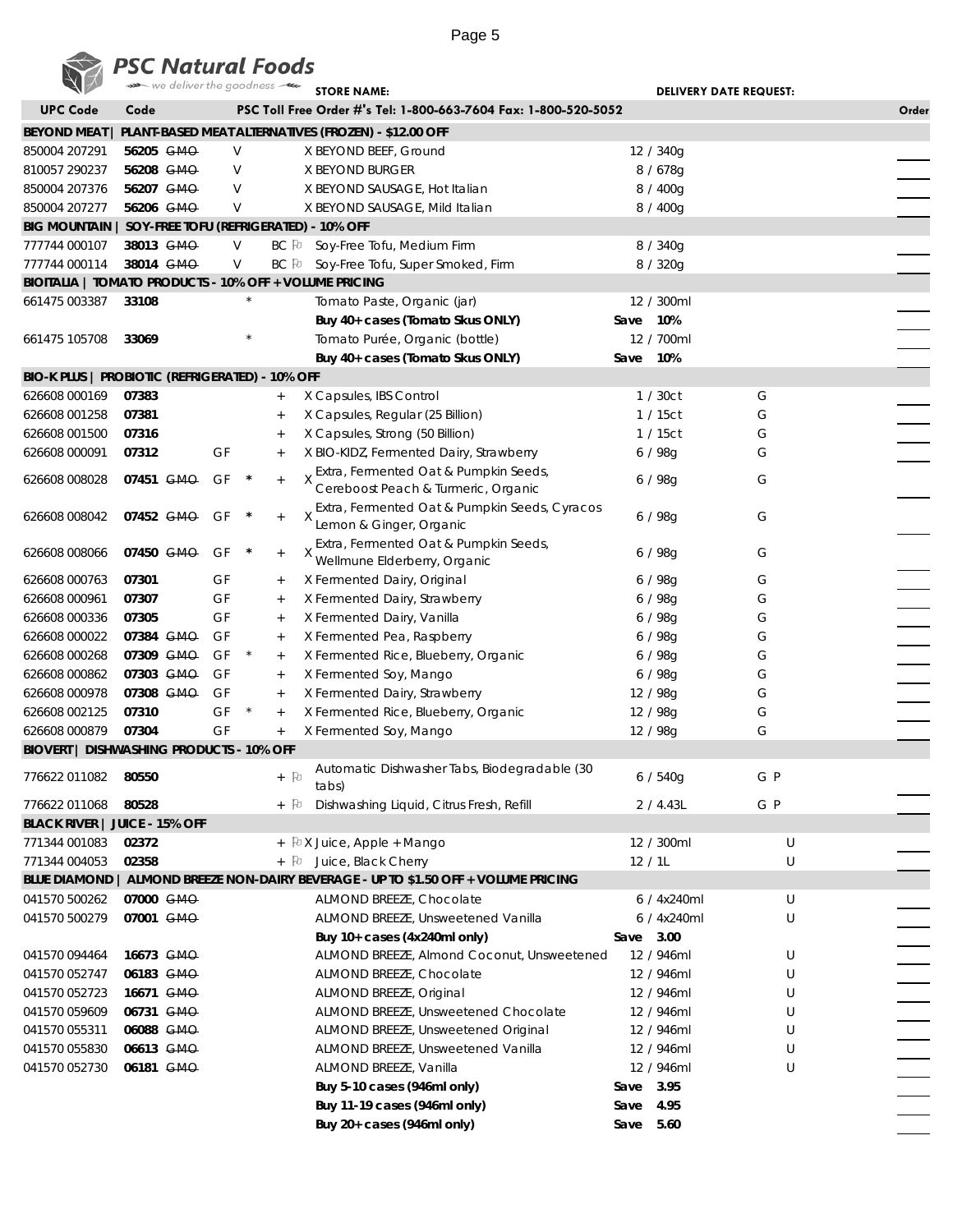

| w                                                    |       |                      | we deliver the goodness |                       | <b>STORE NAME:</b>                                                           |           |             | <b>DELIVERY DATE REQUEST:</b> |       |
|------------------------------------------------------|-------|----------------------|-------------------------|-----------------------|------------------------------------------------------------------------------|-----------|-------------|-------------------------------|-------|
| <b>UPC Code</b>                                      | Code  |                      |                         |                       | PSC Toll Free Order #'s Tel: 1-800-663-7604 Fax: 1-800-520-5052              |           |             |                               | Order |
| 041570 109175                                        | 07220 |                      |                         |                       | Almond Breeze, Original, Fresh (REFRIGERATED)                                |           | 6/1.89L     | U                             |       |
| 041570 109182                                        | 07221 |                      |                         |                       | Almond Breeze, Unsweetened Original, Fresh                                   |           | 6/1.89L     | U                             |       |
| 041570 109151                                        | 07222 |                      |                         |                       | (REFRIGERATED)<br>Almond Breeze, Vanilla, Fresh (REFRIGERATED)               |           | 6/1.89L     | U                             |       |
|                                                      |       |                      |                         |                       | Almond Breeze, Unsweetened Vanilla, Fresh                                    |           |             |                               |       |
| 041570 109168                                        | 07223 |                      |                         |                       | (REFRIGERATED)                                                               |           | 6/1.89L     | U                             |       |
|                                                      |       |                      |                         |                       | BLUE HERON   DAIRY-FREE CULTURED CHEESE ALTERNATIVE (REFRIGERATED) - 10% OFF |           |             |                               |       |
| 628011 968029                                        | 35650 |                      |                         |                       | BC & NEW! Herb & Garlic                                                      |           | 8 / 175g    |                               |       |
| 628011 968005                                        | 35652 |                      |                         |                       | BC <sup>[b]</sup> NEW! Le Bleuet Cumulus                                     |           | 8 / 170g    |                               |       |
| 628011 968012                                        | 35651 |                      |                         |                       | $BC \,  b$ <b>NEW!</b> The Crown                                             |           | 8 / 170g    |                               |       |
| BLUE MONKEY PRODUCTS - VOLUME PRICING                |       |                      |                         |                       |                                                                              |           |             |                               |       |
| 059654 530012                                        | 07067 |                      |                         |                       | X Sparkling Juice, Mango (not from concentrate)<br>(can)                     |           | 12 / 330ml  | GPU                           |       |
|                                                      |       |                      |                         |                       | Buy 5-15 cases (07067 Only)                                                  | Save 1.80 |             |                               |       |
|                                                      |       |                      |                         |                       | Buy 16+ cases (07067 Only)                                                   | Save 2.40 |             |                               |       |
|                                                      |       | 07336 GMO            |                         |                       |                                                                              |           | 12 / 330ml  | GPU                           |       |
| 059654 520013                                        |       |                      |                         |                       | X Sparkling Juice, 55% Watermelon (can)                                      |           |             |                               |       |
| 059654 510014                                        | 07337 |                      |                         |                       | X 100% Watermelon Juice (can)                                                |           | 12 / 330ml  | U                             |       |
|                                                      |       |                      |                         |                       | Buy 5-15 cases (Watermelon Skus Only)                                        | Save 1.80 |             |                               |       |
|                                                      |       |                      |                         |                       | Buy 16+ cases (Watermelon Skus Only)                                         | Save 2.40 |             |                               |       |
| BOB'S RED MILL PRODUCTS - UP TO 21% OFF              |       |                      |                         |                       |                                                                              |           |             |                               |       |
| 039978 322043                                        | 30580 |                      |                         |                       | X 10 Grain Pancake Mix                                                       |           | 4 / 680g    |                               |       |
| 039978 002259                                        | 34225 |                      | GF                      |                       | X Baking Mix, Biscuit & Baking                                               |           | 4 / 680g    |                               |       |
| 039978 002198                                        | 34244 |                      | GF                      |                       | X Baking Mix, Bread, Homemade Wonderful                                      |           | 4/454g      |                               |       |
| 039978 002006                                        | 34213 |                      | GF                      |                       | X Baking Mix, Brownie                                                        |           | 4/595g      |                               |       |
| 039978 002075                                        | 34214 |                      | GF                      |                       | X Baking Mix, Cookie, Chocolate Chip                                         |           | 4/624g      |                               |       |
| 039978 001993                                        | 34212 |                      | GF                      |                       | X Baking Mix, Cornbread                                                      |           | 4/567g      |                               |       |
| 039978 003003                                        |       | 34251 <del>GMO</del> | GF                      |                       | X Baking Mix, Grain Free Blueberry Muffin                                    |           | 5/255g      |                               |       |
| 039978 003225                                        |       | 34248 GMO            | GF                      |                       | X Baking Mix, Grain Free Brownie                                             |           | 5/340g      |                               |       |
| 039978 003188                                        |       | 34249 <del>GMO</del> | GF                      |                       | X Baking Mix, Grain Free Chocolate Cake                                      |           | 5/300g      |                               |       |
| 039978 003294                                        |       | 34250 GMO            | GF                      |                       | X Baking Mix, Grain Free Flatbread                                           |           | 5/200g      |                               |       |
| 039978 002266                                        | 34245 |                      | GF                      |                       | X Baking Mix, Muffin                                                         |           | 4/454g      |                               |       |
| 039978 002242                                        | 34236 |                      | GF                      |                       | X Baking Mix, Pie Crust                                                      |           | 4/454g      |                               |       |
| 039978 002082                                        | 34215 |                      | GF                      |                       | X Baking Mix, Pizza Crust                                                    |           | 4/454g      |                               |       |
| 039978 318817                                        | 30583 |                      |                         |                       | X Buckwheat Pancake Mix                                                      |           | 4 / 680g    |                               |       |
| 039978 328809                                        | 30582 |                      |                         |                       | X Buttermilk Pancake Mix                                                     |           | 4 / 680g    |                               |       |
| 039978 341037                                        | 22850 |                      |                         |                       | X MUESLI                                                                     |           | 4 / 510g    |                               |       |
| 039978 303509                                        |       | 22385 GMO            | GF                      |                       | X MUESLI, Paleo Style (grain free)                                           |           | 4 / 396g    |                               |       |
|                                                      | 22851 |                      |                         |                       |                                                                              |           |             |                               |       |
| 039978 323668                                        |       |                      |                         |                       | X MUESLI, Wheat Free                                                         |           | 4 / 453g    |                               |       |
| 039978 001856                                        | 22839 |                      |                         |                       | X Pancake & Waffle Mix, Paleo                                                |           | 4 / 368g    |                               |       |
| 039978 001832                                        | 22840 |                      |                         |                       | X Pancake & Waffle Mix, Protein                                              |           | 4 / 397g    |                               |       |
| 039978 324627                                        | 30581 |                      | GF                      |                       | X Pancake Mix                                                                |           | 4/623q      |                               |       |
| 039978 105424                                        | 20172 |                      | <b>B</b> GF             |                       | X NEW! TVP (Textured Vegetable Protein)                                      |           | $1/25$ lbs  |                               |       |
| BREMNER'S   FRUIT (FROZEN) - 15% OFF                 |       |                      |                         |                       |                                                                              |           |             |                               |       |
| 834644 005035                                        | 55018 |                      |                         |                       | BC FLX Mangos, Organic (stand-up pouch)                                      |           | 12 / 600g   |                               |       |
| BREW DR.KOMBUCHA   KOMBUCHA (REFRIGERATED) - 15% OFF |       |                      |                         |                       |                                                                              |           |             |                               |       |
| 851107 003872                                        |       | 16218 <del>GMO</del> |                         |                       | Kombucha, Clear Mind, Organic (can)                                          |           | 6 / 4x355ml | GPU                           |       |
| 857161 008686                                        |       | 16219 GMO            |                         |                       | Kombucha, Island Mango, Organic (can)                                        |           | 6 / 4x355ml | GPU                           |       |
| BUCHA BREW   KOMBUCHA - 15% OFF                      |       |                      |                         |                       |                                                                              |           |             |                               |       |
| 628110 435354                                        |       | 17252 <del>GMO</del> |                         | BC Pu                 | Kombucha Lite, Grapefruit, Organic<br>(REFRIGERATED)                         |           | 6 / 4x355ml | GPU                           |       |
| 628110 435330                                        |       | 17250 GMO            |                         | BC p                  | Kombucha Lite, Lime, Organic (REFRIGERATED)                                  |           | 6 / 4x355ml | GPU                           |       |
| 628110 435347                                        |       | 17251 <del>GMO</del> |                         | BCF                   | Kombucha Lite, Lemon, Organic (REFRIGERATED)                                 |           | 6 / 4x355ml | GPU                           |       |
| 628110 435453                                        | 17238 |                      |                         | $BC$ $\triangleright$ | Kombucha Lite, Lime (REFRIGERATED)                                           |           | 12 / 355ml  | GPU                           |       |
| 628110 435460                                        | 17239 |                      |                         | BC Pu                 | Kombucha Lite, Lemon (REFRIGERATED)                                          |           | 12 / 355ml  | GPU                           |       |
| 628110 435477                                        | 17240 |                      |                         | $BC$ $\triangleright$ | Kombucha Lite, Grapefruit (REFRIGERATED)                                     |           | 12 / 355ml  | GPU                           |       |
| 628110 435293                                        | 17227 |                      |                         | BC Pu                 | Kombucha, Blueberry                                                          |           | 12 / 355ml  | GPU                           |       |
| 628110 435262                                        | 17225 |                      |                         | BC Pu                 | Kombucha, Ginger                                                             |           | 12 / 355ml  | GPU                           |       |
|                                                      | 17229 |                      |                         | BC Pu                 | Kombucha, Grapefruit                                                         |           |             | GPU                           |       |
| 628110 435286                                        |       |                      |                         |                       |                                                                              |           | 12 / 355ml  |                               |       |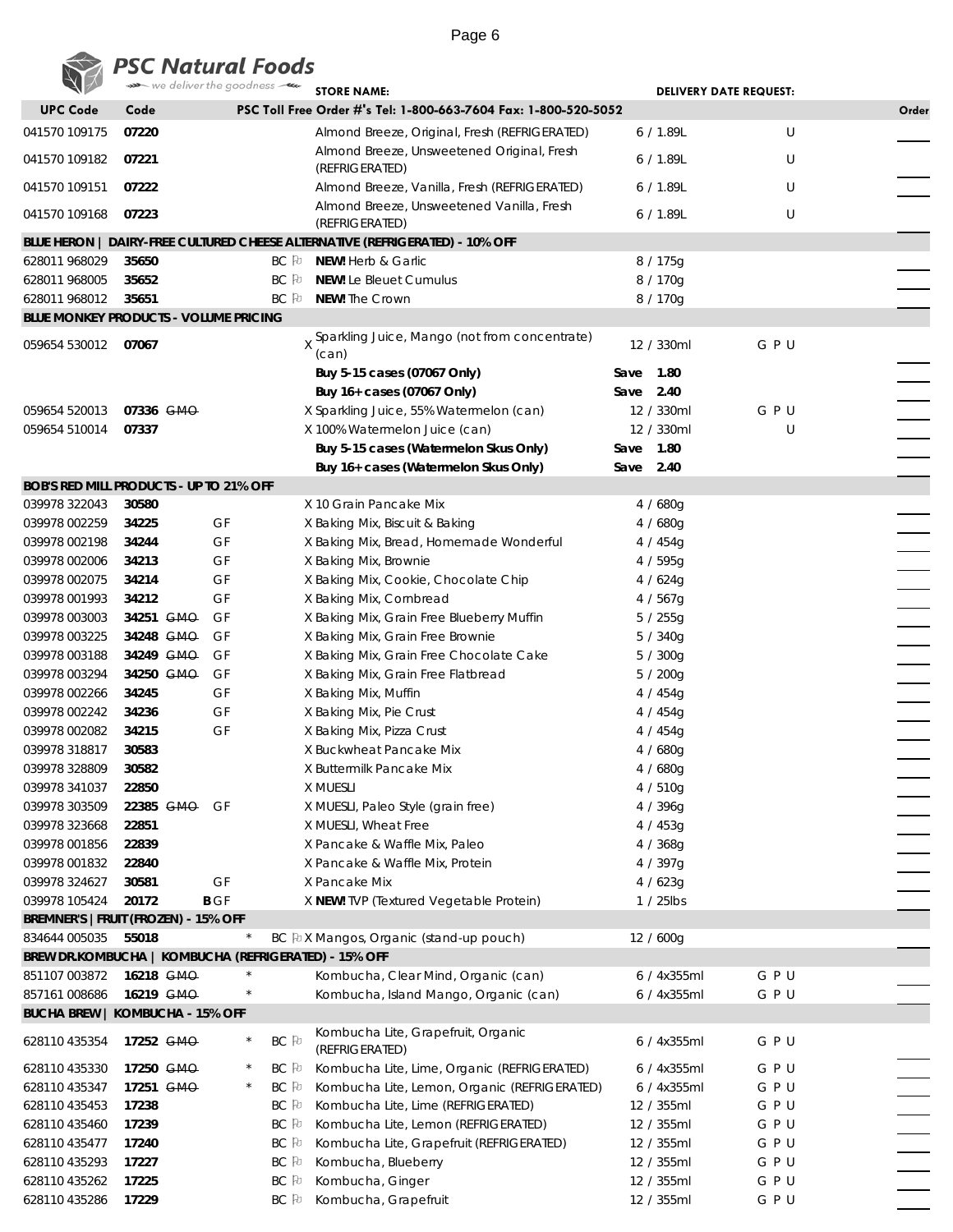

|                                                                         |       |                      | PSC Natural Foods       |      |                                                                 |           |              |                               |       |
|-------------------------------------------------------------------------|-------|----------------------|-------------------------|------|-----------------------------------------------------------------|-----------|--------------|-------------------------------|-------|
|                                                                         |       |                      | we deliver the goodness |      | <b>STORE NAME:</b>                                              |           |              | <b>DELIVERY DATE REQUEST:</b> |       |
| <b>UPC Code</b>                                                         | Code  |                      |                         |      | PSC Toll Free Order #'s Tel: 1-800-663-7604 Fax: 1-800-520-5052 |           |              |                               | Order |
| 628110 435224                                                           | 17216 |                      |                         |      | BC <sup>p</sup> Kombucha, Mango                                 |           | 12 / 355ml   | GPU                           |       |
| 628110 435231                                                           | 17215 |                      |                         | BC P | Kombucha, Passionfruit                                          |           | 12 / 355ml   | GPU                           |       |
| 628110 435415                                                           | 17241 |                      |                         | BCE  | Kombucha, Pineapple                                             |           | 12 / 355ml   | GPU                           |       |
| 628110 435279                                                           | 17226 |                      |                         |      | BC <sub>l</sub> b Kombucha, Raspberry                           |           | 12 / 355ml   | GPU                           |       |
| <b>CABOO PRODUCTS - 10% OFF</b>                                         |       |                      |                         |      |                                                                 |           |              |                               |       |
| 627843 202813                                                           | 46296 |                      |                         |      | Bamboo & Sugarcane Paper Napkins, 1 Ply, 250<br>sheets          |           | 16 / 1x250ct | G P                           |       |
| 628451 738459                                                           | 46309 |                      |                         |      | X Bathroom Tissue, 2 Ply, 500 sheets                            |           | 24 / 1ea     | G P                           |       |
| CASBAH   AUTHENTIC GRAINS & MIXES - VOLUME PRICING                      |       |                      |                         |      |                                                                 |           |              |                               |       |
| 072934 000104                                                           |       | 38532 <del>GMO</del> |                         |      | Couscous, Multigrain                                            |           | 8/180g       |                               |       |
| 072934 000081                                                           |       | 38531 GMO            |                         |      | Couscous, Pearl                                                 |           | 8 / 180g     |                               |       |
|                                                                         |       |                      |                         |      | Buy 20+ cases                                                   | Save 15%  |              |                               |       |
| 072934 692477                                                           |       | 38528 <del>GMO</del> |                         |      | Couscous, Original                                              |           | 12 / 340g    |                               |       |
| 072934 692309                                                           |       | 33051 GMO            |                         |      | Mix, Falafel                                                    |           | 12 / 284g    |                               |       |
| 072934 692279                                                           |       | 33059 GMO            |                         |      | Mix, Tabouli Salad                                              |           | 12 / 170g    |                               |       |
|                                                                         |       |                      |                         |      | Buy 20+ cases                                                   | Save 15%  |              |                               |       |
| 072934 000111                                                           |       | 38530 <del>GMO</del> |                         |      | Couscous, Pearl, Organic                                        |           | 6/600g       |                               |       |
|                                                                         |       |                      |                         |      | Buy 20+ cases                                                   | Save 15%  |              |                               |       |
| CENTRAL ROAST   POPCORNS - 10% OFF                                      |       |                      |                         |      |                                                                 |           |              |                               |       |
| 685220 007178                                                           |       | 17503 <del>GMO</del> | GF<br>$\star$           | + FD | Tri Colour Popcorn, Organic                                     |           | 6 / 425g     | G                             |       |
| 685220 007185                                                           |       |                      | 17502 GMO GF *          |      | + Pu Yellow Popcorn, Organic                                    |           |              |                               |       |
|                                                                         |       |                      |                         |      |                                                                 |           | 6/425g       |                               |       |
| CHA'S ORGANICS   SPICES - 20% OFF                                       |       |                      | 91306 GMO GFV * @       |      |                                                                 |           |              |                               |       |
| 806253 000343<br>CHOSEN FOODS PRODUCTS - UP TO 14% OFF + VOLUME PRICING |       |                      |                         |      | <sup></sup> X Cinnamon, Ceylon, Ground, Organic                 |           | 1/500g       |                               |       |
| 815074 020737                                                           |       | 32307 GMO            |                         |      |                                                                 |           | 6/250ml      |                               |       |
|                                                                         |       |                      |                         |      | All-Purpose Cooking Oil, 100% Pure Avocado                      |           |              |                               |       |
|                                                                         |       |                      |                         |      | Buy 10+ cases (Oil Skus Only)                                   | Save 1.40 |              |                               |       |
| 853807 005064                                                           |       | 32308 GMO            |                         |      | All-Purpose Cooking Oil, 100% Pure Avocado                      |           | 6 / 500ml    |                               |       |
|                                                                         |       |                      |                         |      | Buy 10+ cases (Oil Skus Only)                                   | Save 2.85 |              |                               |       |
| 853807 005828                                                           |       | 32309 GMO            |                         |      | All-Purpose Cooking Oil, 100% Pure Avocado                      |           | 6 / 750ml    |                               |       |
|                                                                         |       |                      |                         |      | Buy 10+ cases (Oil Skus Only)                                   | Save 3.30 |              |                               |       |
| 853807 005231                                                           |       | 32310 GMO            |                         |      | Avocado Oil, Virgin                                             |           | 6/250ml      |                               |       |
|                                                                         |       |                      |                         |      | Buy 10+ cases (Oil Skus Only)                                   | Save 1.90 |              |                               |       |
| 853807 005859 32311 GMO                                                 |       |                      |                         |      | Avocado, Coconut & Safflower Oil Blend,<br>Organic              |           | 4 / 750ml    |                               |       |
|                                                                         |       |                      |                         |      | Buy 10+ cases (Oil Skus Only)                                   | Save 1.85 |              |                               |       |
| 853807 005033                                                           |       | 32312 GMO            |                         |      | All-Purpose Cooking Spray, 100% Pure Avocado<br>Oil             |           | 6/134g       |                               |       |
|                                                                         |       |                      |                         |      | Buy 5+ cases (Spray Skus Only)                                  | Save 1.40 |              |                               |       |
| 815074 022915                                                           |       | 32318 <del>GMO</del> |                         |      | Cooking Oil Spray, Pure Avocado Oil                             |           | 6/383g       |                               |       |
|                                                                         |       |                      |                         |      | Buy 5+ cases (Spray Skus Only)                                  | Save 2.50 |              |                               |       |
| 815074 021857                                                           |       | 32320 GMO            |                         |      | Oil Spray, Avocado Oil, Garlic Infused                          |           | 6/134g       |                               |       |
|                                                                         |       |                      |                         |      | Buy 5+ cases (Spray Skus Only)                                  | Save 1.60 |              |                               |       |
| 815074 023516                                                           |       | 32319 GMO            |                         |      | Oil Spray, Chosen Blend, Organic                                |           | 6/134g       |                               |       |
|                                                                         |       |                      |                         |      | Buy 5+ cases (Spray Skus Only)                                  | Save 1.10 |              |                               |       |
| 810042 990210                                                           |       | 32321 <del>GMO</del> |                         |      | Oil, Toasted Sesame                                             |           | 6 / 250ml    |                               |       |
|                                                                         |       |                      |                         |      | Buy 5+ cases (Sesame Oil Skus Only)                             | Save 1.25 |              |                               |       |
| 810042 990227                                                           |       | 32322 GMO            |                         |      | Oil, Toasted Sesame                                             |           | 4 / 750ml    |                               |       |
|                                                                         |       |                      |                         |      | Buy 5+ cases (Sesame Oil Skus Only)                             | Save 2.90 |              |                               |       |
| 815074 022441                                                           |       | 32300 <del>GMO</del> | GF                      |      | Dressing, Apple Cider Vinaigrette                               |           | 6/237ml      |                               |       |
| 815074 022496                                                           |       | 32301 GMO            | GF                      |      | Dressing, Caesar                                                |           | 6/237ml      |                               |       |
| 815074 021444                                                           |       | 32302 <del>GMO</del> | GF                      |      | Dressing, Chipotle Ranch                                        |           | 6 / 237ml    |                               |       |
| 815074 022724                                                           |       | 32316 <del>GMO</del> | GF                      |      | Dressing, Garden Herb Tahini                                    |           | 6 / 237ml    |                               |       |
| 815074 022717                                                           |       | 32317 <del>GMO</del> | GF                      |      | Dressing, Greek Tahini                                          |           | 6 / 237ml    |                               |       |
| 815074 021437                                                           |       | 32303 <del>GMO</del> | GF                      |      | Dressing, Lemon Garlic                                          |           | 6 / 237ml    |                               |       |
| 815074 022830                                                           |       | 32304 GMO            | GF                      |      | Dressing, Ranch                                                 |           | 6 / 237ml    |                               |       |
|                                                                         |       |                      |                         |      | Buy 5+ cases (Dressing Skus Only)                               | Save 1.25 |              |                               |       |
|                                                                         |       |                      |                         |      |                                                                 |           |              |                               |       |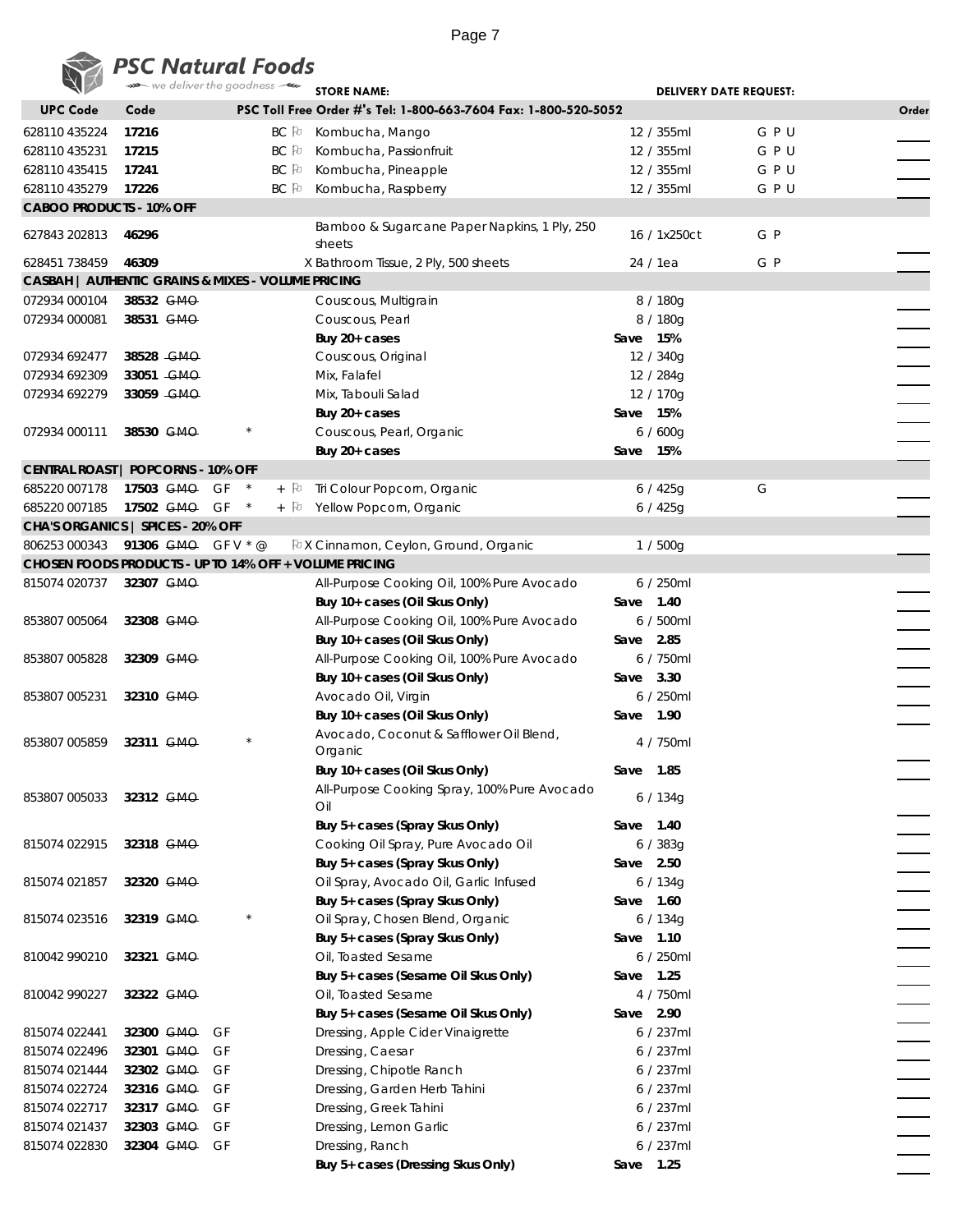# **PSC Natural Foods** we deliver the goodness

| $\blacksquare$                                   |                      |                      | $\frac{1}{2}$ we delive the goodness $\frac{1}{2}$ |       | <b>STORE NAME:</b>                                                                            |           |              | <b>DELIVERY DATE REQUEST:</b> |       |
|--------------------------------------------------|----------------------|----------------------|----------------------------------------------------|-------|-----------------------------------------------------------------------------------------------|-----------|--------------|-------------------------------|-------|
| <b>UPC Code</b>                                  | Code                 |                      |                                                    |       | PSC Toll Free Order #'s Tel: 1-800-663-7604 Fax: 1-800-520-5052                               |           |              |                               | Order |
| 815074 020003                                    |                      | 32313 GMO            | GF                                                 |       | Mayo, Classic Avocado oil                                                                     |           | 6 / 355ml    |                               |       |
| 815074 020409                                    |                      | 32314 GMO            | GF                                                 |       | Mayo, Keto (certified)                                                                        |           | 6/355ml      |                               |       |
| 815074 021314                                    |                      | 32315 <del>GMO</del> | GF V                                               |       | Mayo, Vegan Avocado oil                                                                       |           | 6 / 355ml    |                               |       |
|                                                  |                      |                      |                                                    |       | Buy 5+ cases (Mayo Skus Only)                                                                 | Save 2.05 |              |                               |       |
| CLIF BAR - UP TO \$2.64 OFF                      |                      |                      |                                                    |       |                                                                                               |           |              |                               |       |
| 722252 192336                                    |                      | 37599 <del>GMO</del> |                                                    |       | CLIF KID ZBARS, Chocolate Brownie, Organic                                                    |           | 6/5x36g      | G                             |       |
| 722252 192343                                    |                      | 37611 GMO            |                                                    |       | CLIF KID ZBARS, Chocolate Chip, Organic                                                       |           | 6 / 5x36g    | G                             |       |
| 722252 192326                                    |                      | 37612 GMO            |                                                    |       | CLIF KID ZBARS, Iced Oatmeal Cookie, Organic                                                  |           | 6/5x36g      | G                             |       |
|                                                  |                      |                      |                                                    |       | Nut Butter Filled Energy Bar, Chocolate Hazelnut                                              |           |              |                               |       |
| 722252 128003                                    |                      | 37734 <del>GMO</del> |                                                    |       | Butter, Organic                                                                               |           | 12 / 50q     | G                             |       |
| 722252 128102                                    |                      | 37735 <del>GMO</del> |                                                    |       | , Nut Butter Filled Energy Bar, Chocolate Peanut<br>Butter, Organic                           |           | 12 / 50g     | G                             |       |
| 722252 028037                                    |                      | 37737 <del>GMO</del> |                                                    |       | Nut Butter Filled Energy Bar, Peanut Butter,                                                  |           | 12 / 50g     | G                             |       |
|                                                  |                      |                      |                                                    |       | Organic                                                                                       |           |              |                               |       |
| COCONUT SECRET   SOY-FREE SAUCE - UP TO 20% OFF  |                      |                      |                                                    |       |                                                                                               |           |              |                               |       |
| 851492 002245                                    |                      | 14700 GMO            | GF                                                 |       | Soy-Free Sauce, Garlic, Organic                                                               |           | 12 / 296ml   |                               |       |
| 851492 002993                                    |                      | 14702 <del>GMO</del> | GF                                                 |       | Soy-Free Sauce, Spicy, Organic                                                                |           | 12 / 296ml   |                               |       |
| 851492 002368                                    |                      | 14701 GMO            | GF                                                 |       | Soy-Free Sauce, Teriyaki, Organic                                                             |           | 12 / 296ml   |                               |       |
| CRAVE   SWEETENER - 10% OFF                      |                      |                      |                                                    |       |                                                                                               |           |              |                               |       |
| 884063 000678                                    |                      | 23030 GMO            | $^\star$                                           | BC 匝  | Stevia Bakers Blend, Brown, Organic                                                           |           | 6/380g       |                               |       |
| 884063 000500                                    |                      | 23034 GMO            | $\star$                                            |       | BC Pu Stevia, Natural (shaker jar), Organic                                                   |           | 6/45g        |                               |       |
| CROFTER'S ORGANIC   FRUIT SPREAD - 20% OFF       |                      |                      |                                                    |       |                                                                                               |           |              |                               |       |
| 067275 006090                                    | 42675 <del>GMO</del> |                      |                                                    |       | + Fu X Premium Spread, Strawberry Banana, Organic                                             |           | 6 / 383ml    |                               |       |
| DAIYA PRODUCTS - UP TO 15% OFF                   |                      |                      |                                                    |       |                                                                                               |           |              |                               |       |
| 871459 002347                                    |                      | 50162 GMO            | GF V                                               |       | BC 和 Deluxe Cheezy Mac, Alfredo Style                                                         |           | 8 / 300g     |                               |       |
| 871459 002330                                    |                      | 50161 GMO            | GF V                                               |       | BC <sup>[b]</sup> Deluxe Cheezy Mac, Cheddar Style                                            |           | 8 / 300g     |                               |       |
| 871459 002439                                    |                      | 50008 <del>GMO</del> | GF V                                               | BC Pu | Deluxe Cheezy Mac, Cheddar Style & Bacon<br><b>Flavoured Bits</b>                             |           | 8 / 300g     |                               |       |
| 871459 002415                                    |                      | 50009 GMO            | GF V                                               | BCE   | Deluxe Cheezy Mac, Four Cheeze Style with Herbs                                               |           | 8 / 309q     |                               |       |
| 871459 002354                                    |                      | 50163 GMO            | GF V                                               |       | BC 问 Deluxe Cheezy Mac, White Cheddar Style Veggie                                            |           | 8 / 300g     |                               |       |
| 871459 009612                                    |                      | 50323 <del>GMO</del> | V                                                  |       | p X Frozen Dipped Dessert Bar, Chocolate Fudge<br>Crunch                                      |           | 8 / 4x75ml   | G                             |       |
| 871459 009605                                    |                      | 50324 GMO            | V                                                  |       | <sup>[</sup> X Frozen Dipped Dessert Bar, Classic Vanilla Bean]                               |           | 8 / 4x75ml   | G                             |       |
| 871459 009629                                    |                      | 50325 <del>GMO</del> | V                                                  |       | 和 X Frozen Dipped Dessert Bar, Salted Caramel Swirl                                           |           | 8 / 4x75ml   | G                             |       |
| 871459 009841                                    |                      | 50320 GMO            |                                                    |       | <sup>[</sup> d X Frozen Dessert, Classic Vanilla Cream                                        |           | 8 / 473ml    | G                             |       |
| 871459 009810                                    |                      | 50321 <del>GMO</del> |                                                    |       | <sup></sup> Pu X Frozen Dessert, Salted Caramel Chip                                          |           | 8 / 473ml    | G                             |       |
| 871459 009803                                    |                      | 50322 GMO            |                                                    |       | Pu X Frozen Dessert, Triple Fudge Chunk                                                       |           | 8 / 473ml    | G                             |       |
| 871459 002491                                    |                      | 50311 GMO            | GF                                                 | BC PX | Vegetable Crust Pizza, Italian Herbs & Plant Based<br>Cheeze (Frozen)                         |           | 8 / 382g     |                               |       |
| 871459 002552                                    |                      | 50317 GMO            | GF V                                               | BC Px | NEW! Flatbread, Meatless Italian Sausage flavored<br>Crumbles, Roasted Pepper & Kale (Frozen) |           | 8 / 322g     |                               |       |
| 871459 002538                                    |                      | 50316 GMO GFV        |                                                    | BC Px | NEW! Flatbread, Mushroom, Caramelized Onion &<br>Fig (Frozen)                                 |           | 8 / 346g     |                               |       |
| DANDIES   VEGAN MARSHMALLOWS - 15% OFF           |                      |                      |                                                    |       |                                                                                               |           |              |                               |       |
| 897581 000372                                    |                      | 02370 GMO            | GF V                                               |       | X Vegan Marshmallows, Minis                                                                   |           | 12 / 283g    | G                             |       |
| 897581 000365                                    | 02260                |                      | GF V                                               |       | X Vegan Marshmallows                                                                          |           | 12 / 283g    | G                             |       |
| DEEBEE'S ORGANICS   SUPERFRUIT FREEZIE - 10% OFF |                      |                      |                                                    |       |                                                                                               |           |              |                               |       |
| 8389130 00509                                    | 39094 GMO            |                      |                                                    |       | <sup></sup> N X SUPERFRUIT Freezie, Tropical, Organic (shelf stable)                          |           | 18 / 10x40ml | G                             |       |
| DOMO   STONE GROUND TEA - 15% OFF                |                      |                      |                                                    |       |                                                                                               |           |              |                               |       |
| 817523 000321                                    |                      | 04054 <del>GMO</del> | GF                                                 |       | BC Pu Stone Ground Tea Blend, London Fog Earl Grey                                            |           | 6/120g       |                               |       |
| DUMET   OLIVES - 10% OFF                         |                      |                      |                                                    |       |                                                                                               |           |              |                               |       |
| 817861 010044                                    |                      | 48030 GMO            |                                                    |       | A La Grecque Moroccan Black (pouch)                                                           |           | 10/200g      |                               |       |
| 817861 010631                                    |                      | 48039 GMO            |                                                    |       | Amphisis Green Greek, Pitted, Organic (pouch)                                                 |           | 10 / 270g    |                               |       |
| 817861 010181                                    |                      | 48034 <del>GMO</del> |                                                    |       | Chalkidiki Greek (pouch)                                                                      |           | 10/200g      |                               |       |
| 817861 010051                                    |                      | 48031 GMO            |                                                    |       | Chalkidiki Greek, Almond Stuffed (pouch)                                                      |           | 10 / 150g    |                               |       |
| 817861 010068                                    |                      | 48032 GMO            |                                                    |       | Chalkidiki Greek, Garlic Stuffed (pouch)                                                      |           | 10 / 150g    |                               |       |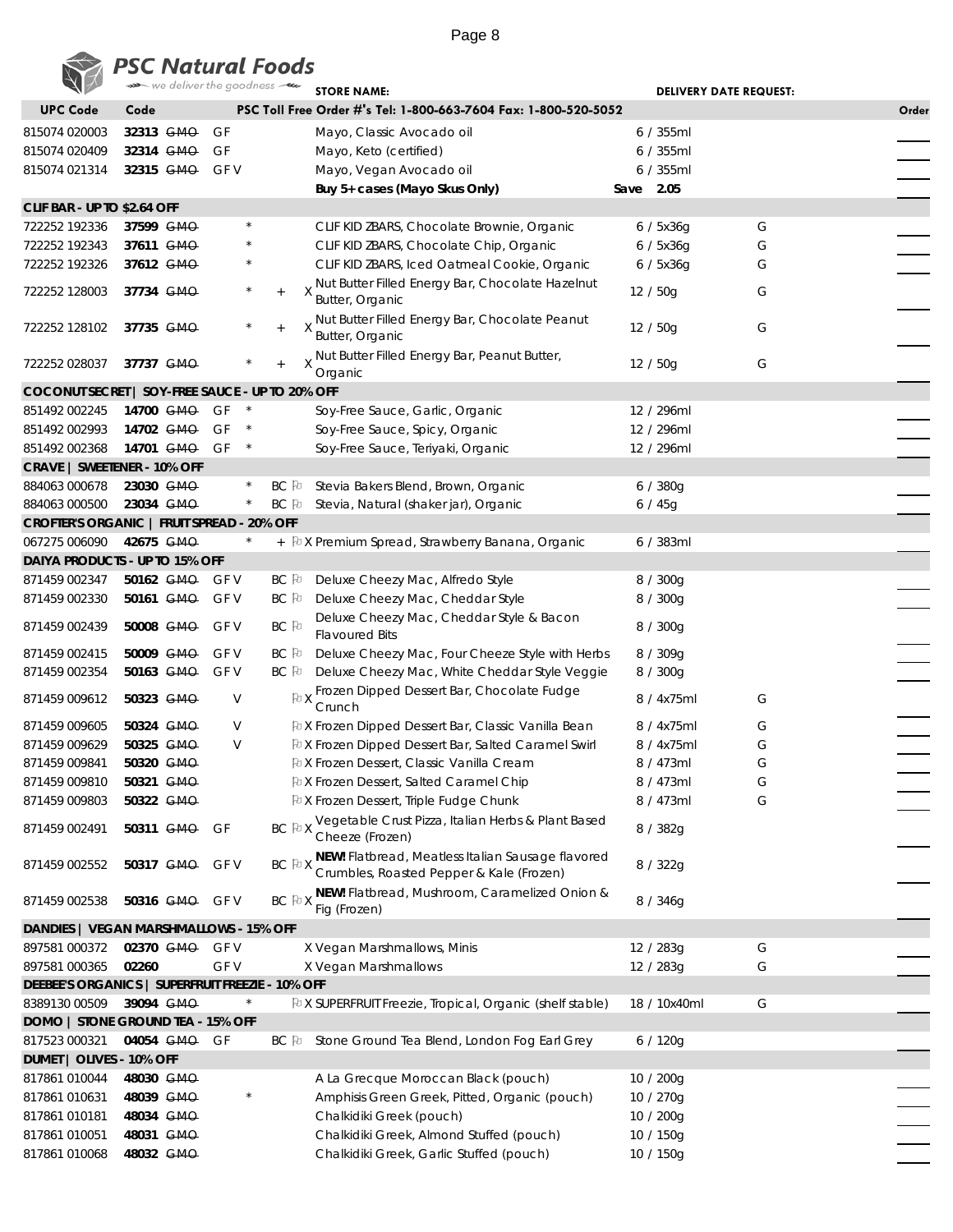# **PSC Natural Foods** we deliver the goodness

| $\sqrt{2}$                                          |                      | we deliver the goodness |    |         |                       | <b>STORE NAME:</b>                                                  |            | <b>DELIVERY DATE REQUEST:</b> |       |
|-----------------------------------------------------|----------------------|-------------------------|----|---------|-----------------------|---------------------------------------------------------------------|------------|-------------------------------|-------|
| <b>UPC Code</b>                                     | Code                 |                         |    |         |                       | PSC Toll Free Order #'s Tel: 1-800-663-7604 Fax: 1-800-520-5052     |            |                               | Order |
| 817861 010006                                       | 48035 GMO            |                         |    |         |                       | Hojiblanca Black Spanish, Pitted (pouch)                            | 10 / 150g  |                               |       |
| 761218 8001545 48051 GMO                            |                      |                         |    |         |                       | Hojiblanca Black Spanish, Pitted (pouch)                            | 10/500q    |                               |       |
| 817861 010013                                       | 48036 GMO            |                         |    |         |                       | Hojiblanca Green Spanish, Pitted (pouch)                            | 10 / 150g  |                               |       |
| 761218 8001552 48052 GMO                            |                      |                         |    |         |                       | Hojiblanca Green Spanish, Pitted (pouch)                            | 10/500q    |                               |       |
| 817861 010037                                       | 48037 GMO            |                         |    |         |                       | Kalamata Greek (pouch)                                              | 10/200q    |                               |       |
| 817861 010617                                       | 48040 GMO            |                         |    |         |                       | Kalamata Greek, Organic (pouch)                                     | 10 / 270g  |                               |       |
| 817861 010020                                       | 48038 <del>GMO</del> |                         |    |         |                       | Manzanilla Green Spanish, Pimento Stuffed<br>(pouch)                | 10/200g    |                               |       |
| EAGLE INSTAFERM   BAKING INGREDIENTS - 10% OFF      |                      |                         |    |         |                       |                                                                     |            |                               |       |
| 067031 109096                                       | 02180                |                         |    |         |                       | Instaferm Instant Yeast                                             | 20 / 450g  |                               |       |
|                                                     |                      |                         |    |         |                       | EARTH ISLAND   DAIRY-FREE ALTERNATIVES (REFRIGERATED) - \$10.24 OFF |            |                               |       |
| 049568 391700                                       | 32453 GMO            |                         |    |         |                       | Bleu Cheese Style, Crumbles                                         | 8 / 170g   |                               |       |
| EARTH'S OWN PRODUCTS (REFRIGERATED) - UP TO 15% OFF |                      |                         |    |         |                       |                                                                     |            |                               |       |
| 626027 811056                                       | 07346 GMO            |                         |    |         | @ BC P                | NEW! Beverage, Oat, Chocolate (gable top)                           | 6/1.75L    | U                             |       |
| 626027 087802                                       | 07232 <del>GMO</del> |                         |    |         | BC Pu                 | NEW! SO NICE Beverage, Almond, Original,<br>Organic (gable top)     | 6/1.75L    | U                             |       |
|                                                     |                      |                         |    |         |                       | NEW! SO NICE Beverage, Almond, Unsweetened,                         |            |                               |       |
| 626027 121049                                       | 07602 GMO            |                         |    | $\star$ | BC Pu                 | Vanilla, Organic (gable top)                                        | 6/1.75L    | U                             |       |
| 626027 926118                                       | 07356 GMO            |                         |    |         | BC p                  | Butter Spread, Organic                                              | 6 / 340g   |                               |       |
| 626027 927146                                       | 07358 GMO            |                         |    |         | $BC$ $\alpha$         | Cream Cheese Style Spread, Original, Organic                        | 6/227g     |                               |       |
| 626027 927139                                       | 07359 GMO            |                         |    |         | BC Pu                 | Dip, Creamy Ranch, Organic                                          | 6/227g     |                               |       |
| 626027 700015                                       | 06901 GMO            |                         |    |         | $BC$ $\triangleright$ | SO FRESH, Almond Original                                           | 6/1.89L    | U                             |       |
| 626027 700039                                       | 06905 GMO            |                         |    |         | $BC$ $\triangleright$ | SO FRESH, Almond Unsweetened Original                               | 6/1.89L    | U                             |       |
| 626027 700060                                       | 07248 <del>GMO</del> |                         |    |         | BC Pu                 | SO FRESH, Almond Unsweetened Vanilla                                | 6/1.89L    | U                             |       |
| 626027 700022                                       | 06903 GMO            |                         |    |         | $BC$ $\triangleright$ | SO FRESH, Almond Vanilla                                            | 6/1.89L    | U                             |       |
| 626027 926125                                       | 07357 GMO            |                         |    |         | BC P                  | Sour Cream Alternative, Organic                                     | 6/340q     |                               |       |
| EAT WHOLESOME FOOD CO. PRODUCTS - 10% OFF           |                      |                         |    |         |                       |                                                                     |            |                               |       |
| 628110 454447                                       | 33305                |                         |    | $V^*$   |                       | Baked Beans, Organic                                                | 12 / 398ml |                               |       |
| 628110 454119                                       | 33249 GMO            |                         |    |         |                       | Cherry Tomatoes, No Salt                                            | 24 / 398ml |                               |       |
| 628110 454539                                       | 33612 <del>GMO</del> |                         |    | $V^*$   |                       | Corn, Whole Kernal, Organic                                         | 12 / 341ml |                               |       |
| 628110 454409                                       | 33230                |                         |    |         |                       | Crushed Tomatoes, No Salt, Organic                                  | 12 / 796ml |                               |       |
| 628110 454379                                       | 33231                |                         |    |         |                       | Diced Tomatoes, No Salt, Organic                                    | 12 / 796ml |                               |       |
| 638170 905810                                       | 33244                |                         |    |         | ŀ٥                    | Sauerkraut, Organic                                                 | 6/909ml    |                               |       |
| 628110 454393                                       | 33233                |                         |    |         |                       | Strained Tomatoes, No Salt, Organic                                 | 12 / 680ml |                               |       |
| 628110 454386                                       | 33232                |                         |    |         |                       | Whole Tomatoes, No Salt, Organic                                    | 12 / 796ml |                               |       |
| ECOPOOCH   COMPOSTABLE DOGGIE BAGS - 10% OFF        |                      |                         |    |         |                       |                                                                     |            |                               |       |
| 678526 913014                                       | 46274                |                         |    |         |                       | X Doggie Bags, Leash Dispenser Roll (9"x13")                        | 18 / 48ct  | G P                           |       |
| ECOSAFE~6400   COMPOSTABLE BAGS - UP TO 15% OFF     |                      |                         |    |         |                       |                                                                     |            |                               |       |
| 678526 600037                                       | 46273                |                         |    |         |                       | <sup>[</sup> d X Bin Liner Roll, Curbside (20 gal/75L 26x36)        | 15 / 12ct  | G P                           |       |
| 678526 243265                                       | 46279                |                         | В  |         |                       | Pux Commerical Bin Liner, 13gal/49.2L (24x32)                       | 24 / 12ct  | G P                           |       |
| 678526 334802                                       | 46270                |                         |    |         |                       | Pu X Commercial Bin Liner, 39gal/147L (33x48)                       | 6 / 15ct   | G P                           |       |
| 678526 600013                                       | 46271                |                         |    |         |                       | X Food Scraps Bag, Small                                            | 24 / 30ct  | G P                           |       |
| 678526 600020                                       | 46272                |                         |    |         |                       | X Food Scraps Bag, Tall                                             | 15 / 12ct  | G P                           |       |
| 678526 316174                                       | 46299                |                         |    |         | ŀ٥                    | Food Waste, Small 2.5gal/9.46L (16x17)                              | 10 / 90ct  | G P                           |       |
| 678526 500078                                       | 46275                |                         |    |         | 匝                     | Sandwich Bags                                                       | 12 / 100ct | G P                           |       |
| EDEN PRODUCTS - UP TO 15% OFF                       |                      |                         |    |         |                       |                                                                     |            |                               |       |
| 024182 003499                                       | 31020                |                         | GF | $\star$ |                       | Apple Sauce, Organic (jar)                                          | 12 / 398ml |                               |       |
| 024182 003093                                       | 24052                |                         | GF | $\star$ |                       | Gomasio, Seaweed, Organic                                           | 12 / 100g  |                               |       |
| 024182 003925                                       | 42185 <del>GMO</del> |                         | GF | $\star$ |                       | Roasted Tahini, Organic                                             | 12 / 454g  |                               |       |
| 024182 013009                                       |                      | 14500 GMO               | GF | $\star$ |                       | Sauerkraut, Organic (jar)                                           | 12 / 796ml |                               |       |
| EDWARD & SONS   BAKED BROWN RICE SNAPS - \$5.53 OFF |                      |                         |    |         |                       |                                                                     |            |                               |       |
| 011206 000350                                       | 16068                |                         |    |         |                       | X Brown Rice Snaps, Tamari Seaweed                                  | 12 / 100g  |                               |       |
| ELIAS   HONEY - \$9.41 OFF                          |                      |                         |    |         |                       |                                                                     |            |                               |       |
| 055013 000318                                       | 44069                |                         |    |         | + F                   | Liquid Squeeze Honey Bear, Unpasteurized,<br>Canada #1 White        | 12 / 375g  |                               |       |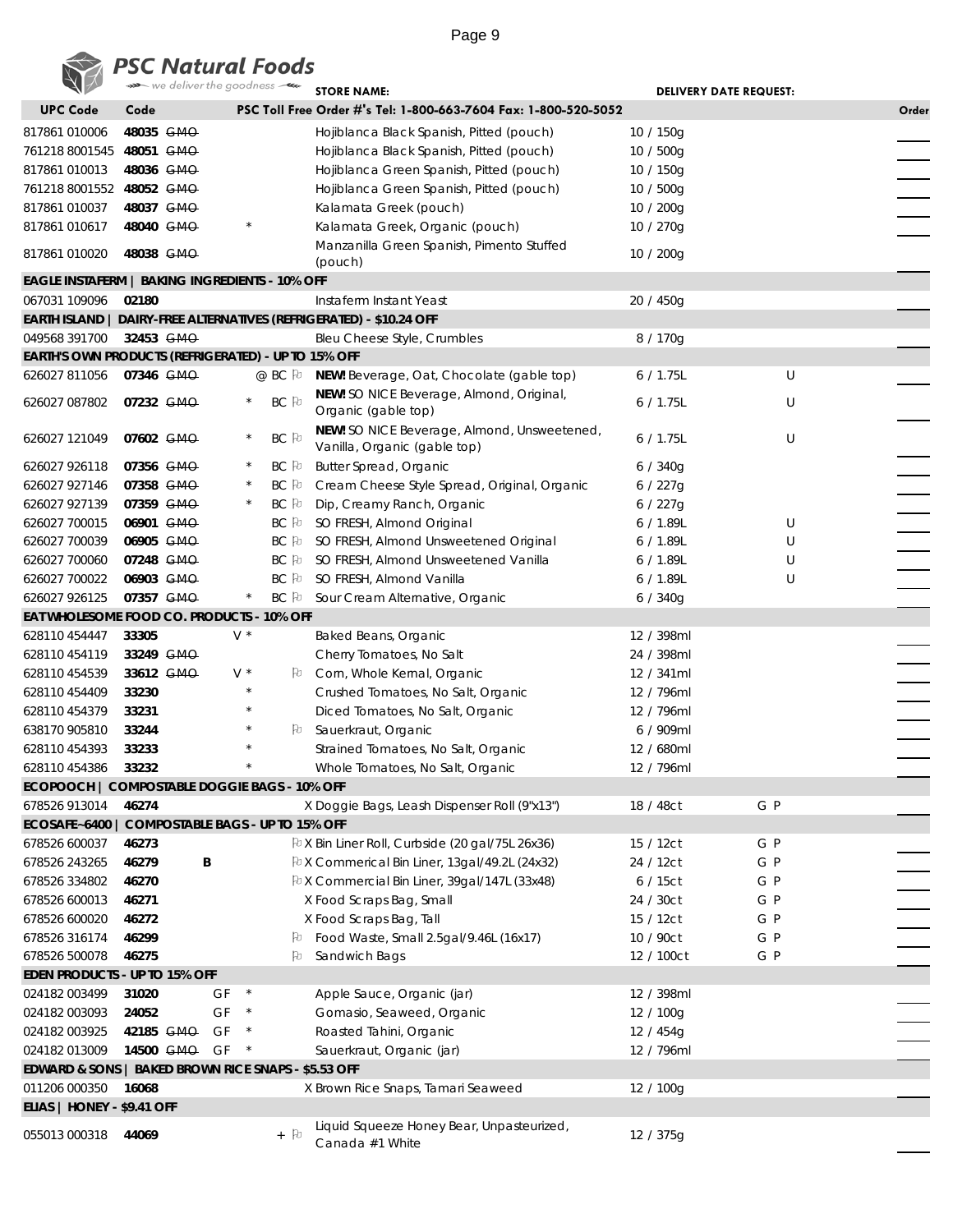|                                                          |           | PSC Natural Foods        |    |          |                |                                                                       |           |             |                               |       |
|----------------------------------------------------------|-----------|--------------------------|----|----------|----------------|-----------------------------------------------------------------------|-----------|-------------|-------------------------------|-------|
|                                                          |           | we deliver the goodness  |    |          |                | <b>STORE NAME:</b>                                                    |           |             | <b>DELIVERY DATE REQUEST:</b> |       |
| <b>UPC Code</b>                                          | Code      |                          |    |          |                | PSC Toll Free Order #'s Tel: 1-800-663-7604 Fax: 1-800-520-5052       |           |             |                               | Order |
| ENDANGERED SPECIES   OAT MILK CHOCOLATE - 10% OFF        |           |                          |    |          |                |                                                                       |           |             |                               |       |
| 037014 400014 36210 GMO GFV @                            |           |                          |    |          |                | Baking Chips, Oat Milk + Dark Chocolate (55%<br>cocoa)                |           | 6/285q      |                               |       |
| 037014 321050 36214 GMO GFV @                            |           |                          |    |          |                | y Oat Milk Dark Chocolate Koala Bar, Coconut &<br>Almonds (75% cocoa) |           | 12/85q      | G                             |       |
| ENER-C   DRINK MIX - 10% OFF                             |           |                          |    |          |                |                                                                       |           |             |                               |       |
| 873024 001304                                            | 14350 GMO |                          |    |          |                | BC FLX Multivitamin, Sugar Free, Orange                               |           | 30 / 5.35q  | G                             |       |
| 873024 001045                                            |           | 80736 <del>GMO</del> GF  |    |          |                | BC FLX Multivitamin, Variety Pack (3 flavours)                        |           | 30 / 1ea    | G                             |       |
| ESCUMINAC   FARM BOTTLED ORGANIC MAPLE SYRUP - 15% OFF   |           |                          |    |          |                |                                                                       |           |             |                               |       |
| 187248 000266                                            | 44229     |                          |    | $\star$  |                | + Pu Maple Syrup, Late Harvest, Organic                               |           | 6 / 200ml   |                               |       |
| ETHICAL BEAN   WHOLE BEAN COFFEES - 15% OFF              |           |                          |    |          |                |                                                                       |           |             |                               |       |
| 841631 826016                                            | 12877     |                          |    | $*$ @    |                | Lush Medium Dark Coffee, Organic                                      |           | 6/340g      |                               |       |
| 841631 034800                                            | 31298     |                          |    | $*$ @    |                | Super Dark Roast French Roast Coffee, Whole<br>Bean, Organic          |           | 6/340g      |                               |       |
| 841631 826030                                            | 12886     |                          |    | $*$ @    |                | Sweet Espresso, Organic                                               |           | 6/340g      |                               |       |
| <b>EVE'S CRACKERS - 10% OFF</b>                          |           |                          |    |          |                |                                                                       |           |             |                               |       |
| 627843 724971                                            | 56100     |                          | GF |          |                | BC <sup>h</sup> X Crackers, Black Sesame                              |           | 12 / 108g   |                               |       |
| 627843 724964                                            | 56101     |                          | GF |          |                | BC FLX Crackers, Chili Pepper Pumpkin Seed                            |           | 12 / 108g   |                               |       |
| 627843 724988                                            | 56103     |                          | GF |          |                | BC Fux Crackers, Cracked Pepper                                       |           | 12 / 108g   |                               |       |
| 627843 724957                                            | 56102     |                          | GF |          |                | BC Fx Crackers, Savoury Sunflower                                     |           | 12 / 108g   |                               |       |
| EVIVE   SMOOTHIE CUBES (FROZEN) - \$7.05 OFF             |           |                          |    |          |                |                                                                       |           |             |                               |       |
| 628110 947048                                            | 24703 GMO |                          |    |          | + PX Asana     |                                                                       |           | 8 / 405g    |                               |       |
| 628110 947055                                            |           | 24704 <del>GMO</del>     |    |          |                | + P X Pure, Organic                                                   |           | 8 / 405g    |                               |       |
| 628110 947017                                            |           | 24700 GMO                |    |          | + P X Samourai |                                                                       |           | 8 / 405g    |                               |       |
| 628110 947239                                            |           | 24707 GMO                |    |          | + lax Saphir   |                                                                       |           | 8 / 405g    |                               |       |
| 628110 947024                                            |           | 24701 <del>GMO</del>     |    |          |                | + P X Touk-Touk, Organic                                              |           | 8/405q      |                               |       |
| 628110 947079                                            | 24706 GMO |                          |    |          | + Px Viva      |                                                                       |           | 8 / 405g    |                               |       |
| 628110 947031                                            | 24702 GMO |                          |    | $^\star$ |                | + P X Yogi, Organic                                                   |           | 8 / 405g    |                               |       |
| FARMER'S MARKET   CANNED PUMPKIN - 15% OFF               |           |                          |    |          |                |                                                                       |           |             |                               |       |
| 638882 002043 10105 GMO                                  |           |                          |    | $\star$  |                | Pumpkin Pie Mix, Organic                                              |           | 12 / 398ml  |                               |       |
| FATSO   NUT & SEED BUTTER - 15% OFF + VOLUME PRICING     |           |                          |    |          |                |                                                                       |           |             |                               |       |
| 627843 710691                                            |           | 42077 GMO GFV            |    |          |                | + Pu Peanut Butter, Classic                                           |           | 12 / 500g   |                               |       |
| 627987 075830                                            |           | 42079 <del>GMO</del> GFV |    |          |                | + $\overline{P}$ Peanut Butter, Crunchy Salted Caramel                |           | 12 / 500g   |                               |       |
| 627987 075847 42080 GMO GFV                              |           |                          |    |          |                | + Pu Peanut Butter, Maple                                             |           | 12 / 500g   |                               |       |
|                                                          |           |                          |    |          |                | Buy 10+ cases                                                         | Save 8.80 |             |                               |       |
| 691428 005014                                            |           | 42082 <del>GMO</del> GFV |    |          |                | $+$ $\overline{P}$ Almond and Seed Butter, Salted Caramel             |           | 6 / 454g    |                               |       |
| FENTIMANS   BOTANICALLY BREWED BEVERAGE - VOLUME PRICING |           |                          |    |          |                |                                                                       |           |             |                               |       |
| 5029396 002257 04997                                     |           |                          |    |          |                | Tonic Water, Connoisseurs (glass)                                     |           | 6 / 4x200ml | GPU                           |       |
| 5029396 002233 04998                                     |           |                          |    |          |                | Tonic Water, Pink Grapefruit (glass)                                  |           | 6 / 4x200ml | GPU                           |       |
| 5029396 002240 04999                                     |           |                          |    |          |                | Tonic Water, Valencian Orange (glass)                                 |           | 6 / 4x200ml | GPU                           |       |
| 5029396 002226 05000                                     |           |                          |    |          |                | Traditional Ginger Beer (glass)                                       |           | 6 / 4x200ml | GPU                           |       |
|                                                          |           |                          |    |          |                | Buy 10-29 cases                                                       | Save      | 10%         |                               |       |
|                                                          |           |                          |    |          |                | Buy 30-44 cases                                                       | Save      | 15%         |                               |       |
|                                                          |           |                          |    |          |                | Buy 45+ cases                                                         | Save      | 20%         |                               |       |
| 5029396 000260 07127                                     |           |                          |    |          |                | Cherry Cola (glass)                                                   |           | 6 / 4x275ml | GPU                           |       |
| 5029396 000246 06881                                     |           |                          |    |          |                | Curiosity Cola, Botaniclly Brewed Beverage (glass)                    |           | 6 / 4x275ml | GPU                           |       |
| 5029396 000307 04989                                     |           |                          |    |          |                | Elderflower (glass)                                                   |           | 6 / 4x275ml | GPU                           |       |
| 5029396 000239 07081                                     |           |                          |    |          |                | Rose Lemonade (glass)                                                 |           | 6 / 4x275ml | GPU                           |       |
| 5029396 000253 07082                                     |           |                          |    |          |                | Tonic Water (glass)                                                   |           | 6 / 4x275ml | GPU                           |       |
| 5029396 000222 06878                                     |           |                          |    |          |                | Traditional Ginger Beer, Botaniclly Brewed<br>Beverage (glass)        |           | 6 / 4x275ml | GPU                           |       |
| 5029396 000291 06877                                     |           |                          |    |          | (glass)        | Victorian Lemonade, Botaniclly Brewed Beverage                        |           | 6 / 4x275ml | GPU                           |       |
|                                                          |           |                          |    |          |                | Buy 10-29 cases                                                       | Save      | 10%         |                               |       |
|                                                          |           |                          |    |          |                | Buy 30-44 cases                                                       | Save      | 15%         |                               |       |
|                                                          |           |                          |    |          |                | Buy 45+ cases                                                         | Save      | 20%         |                               |       |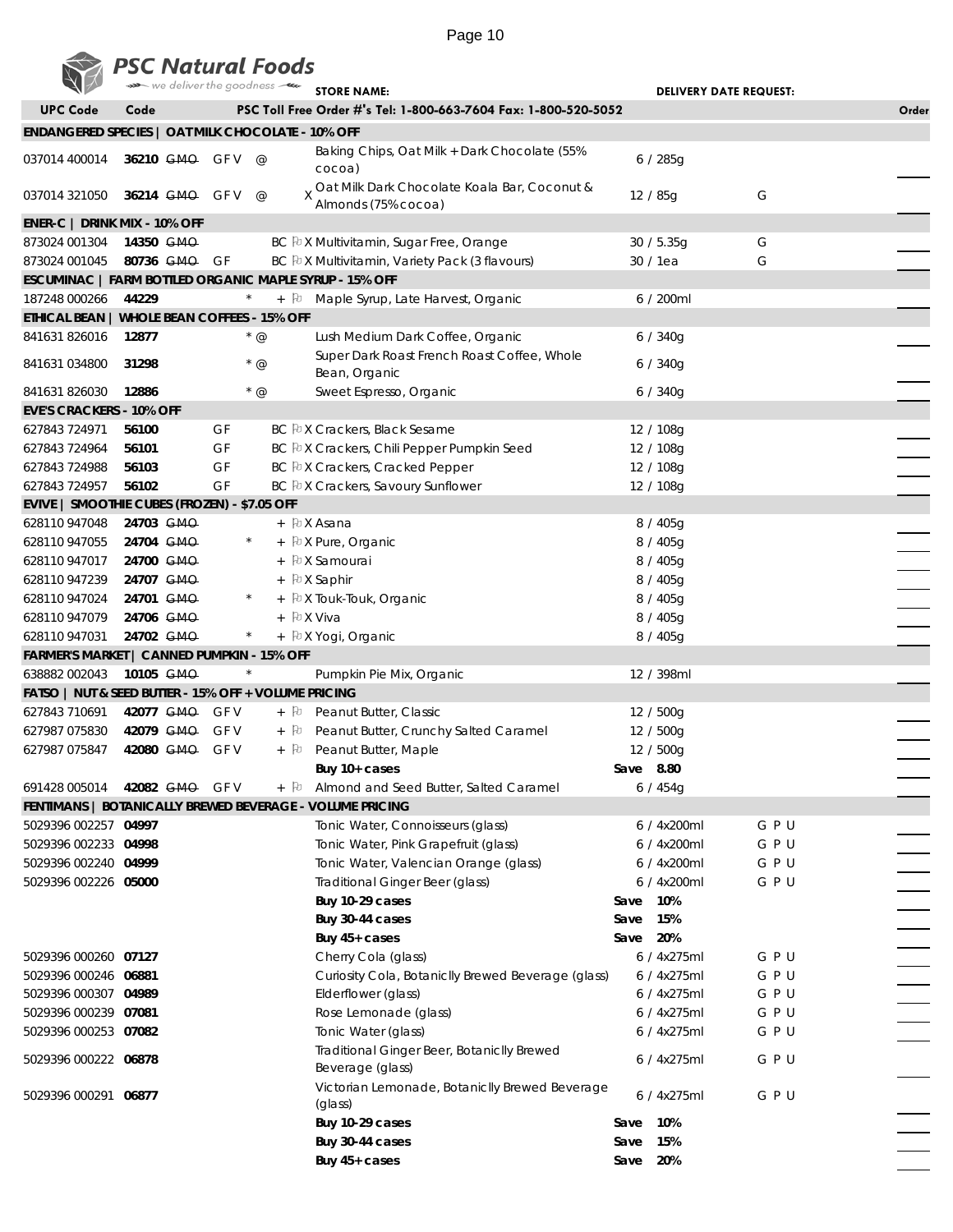

| <b>PSC Natural Foods</b>                   |                               |
|--------------------------------------------|-------------------------------|
| we deliver the goodness <b>STORE NAME:</b> | <b>DELIVERY DATE REQUEST:</b> |

| <b>UPC Code</b>                                     | Code                 |   |                                    | PSC Toll Free Order #'s Tel: 1-800-663-7604 Fax: 1-800-520-5052 |      |                      |     |   | Order |
|-----------------------------------------------------|----------------------|---|------------------------------------|-----------------------------------------------------------------|------|----------------------|-----|---|-------|
| 5029396 000451 04993                                |                      |   |                                    | Rose Lemonade (glass)                                           |      | 8 / 500ml            | GPU |   |       |
|                                                     |                      |   |                                    |                                                                 |      | 8 / 500ml            | GPU |   |       |
| 5029396 000437 04995                                |                      |   |                                    | Tonic Water, Pink Grapefruit (glass)                            |      | 8 / 500ml            | GPU |   |       |
| 5029396 000444 04996                                |                      |   |                                    | Traditional Ginger Beer & Muddled Lime (glass)                  |      | 10%                  |     |   |       |
|                                                     |                      |   |                                    | Buy 10-29 cases                                                 | Save |                      |     |   |       |
|                                                     |                      |   |                                    | Buy 30-44 cases                                                 | Save | 15%                  |     |   |       |
| FERIDIES   PEANUTS - 15% OFF                        |                      |   |                                    | Buy 45+ cases                                                   | Save | 20%                  |     |   |       |
| 045518 011261                                       | 34700 GMO            |   |                                    | Virginia Peanuts, Honey Roasted                                 |      | 12/255g              | G   |   |       |
| FEVER-TREE   DRINK MIXER - 15% OFF                  |                      |   |                                    |                                                                 |      |                      |     |   |       |
| 898195 001137 07208                                 |                      |   |                                    | Soda Water (glass)                                              |      | 6 / 4x200ml          | GPU |   |       |
| FIELD ROAST   CHAO SLICES (REFRIGERATED) - 15% OFF  |                      |   |                                    |                                                                 |      |                      |     |   |       |
| 638031 705702                                       | 65115                | V |                                    | CHAO slices, Creamy Original (10 slices)                        |      | 8 / 200g             |     |   |       |
| 638031 705726                                       | 65117                | V |                                    | CHAO slices, Tomato Cayenne (10 slices)                         |      | 8 / 200g             |     |   |       |
|                                                     |                      |   |                                    | FIELD ROAST CO.   PLANT BASED ALTERNATIVES (FROZEN) - 15% OFF   |      |                      |     |   |       |
| 638031 226160                                       | 65107 <del>GMO</del> | V |                                    | X Breakfast Sausage Patties (4pk)                               |      | 8 / 241g             |     |   |       |
| 638031 606504                                       | 65022 GMO            | V |                                    | X FIELDBURGER (4pk)                                             |      | 12 / 368g            |     |   |       |
| 638031 612284                                       | 65104 GMO            | V |                                    | X Frankfurters (6pk)                                            |      | 12 / 340g            |     |   |       |
| 638031 213238                                       | 65112 <del>GMO</del> | V |                                    | X FRUFFALO WINGS, Original                                      |      | 8 / 283g             |     |   |       |
| 638031 225705                                       | 65114                | V |                                    | X MAC 'n CHAO, Creamy (Vegan)                                   |      | 8 / 312g             |     |   |       |
| 638031 212385                                       | 65111 GMO            | V |                                    | X Miniature Corn Dogs                                           |      | 8 / 283g             |     |   |       |
| 638031 684175                                       | 65106 GMO            | V |                                    | X Nuggets                                                       |      | 8 / 283g             |     |   |       |
| 638031 612154                                       | 65100 GMO            | V |                                    | X Sausages, Italian (4pk)                                       |      | 12 / 368g            |     |   |       |
| 638031 612161                                       | 65101 GMO            | V |                                    | X Sausages, Mexican Chipotle (4pk)                              |      | 12 / 368g            |     |   |       |
| 638031 612178                                       | 65102 <del>GMO</del> | V |                                    | X Sausages, Smoked Apple Sage (4pk)                             |      | 12 / 368g            |     |   |       |
| 638031 622511                                       | 65109 <del>GMO</del> | V | $^+$                               | X Signature Stadium Dog                                         |      | 8 / 283g             |     |   |       |
| FLOW   ALKALINE SPRING WATER - 15% OFF              |                      |   |                                    |                                                                 |      |                      |     |   |       |
| 628055 429883                                       | 06021 GMO            |   |                                    | + FLX Spring Water, Blackberry Hibiscus, Organic (Tetra)        |      | 12 / 500ml           | G   | U |       |
| 628055 429258                                       | 06022 GMO            |   |                                    | + F X Spring Water, Cucumber Mint, Organic (Tetra)              |      | 12 / 500ml           | G   | U |       |
| 840277 000903                                       | 06023 GMO            |   |                                    | + Fux Spring Water, Peach Blueberry, Organic (Tetra)            |      | 12 / 500ml           | G   | U |       |
| 628055 429579                                       | 06024 GMO            |   |                                    | + Fu X Spring Water, Strawberry Rose, Organic (Tetra)           |      | 12 / 500ml           | G   | U |       |
| 627843 463757                                       | 06020                |   |                                    | + P X Spring Water, Original (Tetra)                            |      | 12 / 500ml           |     | U |       |
| 627843 463788                                       | 06025                |   |                                    | + Pu Spring Water, Original (Tetra)                             | 12/1 |                      |     | U |       |
| FOLEY'S   VITALITY DOG GOURMET DOG TREATS - 10% OFF |                      |   |                                    |                                                                 |      |                      |     |   |       |
| 627843 425908                                       | 48000                |   |                                    | BC <sup>[b]</sup> VITALITY DOG, Angus Beef w/Blueberry          |      | 6/400g               | G P |   |       |
| 627843 425885                                       | 48002                |   |                                    | BC h VITALITY DOG, Duck Honey Banana                            |      | 6/400q               | G P |   |       |
| FOOD FOR LIFE   EZEKIEL 4:9 CEREALS - \$3.07 OFF    |                      |   |                                    |                                                                 |      |                      |     |   |       |
| 073472 002551                                       | 22051                |   |                                    | Original Sprouted Grain Cereal, Organic                         |      | 6/454g               |     |   |       |
| FOOD FOR LIFE PRODUCTS (FROZEN) - UP TO 15% OFF     |                      |   |                                    |                                                                 |      |                      |     |   |       |
| 073472 001691                                       | 55538 GMO            |   |                                    | X BREAD, Brown Rice, Fruit Juice Sweetened                      |      | 6/680g               |     |   |       |
| 073472 001318                                       | 55532                |   |                                    | X BREAD, Ezekiel 4:9, Cinnamon Raisin, Organic                  |      | 6/680g               |     |   |       |
| 073472 001530                                       | 55534                |   |                                    | X BREAD, Ezekiel 4:9, Low Sodium, Organic                       |      | 6/680g               |     |   |       |
| 073472 001202                                       | 55530                |   |                                    | X BREAD, Ezekiel 4:9, Organic                                   |      | 6/680g               |     |   |       |
| 073472 001233                                       | 55531                |   |                                    | X BREAD, Ezekiel 4:9, Sesame, Organic                           |      | 6/680g               |     |   |       |
| 073472 001417                                       | 55533                |   |                                    | , BREAD, Genisis 1:29, Sprouted Grain & Seed,                   |      | 6/680g               |     |   |       |
|                                                     |                      |   |                                    | Organic                                                         |      |                      |     |   |       |
| 073472 001851                                       | 55595 <del>GMO</del> |   |                                    | X ENGLISH MUFFINS, Brown Rice                                   |      | 6/510g               |     |   |       |
| 073472 003695                                       | 55545 GMO            |   |                                    | X Tortillas, Brown Rice (6ct)                                   |      | 12 / 340g            |     |   |       |
| FOUR O'CLOCK   TEA - UP TO 15% OFF                  |                      |   |                                    |                                                                 |      |                      |     |   |       |
| 779192 402342                                       | 12912 <del>GMO</del> |   | $* \, \omega + \,   \cdot \rangle$ | Chai, Green Tea Decaffeinated, Organic                          |      | 6 / 16ct             |     |   |       |
| 779192 202270                                       | 24254 GMO            |   |                                    | * @ +<br>Herbal Tea, Golden Turmeric, Organic                   |      | 6 / 16ct             |     |   |       |
| 779192 202263                                       | 24253 GMO            |   |                                    | * @ + Pu Herbal Tea, Sweet Cinnamon Spice, Organic              |      | 6 / 16ct             |     |   |       |
| GARDEIN   MEAT-FREE ALTERNATIVES (FROZEN) - 10% OFF | 65052 GMO            |   |                                    |                                                                 |      |                      |     |   |       |
| 842234 001350<br>842234 001374                      | 65050 GMO            |   | $^{+}$                             | X Chick'n Nuggets<br>X Chick'n Tenders, Nashville-Style Hot     |      | 8 / 245g<br>8 / 230g |     |   |       |
| 842234 001558                                       | 65051 GMO            |   | $+$                                | X Chick'n Wings, Spicy Gochujang Style                          |      | 8 / 240g             |     |   |       |
|                                                     |                      |   | $^{+}$                             |                                                                 |      |                      |     |   |       |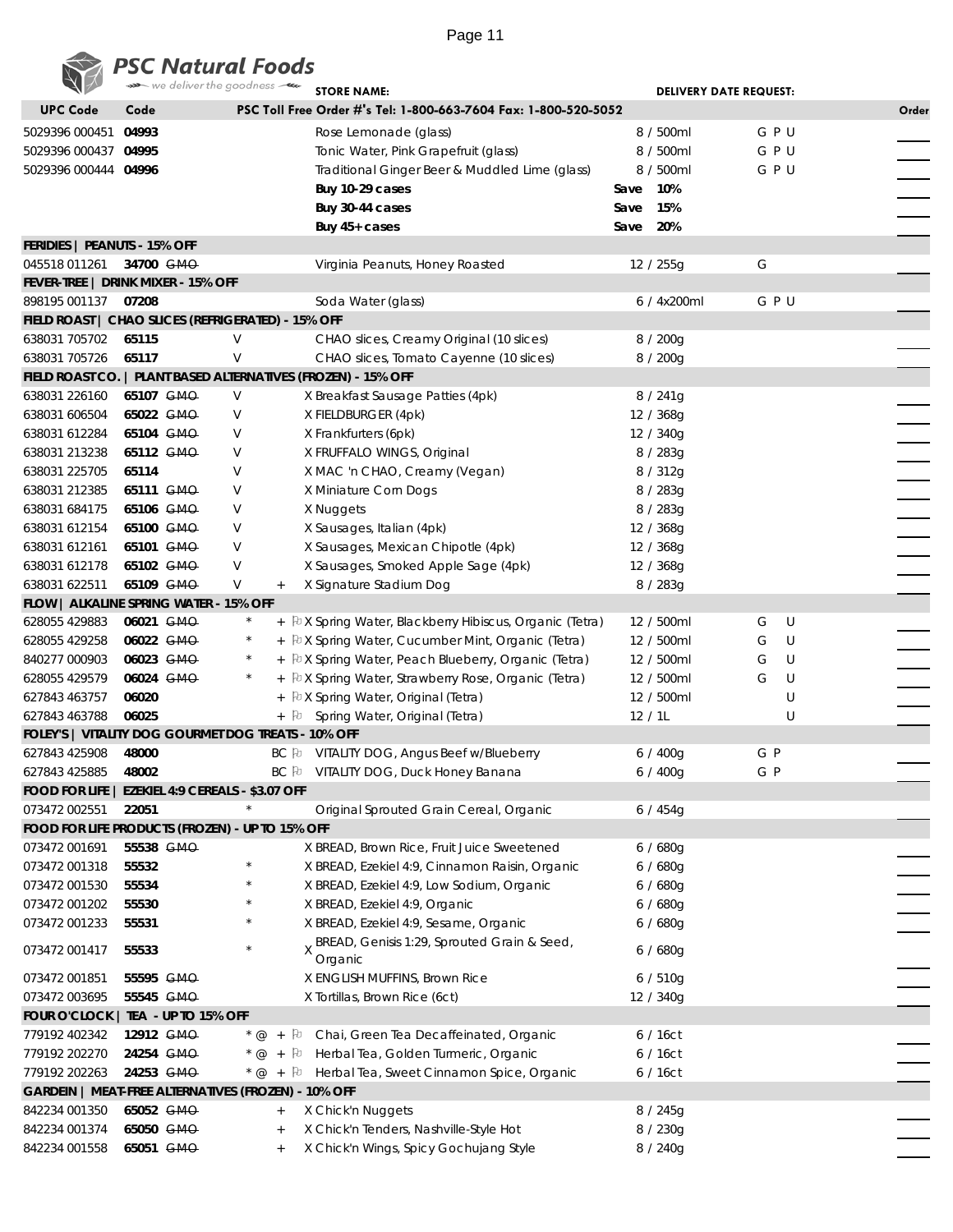

|                                                          |                      | PSC Natural Foods<br>we deliver the goodness |            |         |                                                                 |            |                               |       |
|----------------------------------------------------------|----------------------|----------------------------------------------|------------|---------|-----------------------------------------------------------------|------------|-------------------------------|-------|
|                                                          |                      |                                              |            |         | <b>STORE NAME:</b>                                              |            | <b>DELIVERY DATE REQUEST:</b> |       |
| <b>UPC Code</b>                                          | Code                 |                                              |            |         | PSC Toll Free Order #'s Tel: 1-800-663-7604 Fax: 1-800-520-5052 |            |                               | Order |
| GENUINE TEA CO.   TEA - 10% OFF                          |                      |                                              |            |         |                                                                 |            |                               |       |
| 854335 001184                                            |                      | 21452 GMO                                    | $^\star$   | 卜       | Black Tea, Assam Breakfast, Organic                             | 8/45q      |                               |       |
| 854335 001191                                            |                      | 21453 <del>GMO</del>                         |            | や       | Black Tea, Cream of Earl Grey                                   | 8 / 45g    |                               |       |
| 854335 001221                                            |                      | 21456 GMO                                    |            | PU.     | Herbal Tea, Elderberry Hibiscus, Organic                        | 8 / 37.5g  |                               |       |
| 854335 001238                                            |                      | 21457 GMO                                    | $^\star$   |         | Pu Herbal Tea, Moringa Mint, Organic                            | 8/45g      |                               |       |
| GIMME ORGANIC   ROASTED SUSHI NORI - \$4.80 OFF          |                      |                                              |            |         |                                                                 |            |                               |       |
| 851093 004372                                            |                      | 24164 GMO GFV*                               |            |         | X Sushi Nori, Roasted, Organic (10ct)                           | 12/23g     |                               |       |
| GOLD RUSH   POTATO PRODUCTS (FROZEN) - \$3.60 OFF        |                      |                                              |            |         |                                                                 |            |                               |       |
| 629066 036268                                            | 55400 GMO            |                                              |            |         | + PuX Crinkle Fries, Organic                                    | 12 / 454g  |                               |       |
| 629066 036145                                            |                      | 55394 GMO                                    |            |         | + <sup>b</sup> X Diced Hashbrowns, Organic                      | 12 / 454g  |                               |       |
| 629066 036183                                            |                      | 55399 GMO                                    |            |         | + P X Julienne French Fries, Organic                            | 12 / 454g  |                               |       |
| 629066 036282                                            |                      | 55401 <del>GMO</del>                         | $^{\star}$ |         | + Pu X Steak Fries, Organic                                     | 12 / 454g  |                               |       |
| 629066 036244                                            |                      | 55398 GMO                                    |            |         | Pu X Sweet Potato French Fries, Organic                         | 12 / 454g  |                               |       |
| <b>GOODDRINK   SPRITZER - VOLUME PRICING</b>             |                      |                                              |            |         |                                                                 |            |                               |       |
| 853790 002026                                            |                      | 04057 GMO                                    |            |         | X Spritzer, Eureka Lemon, Organic (can)                         | 12 / 355ml | GPU                           |       |
| 853790 002057                                            | 04090 GMO            |                                              |            |         | X Spritzer, Field Strawberry, Organic (can)                     | 12 / 355ml | GPU                           |       |
| 853790 002019                                            |                      | 04056 GMO                                    |            |         | X Spritzer, Granny Smith Apple, Organic (can)                   | 12 / 355ml | GPU                           |       |
| 853790 002033                                            |                      | 04058 <del>GMO</del>                         |            |         | X Spritzer, Ruby Red Grapefruit, Organic (can)                  | 12 / 355ml | GPU                           |       |
| 853790 002064<br>853790 002040                           |                      | 04091 GMO                                    |            |         | X Spritzer, Sweet Blueberry, Organic (can)                      | 12 / 355ml | GPU                           |       |
|                                                          |                      | 04059 GMO                                    |            |         | X Spritzer, Wild Blackberry, Organic (can)                      | 12 / 355ml | GPU                           |       |
| GREEK GODS   GREEK STYLE YOGURT (REFRIGERATED) - 20% OFF |                      |                                              |            |         | Buy 10+ cases (Spritzer Skus Only)                              | Save 10%   |                               |       |
| 078355 471103                                            | 52351                |                                              |            |         | Yogurt, Honey Flavour, Organic                                  | 6/500g     |                               |       |
| 078355 471158                                            | 52350                |                                              |            |         | Yogurt, Honey Vanilla Flavour, Organic                          | 6/500g     |                               |       |
| 078355 450009                                            | 52084                |                                              |            |         | Yogurt, Traditional Plain, Organic                              | 6/500g     |                               |       |
| GREEN CUISINE   TOFU & TEMPEH - UP TO 10% OFF            |                      |                                              |            |         |                                                                 |            |                               |       |
|                                                          |                      |                                              |            |         | NEW! Tofu, Smoked Cutlets, Organic                              |            |                               |       |
| 068532 000547                                            |                      | 40544 GMO                                    |            | BC Pu   | (REFRIGERATED)                                                  | 1/225g     |                               |       |
|                                                          |                      | 91035 GMO B                                  | $\star$    | BC PD X | NEW! TEMPEH, IQF, Organic (Individually Quick<br>Frozen)        | 1/4.54kg   |                               |       |
|                                                          |                      | 91036 GMO B                                  | $^{\star}$ |         | BC FLX NEW! TEMPEH, Strips, Organic (Frozen)                    | 1 / 4.54kg |                               |       |
| GREEN TABLE FOODS   CONDIMENTS (REFRIGERATED) - 10% OFF  |                      |                                              |            |         |                                                                 |            |                               |       |
| 180071 000199                                            |                      | 19601 GMO GFV                                |            |         | + Pu Kimchi, Kale                                               | 6/500ml    |                               |       |
| 180071 000182                                            |                      | 19600 GMO GF V *                             |            | + 「包    | Kimchi, organic                                                 | 6 / 500ml  |                               |       |
| 180071 000229                                            |                      | 19603 GMO GFV *                              |            | + 凡     | Living Beets, Organic                                           | 6 / 500ml  |                               |       |
|                                                          |                      |                                              |            |         | GT'S LIVING FOODS   RAW KOMBUCHA (REFRIGERATED) - \$4.61 OFF    |            |                               |       |
| 722430 000176                                            | 05134                |                                              |            |         | Kombucha, Synergy, Original, Organic                            | 12 / 480ml | GPU                           |       |
| 722430 200170                                            | 05135                |                                              |            |         | Kombucha, Synergy, Gingerade, Organic                           | 12 / 480ml | GPU                           |       |
| 722430 140179                                            | 05136                |                                              |            |         | Kombucha, Synergy, Multi-Green, Organic                         | 12 / 480ml | GPU                           |       |
| 722430 800172                                            | 05137                |                                              |            |         | Kombucha, Synergy, Divine Grape, Organic                        | 12 / 480ml | GPU                           |       |
| 722430 300177                                            | 05138                |                                              |            |         | Kombucha, Synergy, Cosmic Cranberry, Organic                    | 12 / 480ml | GPU                           |       |
| 722430 110172                                            | 05139                |                                              |            |         | Kombucha, Synergy, Trilogy, Organic<br>(raspberry/lemon/ginger) | 12 / 480ml | GPU                           |       |
| 722430 600178                                            | 05182                |                                              |            |         | Kombucha, Synergy, Gingerberry, Organic                         | 12 / 480ml | GPU                           |       |
| 722430 920177                                            | 05187                |                                              |            |         | Kombucha, Synergy, Sacred Life, Organic                         | 12 / 480ml | GPU                           |       |
| 722430 500171                                            | 05214                |                                              |            |         | Kombucha, Synergy, Mystic Mango, Organic                        | 12 / 480ml | GPU                           |       |
| 722430 900179                                            | 05215                |                                              |            |         | Kombucha, Synergy, Guava Goddess, Organic                       | 12 / 480ml | GPU                           |       |
| 722430 340173                                            | 05258                |                                              |            |         | Kombucha, Synergy, Watermelon Wonder,<br>Organic                | 12 / 480ml | GPU                           |       |
| 722430 420172                                            | 05400                |                                              |            |         | Kombucha, Synergy, Golden Pineapple, Organic                    | 12 / 480ml | GPU                           |       |
| 722430 910178                                            | 05403                |                                              |            |         | Kombucha, Synergy, Strawberry Lemonade,<br>Organic              | 12 / 480ml | GPU                           |       |
| 722430 170176                                            | 05404 <del>GMO</del> |                                              | $^{\star}$ |         | Kombucha, Synergy, Hibiscus Ginger, Organic                     | 12 / 480ml | GPU                           |       |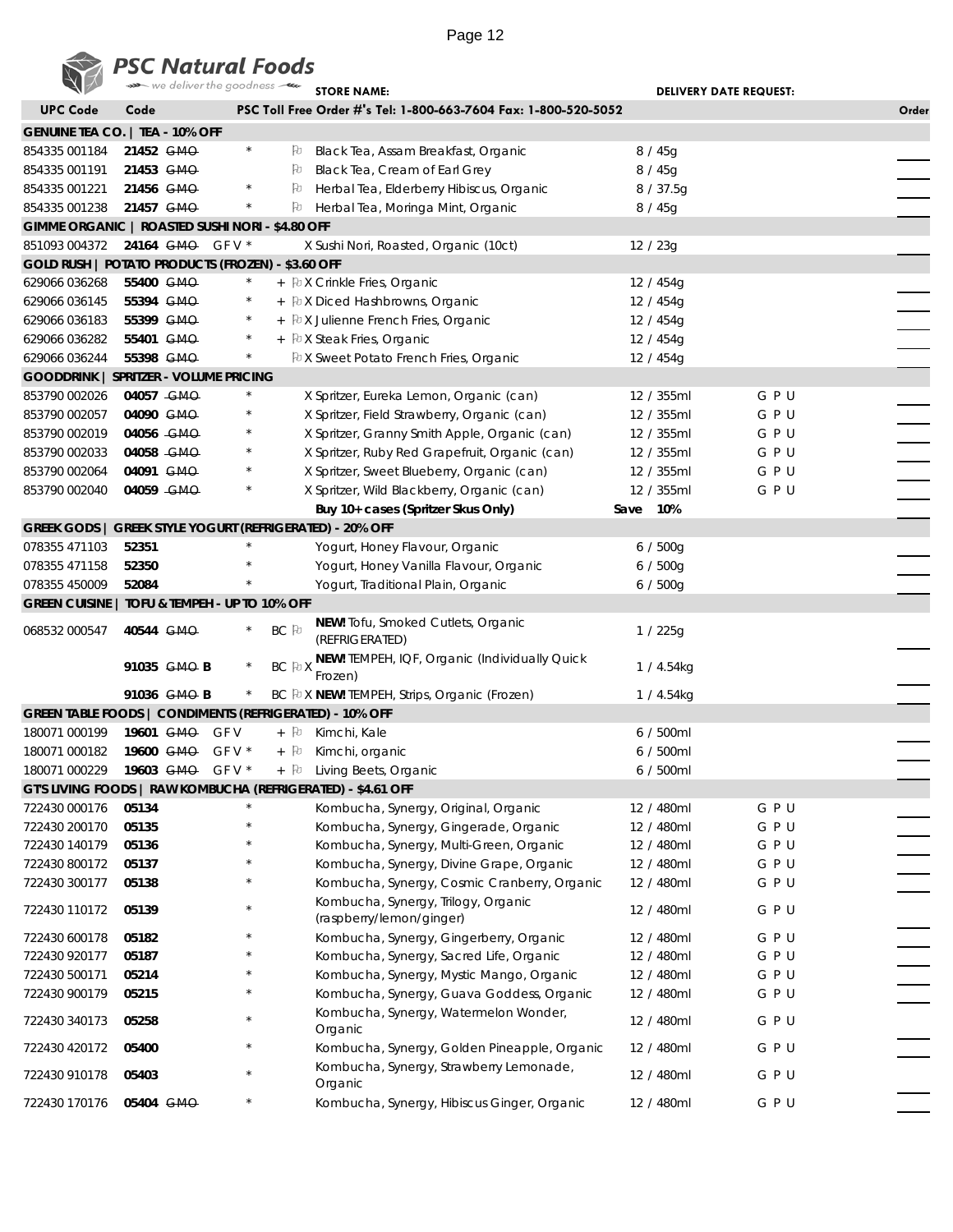

|                                                   |                      | PSC Natural Foods            |       |                                                                         |             |                               |       |
|---------------------------------------------------|----------------------|------------------------------|-------|-------------------------------------------------------------------------|-------------|-------------------------------|-------|
|                                                   |                      | we deliver the goodness      |       | <b>STORE NAME:</b>                                                      |             | <b>DELIVERY DATE REQUEST:</b> |       |
| <b>UPC Code</b>                                   | Code                 |                              |       | PSC Toll Free Order #'s Tel: 1-800-663-7604 Fax: 1-800-520-5052         |             |                               | Order |
| <b>HAPPY PLANET  </b>                             |                      | MORNIN' OATZ SHAKE - 10% OFF |       |                                                                         |             |                               |       |
| 779172 774070                                     | 01522                |                              | BC 匝  | MORNIN' OATZ Shake, Chocolate Banana                                    | 8 / 3x250ml | U<br>G                        |       |
| 779172 774094                                     | 01520                |                              | BCE   | MORNIN' OATZ Shake, Field Berry                                         | 8 / 3x250ml | U<br>G                        |       |
| 779172 774087                                     | 01521                |                              | BCE   | MORNIN' OATZ Shake, Mango Peach                                         | 8 / 3x250ml | U<br>G                        |       |
| 779172 772076                                     | 01502                |                              | BCE   | MORNIN' OATZ Shake, Chocolate Banana                                    | 12 / 946ml  | U<br>G                        |       |
| 779172 772090                                     | 01500                |                              | BCE   | MORNIN' OATZ Shake, Field Berry                                         | 12 / 946ml  | U<br>G                        |       |
| 779172 772083                                     | 01501                |                              |       | BC 和 MORNIN' OATZ Shake, Mango Peach                                    | 12 / 946ml  | G<br>U                        |       |
| HAPPY PLANET PRODUCTS (REFRIGERATED) - 10% OFF    |                      |                              |       |                                                                         |             |                               |       |
| 779172 645530                                     | 39701                |                              | BC Pu | <b>NEW!</b> Meals, Balance Bowl w/Cauliflower &<br>Turmeric             | 6/600g      |                               |       |
| 779172 645523                                     | 39702                |                              | BC Pu | NEW! Meals, Power Bowl w/Black Beans & Smoky<br>Chili                   | 6 / 600g    |                               |       |
| 779172 645547                                     | 39703                |                              | BC h  | NEW! Meals, Soul Bowl w/Buckwheat & Cajun<br><b>Spices</b>              | 6/600g      |                               |       |
| 779172 645554                                     | 39700                |                              |       | $BC \,  b$ <b>NEW!</b> Meals, Warrior Bowl w/Red Lentils & Ginger       | $6/600$ g   |                               |       |
| 779172 121010                                     | 06266 GMO            |                              |       | BC FLX Juice, 100% Pure Orange (plastic bottle)                         | 6/325ml     | U                             |       |
| 779172 231610                                     | 01308 GMO            |                              |       | BC Fux Smoothie, Extreme C (plastic bottle)                             | 6 / 325ml   | U                             |       |
| 779172 231627                                     | 01309 GMO            |                              |       | BC $\mathbb R$ X Smoothie, Extreme Energy (plastic bottle)              | 6/325ml     | U                             |       |
| 779172 231108                                     | 06237 GMO            |                              |       | BC 和 X Smoothie, Extreme Green (plastic bottle)                         | 6/325ml     | U                             |       |
| 779172 221666                                     | 01340 GMO            |                              |       | BC Fux Smoothie, Coconut and Pineapple (plastic bottle)                 | 6/325ml     | U                             |       |
| 779172 221635                                     | 01310 GMO            |                              |       | BC Fux Smoothie, Mango and Passionfruit (plastic bottle)                | 6/325ml     | U                             |       |
| 779172 221659                                     | 01311 GMO            |                              |       | BC Fux Smoothie, Raspberry and Cherry (plastic bottle)                  | 6/325ml     | U                             |       |
| 779172 225664                                     | 07323 GMO            |                              |       | BC Fu Smoothie, Coconut and Pineapple (plastic bottle)                  | 6/1.5L      |                               |       |
| 779172 229105                                     | 07322 GMO            |                              |       | BC Fu Smoothie, Extreme Green (plastic bottle)                          | 6/1.5L      | U                             |       |
| HARDBITE   HANDCRAFTED STYLE CHIPS - \$4.60 OFF   |                      |                              |       |                                                                         |             |                               |       |
| 673513 113552                                     | 37638 <del>GMO</del> |                              |       | BC P X Vegetable Chips, 18 Carrot Gold                                  | 15 / 150g   | G                             |       |
| 673513 119554                                     | 36426 <del>GMO</del> |                              | BC PX | Vegetable Chips, Berry Smokey Parsnips, Chipotle<br>Raspberry Flavoured | 15 / 150g   | G                             |       |
| 673513 118557                                     | 36422 <del>GMO</del> |                              | BC Px | Vegetable Chips, Dressed To Dill, Dill Flavoured<br>Carrot              | 15 / 150g   | G                             |       |
| 673513 112555                                     | 37637 GMO            |                              |       | BC FLX Vegetable Chips, Drop 'N Mad Beets                               | 15 / 150g   | G                             |       |
| 673513 111558                                     | 37518 <del>GMO</del> |                              |       | BC FLX Vegetable Chips, Eat Your Parsnips                               | 15 / 150g   | G                             |       |
| 673513 114559                                     | 37749 <del>GMO</del> |                              |       | BC $ x $ X Vegetable Chips, Sweet Spud Of Mine, Sweet<br>Potato         | 15 / 150g   | G                             |       |
| 673513 120550                                     | 36451 <del>GMO</del> |                              | BC FX | Vegetable Chips, Sweet To The Beet, Sweet<br>Potato & Beet              | 15 / 150g   | G                             |       |
| 673513 117550                                     | 36423 GMO            |                              | BC Px | Vegetable Chips, Smokin' Sweet Spud, BBQ Sweet<br>Potato                | 15 / 150g   | G                             |       |
| 673513 121557                                     | 36453 GMO            |                              |       | BC FLX Vegetable Chips, The Beet Goes On                                | 15 / 150g   | G                             |       |
| HEALTH-ADE   KOMBUCHA (REFRIGERATED) - \$3.52 OFF |                      |                              |       |                                                                         |             |                               |       |
| 811184 030048                                     | 17704 <del>GMO</del> | $GF V$ *                     |       | Blood Orange, Carrot, Ginger, Organic                                   | 12 / 473ml  | GPU                           |       |
| 811184 030031                                     | 17700 GMO            | $GF V^*$                     |       | Cayenne Cleanse, Organic                                                | 12 / 473ml  | GPU                           |       |
| 811184 030000                                     | 17701 GMO            | $GF V^*$                     |       | Ginger Lemon, Organic                                                   | 12 / 473ml  | GPU                           |       |
| 811184 030017                                     | 17702 <del>GMO</del> | GF V $*$                     |       | Pink Lady Apple, Organic                                                | 12 / 473ml  | GPU                           |       |
| 811184 030024                                     | 17703 GMO            | $GF V^*$                     |       | Pomegranate, Organic                                                    | 12 / 473ml  | GPU                           |       |
| HEALTHY HIPPO   LOW SUGAR CANDY - 10% OFF         |                      |                              |       |                                                                         |             |                               |       |
| 628176 040240                                     | 17654                |                              |       | BC Fux Fizzy Cola, Sweetened w/Monk Fruit                               | 12 / 50g    | G                             |       |
| 628176 040103                                     | 17650                |                              |       | BC Pu X Hippo Gummies, Sweetened w/Monk Fruit                           | 12 / 50g    | G                             |       |
| 628176 040127                                     | 17651                |                              |       | BC $\&$ X Sour Hippo Gummies, Sweetened w/Monk Fruit                    | 12 / 50g    | G                             |       |
| 628176 040110                                     | 17652                |                              |       | BC FLX Sour Keys. Sweetened w/Monk Fruit                                | 12 / 50g    | G                             |       |
| 628176 040134                                     | 17653                |                              |       | BC Pu X Swedish Hippos, Sweetened w/Monk Fruit                          | 12 / 50g    | G                             |       |
| HEE-HAW HORSERADISH - 15% OFF                     |                      |                              |       |                                                                         |             |                               |       |
| 628110 106087                                     | 11171                | GF                           | BCE   | Horseradish, Damn Hot                                                   | 12 / 250ml  |                               |       |
| 628110 106094                                     | 11172                | GF                           |       | BC 问 Horseradish, Double Damn Hot                                       | 12 / 250ml  |                               |       |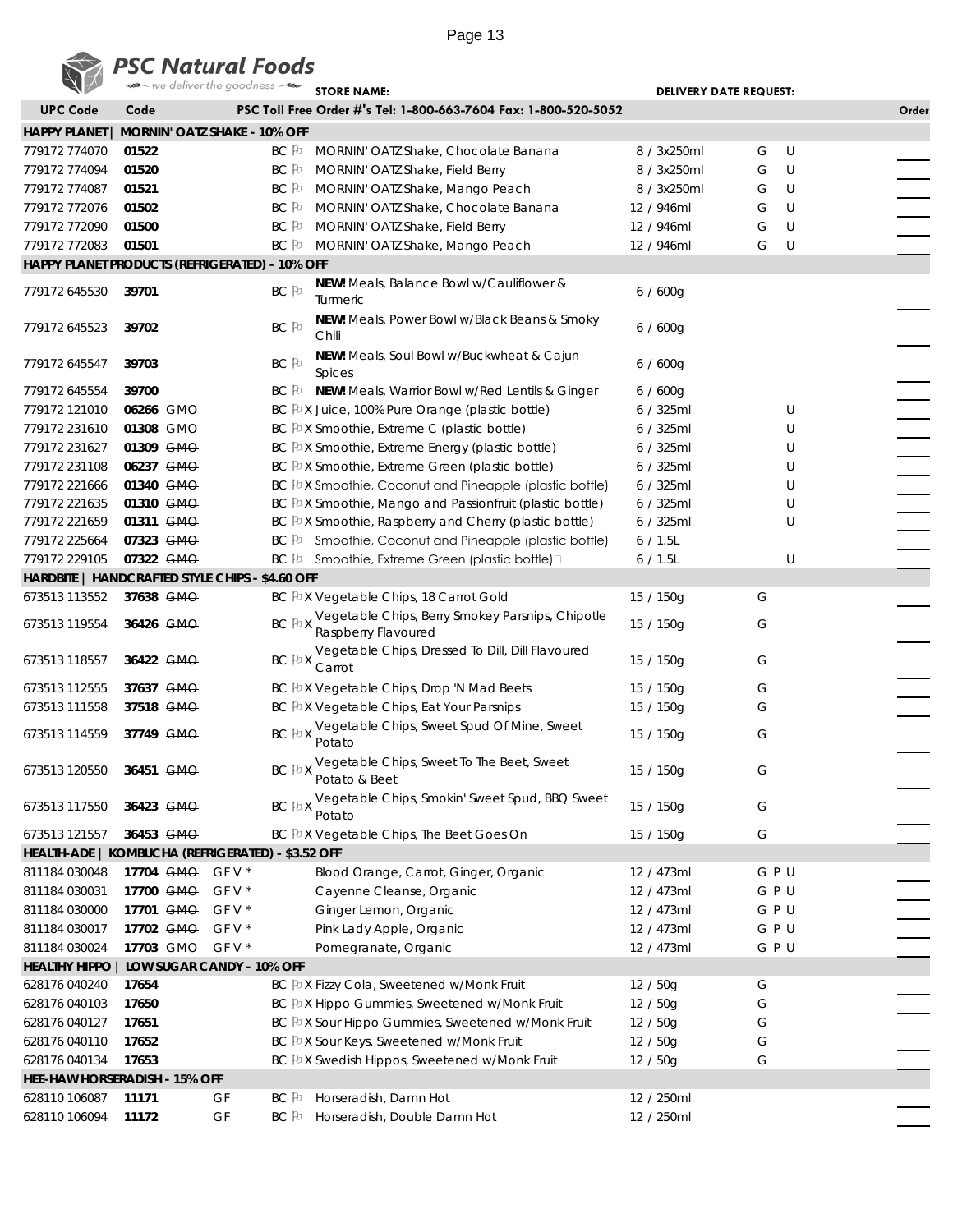

|                                        |           | we deliver the goodness |    |               | <b>STORE NAME:</b>                                                  |                        | <b>DELIVERY DATE REQUEST:</b> |       |
|----------------------------------------|-----------|-------------------------|----|---------------|---------------------------------------------------------------------|------------------------|-------------------------------|-------|
| <b>UPC Code</b>                        | Code      |                         |    |               | PSC Toll Free Order #'s Tel: 1-800-663-7604 Fax: 1-800-520-5052     |                        |                               | Order |
| HERBARIA   HERBAL TEA - UP TO 20% OFF  |           |                         |    |               |                                                                     |                        |                               |       |
| 5997005 343735 40850                   |           |                         |    |               | Herbal Tea, Agrimony Herb                                           | 10 / 25ct              |                               |       |
| 5997005 343605 40854                   |           |                         |    |               | Herbal Tea, Echinacea Herb                                          | 10 / 25ct              |                               |       |
| 5997005 330049 40855                   |           |                         |    |               | Herbal Tea, Elder Flower                                            | 10 / 25ct              |                               |       |
| 5997005 343599 40856                   |           |                         |    |               | Herbal Tea, Eyebright Herb                                          | 10 / 25ct              |                               |       |
| 5997005 330902 40858                   |           |                         |    |               | Herbal Tea, Hawthorn Flowers & Leaves                               | 10 / 25ct              |                               |       |
| 5997005 330438 40859                   |           |                         |    |               | Herbal Tea, Horsetail                                               | 10 / 25ct              |                               |       |
| 5997005 343711                         | 40861     |                         |    |               | Herbal Tea, Lavender Flowers                                        | 10 / 25ct              |                               |       |
| 5997005 343629 40870                   |           |                         |    |               | Herbal Tea, Rosemary Leaf                                           | 10 / 25ct              |                               |       |
| 5997005 343636 40871                   |           |                         |    |               | Herbal Tea, Sage Leaves                                             | 10 / 25ct              |                               |       |
| 5997005 330896 40872                   |           |                         |    |               | Herbal Tea, Senna Leaves                                            | 10/25ct                |                               |       |
| 5997005 330766 40876                   |           |                         |    |               | Herbal Tea, St. John's Wort                                         | 10 / 25ct              |                               |       |
|                                        |           |                         |    |               | HILARY'S   VEGGIE BURGERS (FROZEN) - 20% OFF + VOLUME PRICING       |                        |                               |       |
| 854262 003398                          |           | 42501 GMO               | GF |               | X Burger, Adzuki Bean, Organic (2 patties)                          | 12 / 181g              |                               |       |
| 854262 003404                          |           | 42503 <del>GMO</del>    | GF | $\rightarrow$ | X Burger, Hemp & Greens, Organic (2 patties)                        | 12/181g                |                               |       |
| 854262 003411                          |           | 42502 GMO               | GF | $\rightarrow$ | X Burger, Root Veggie, Organic (2 patties)                          | 12 / 181g              |                               |       |
| 854262 003381                          |           | 42500 GMO               | GF | $\rightarrow$ | X Burger, World's Best Veggie, Organic (2 patties)                  | 12 / 181g              |                               |       |
|                                        |           |                         |    |               | Buy 8+ cases (BURGERS ONLY)                                         | Save 5%                |                               |       |
| HORNBY ORGANIC   ENERGY BAR - 10% OFF  |           |                         |    |               |                                                                     |                        |                               |       |
| 628055 058359                          |           | 37550 GMO               | GF | $\rightarrow$ | BC Fux O SNACK, Chocolate Chip Banana, Organic                      | 12/45g                 | G                             |       |
|                                        |           |                         |    |               | O SNACK, Chocolate Chip Peanut Butter,<br>BC PJ X                   |                        |                               |       |
| 628055 058311                          |           | 37551 <del>GMO</del>    | GF |               | Organic                                                             | 12/45g                 | G                             |       |
| 628055 058328                          |           | 37552 <del>GMO</del>    | GF | $\star$       | BC FLX O SNACK, Chocolate Espresso, Organic                         | 12/45g                 | G                             |       |
| 628055 058335                          |           | 37553 GMO               | GF | $\rightarrow$ | BC Pax O SNACK, Peanut Butter & Jam, Organic                        | 12/45g                 | G                             |       |
| HOT KID   RICE CRACKERS - 10% OFF      |           |                         |    |               |                                                                     |                        |                               |       |
| 686352 807063                          | 16236     |                         | GF |               | X Cheese Rice Crackers                                              | 20 / 100g              |                               |       |
| 686352 807070                          | 16261     |                         | GF |               | X Natural Rice Crackers                                             | 20 / 100g              |                               |       |
| 686352 804895                          | 16199     |                         | GF |               | X Sesame Rice Crackers                                              | 20 / 100g              |                               |       |
| HUER   SENSIBLE SWEETS - 15% OFF       |           |                         |    |               |                                                                     |                        |                               |       |
| 771047 004503                          | 15404     |                         |    | V             | h SENSIBLE SWEETS, Soft Fruits Gelées                               | 12 / 130g              | G                             |       |
|                                        |           |                         |    |               | HUNGRY BUDDHA   KETO BAR - \$4.00 OFF + VOLUME PRICING              |                        |                               |       |
| 627561 000807                          | 07360     |                         |    | V             | <sup>[</sup> 2 X Keto Bar, Chocolate Chip                           | 12/40g                 | G                             |       |
| 627561 000814                          | 07361     |                         |    | V             | <sup>[</sup> d X Keto Bar, Coconut Cocoa                            | 12/40g                 | G                             |       |
|                                        |           |                         |    |               | Buy 10-19 cases                                                     | 0.50<br>Save           |                               |       |
|                                        |           |                         |    |               | Buy 20+ cases                                                       | Save 1.00              |                               |       |
|                                        |           |                         |    |               | IF YOU CARE   ENVIROMENT FRIENDLY PRODUCTS - 10% OFF                |                        |                               |       |
| 770009 250279                          | 46393     |                         |    |               | Rubber Gloves, Small (Certified Natural Rubber)<br>@                | 12 / 1pr               | G P                           |       |
| 770009 250293                          | 46395     |                         |    |               | Rubber Gloves, Large (Certified Natural Rubber)<br>@                | 12 / 1pr               | G P                           |       |
| 770009 250613                          | 46396     |                         |    |               | Sponge Cloths (Machine Washable)                                    | 12 / 5ct               | G P                           |       |
| 770009 250255                          | 46387     |                         |    |               | Unbleached Waxed Paper                                              | 12 / 75ft <sup>2</sup> | G P                           |       |
| IMAGINE FOODS   BROTH & SOUP - 20% OFF |           |                         |    |               |                                                                     |                        |                               |       |
| 084253 773560                          |           | 37800 GMO               |    |               | Bone Broth, Chicken                                                 | 12/1                   |                               |       |
| 084253 241243                          | 38636     |                         | GF | $\star$       | Broth, Beef, Low Sodium, Organic                                    | 12/1                   |                               |       |
| 084253 242943                          | 38411     |                         | GF | $\star$       | Broth, Chicken, Low Sodium, Organic                                 | 12/1                   |                               |       |
| 084253 242493                          | 38280     |                         | GF | $\star$       | Broth, Chicken, Organic                                             | 12/1                   |                               |       |
| 084253 773546                          | 38785     |                         | GF | $\star$       | Broth, Miso, Organic                                                | 12/1                   |                               |       |
| 084253 242486                          | 38279 GMO |                         | GF | $\star$       | Broth, Vegetable, Organic                                           | 12/1                   |                               |       |
| 084253 242950                          |           | 38449 GMO               |    | $V^*$         | Broth, Vegetable, Low Sodium, Organic                               | 12/1                   |                               |       |
| 084253 241441                          |           | 38749 GMO               | GF | $\rightarrow$ | Soup, Creamy Broccoli, Family Size, Organic                         | 12/1                   |                               |       |
| 084253 242417                          | 38272     |                         | GF | $\star$       | Soup, Creamy Butternut Squash, Family Size,<br>Organic              | 12/1                   |                               |       |
| 084253 246514                          | 38644     |                         | GF |               | Soup, Creamy Garden Tomato, Reduced<br>Sodium, Family Size, Organic | 12/1                   |                               |       |
| 084253 242479                          | 38278     |                         | GF | $\star$       | Soup, Creamy Tomato, Family Size, Organic                           | 12/1                   |                               |       |
| JUSTIN'S   NUT BUTTER CUPS - 10% OFF   |           |                         |    |               |                                                                     |                        |                               |       |
| 840379 153668                          |           | 10562 <del>GMO</del>    | GF | $\star$       | Peanut Butter Cups, Mini Dark Chocolate, Organic                    | 6 / 120g               | G                             |       |
| 840379 188455                          |           | 10561 <del>GMO</del>    | GF | $\star$       | X Cashew Butter Cups, Dark Chocolate, Organic                       | 12 / 40g               | G                             |       |
| 840379 100051                          |           | 10560 GMO               | GF | $^{\star}$    | X Peanut Butter Cups, Dark Chocolate, Organic                       | 12 / 40g               | G                             |       |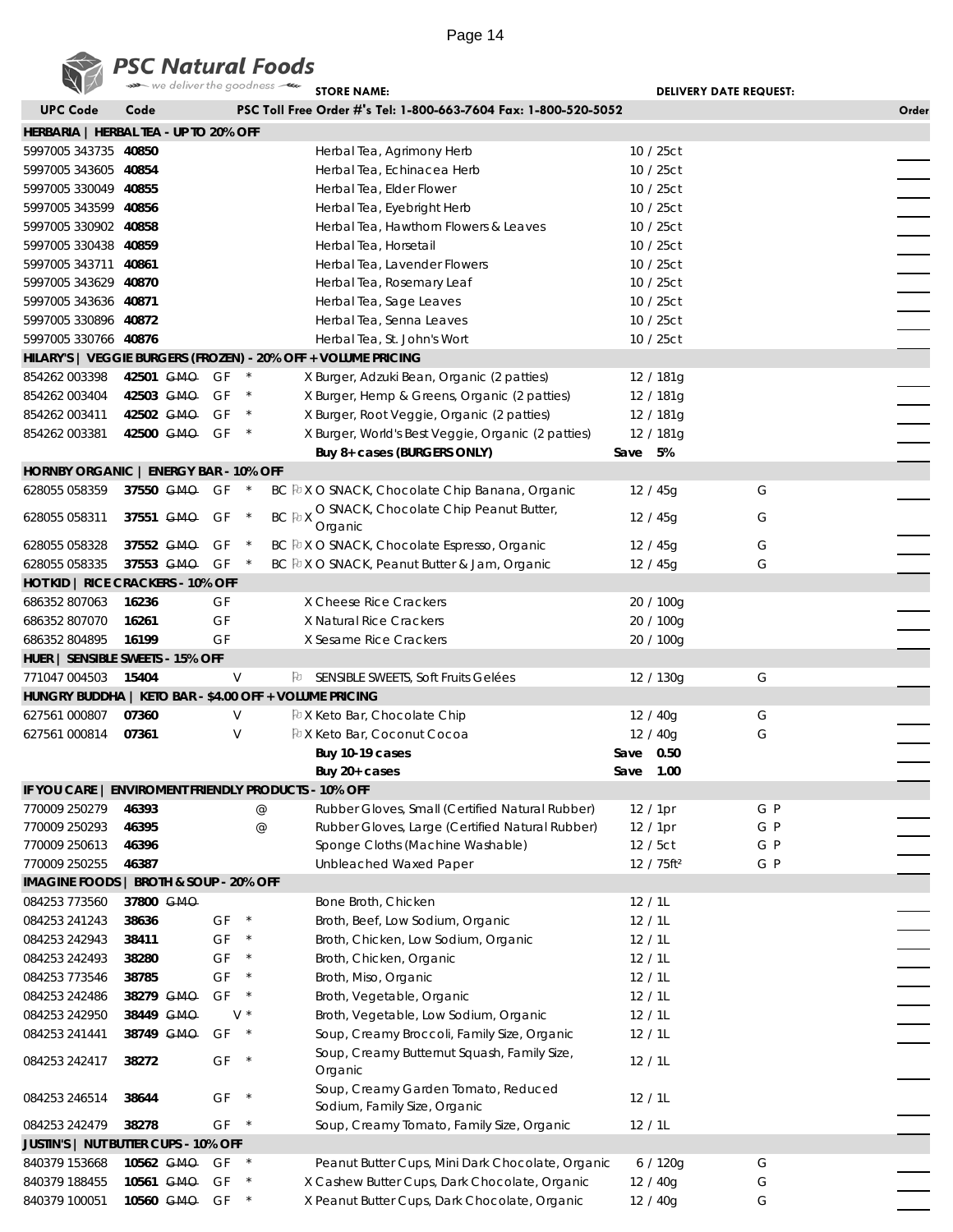# **PSC Natural Foods STORE NAME: STORE NAME: STORE NAME: DELIVERY DATE REQUEST:**

| <b>UPC Code</b>                                         | Code                 |        |        | PSC Toll Free Order #'s Tel: 1-800-663-7604 Fax: 1-800-520-5052 |            |     | Order |
|---------------------------------------------------------|----------------------|--------|--------|-----------------------------------------------------------------|------------|-----|-------|
| KASLO   SOURDOUGH PASTA - \$3.00 OFF                    |                      |        |        |                                                                 |            |     |       |
| 779605 022730                                           | 42186 GMO            |        |        | BC FLX Pasta Fermentata, Macaroni                               | 12 / 227g  |     |       |
| 779605 022716                                           | 42187 <del>GMO</del> |        |        | BC Pu X Pasta Fermentata, Radiatori, Classic                    | 12 / 227g  |     |       |
| 779605 022747                                           | 42190 GMO            |        |        | BC FLX Pasta Fermentata, Radiatori, Whole Wheat                 | 12/227q    |     |       |
| 779605 022723                                           | 42188 <del>GMO</del> |        |        | BC <sup>h</sup> X Pasta Fermentata, Rotini                      | 12 / 227g  |     |       |
| 779605 332273                                           | 42189 <del>GMO</del> |        |        | BC D X Pasta Fermentata, Spaghetti                              | 12 / 227g  |     |       |
| KETTLE BRAND   POTATO CHIPS - \$2.10 OFF                |                      |        |        |                                                                 |            |     |       |
|                                                         |                      |        |        | y Potato Chips, Single Serve, Cheddar (formerly                 |            |     |       |
| 084114 117786                                           | 37243                | GF     |        | New York Cheddar)                                               | 24 / 45g   | G   |       |
| 084114 117793                                           | 37244                | GF     |        | X Potato Chips, Single Serve, Honey Dijon                       | 24 / 45g   | G   |       |
| 084114 117809                                           | 37245 <del>GMO</del> | GF     |        | X Potato Chips, Single Serve, Salt & Vinegar                    | 24 / 45g   | G   |       |
| 084114 117816                                           | 37246 GMO            | GF     |        | X Potato Chips, Single Serve, Sea Salt                          | 24 / 45g   | G   |       |
| KIND   NUT BAR - 10% OFF                                |                      |        |        |                                                                 |            |     |       |
| 602652 281242                                           | 39331                |        |        | Nut Bar, Almond Sea Salt & Dark Chocolate                       | 10 / 5x40g | G   |       |
| 602652 281112                                           | 39329                |        |        | Nut Bar, Peanut Butter & Dark Chocolate                         | 10 / 5x40g | G   |       |
| 602652 401619                                           | 39341                |        |        | X Nut Bar, Almond Milk Chocolate                                | 12/40g     | G   |       |
| 602652 248535                                           | 37746                |        |        | X Nut Bar, Almond Mint & Dark Chocolate                         | 12/40g     | G   |       |
| 602652 288104                                           | 37465                |        |        | X Nut Bar, Peanut Butter                                        | 12/40g     | G   |       |
| 602652 401565                                           | 39340                |        |        | X Nut Bar, Peanut Butter Milk Chocolate                         | 12/40g     | G   |       |
| KINDRED CULTURES   WATER KEFIR (REFRIGERATED) - 10% OFF |                      |        |        |                                                                 |            |     |       |
| 628504 073223                                           | 23630                |        |        | BC Fu NEW! Water Kefir, Lemon, Turmeric Ginger (glass)          | 12 / 250ml | GPU |       |
| 628504 073230                                           | 23631                |        |        | BC Fu NEW! Water Kefir, Lemon, Turmeric Ginger (glass)          | 6/1L       | GPU |       |
| KING ISLAND   COCONUT WATER - VOLUME PRICING            |                      |        |        |                                                                 |            |     |       |
| 8850813 300031 07130                                    |                      |        | $+ 10$ | Coconut Water, Pure (gable top)                                 | 12/1       | U   |       |
|                                                         |                      |        |        | Buy 15+ cases                                                   | Save 15%   |     |       |
| KINNIKINNICK PRODUCTS - 20% OFF                         |                      |        |        |                                                                 |            |     |       |
| 620133 003077                                           | 55047                | GF     | + や    | Cookies, Ginger Snaps                                           | 6/190g     |     |       |
| 620133 003497                                           | 16691                | GF     | + P    | Cookies, KINNIKRITTERS, Chocolate                               | 6/220g     |     |       |
| 620133 003596                                           | 16692                | GF     | + や    | Cookies, KINNIKRITTERS, Graham Style                            | 6/220g     |     |       |
| 620133 003619                                           | 16690 GMO            | GF     | + や    | Cookies, KINNIKRITTERS, Vanilla                                 | 6/220g     |     |       |
| 620133 003640                                           | 54583 <del>GMO</del> | GF     | + や    | Cookies, KINNITOOS, Chocolate                                   | 6/220g     |     |       |
| 620133 003626                                           | 54582 GMO            | GF     | + や    | Cookies, KINNITOOS, Vanilla                                     | 6/220g     |     |       |
| 620133 003213                                           | 55048                | GF     | + や    | Cookies, MONTANAS Chocolate Chip                                | 6/190g     |     |       |
| 620133 003091                                           | 55049 <del>GMO</del> | GF     | + H    | Cookies, S'MORABLES Graham Style Crackers                       | 6/220g     |     |       |
| 620133 003251                                           | 38745                | GF     | + や    | Cookies, Vanilla Wafers                                         | 6/180g     |     |       |
| 620133 004340                                           | 55052                | GF     |        | + Fu Crumbs, Graham Style                                       | 6/300g     |     |       |
| 620133 105122                                           | 55051                | GF     |        | + P Mix, Pancake & Waffle                                       | 6/454g     |     |       |
| 620133 600153                                           | 55053                | GF     |        | + Pu Panko Style Bread Crumbs                                   | 6 / 350g   |     |       |
| KOYO   JAPANESE PRODUCTS - 10% OFF                      |                      |        |        |                                                                 |            |     |       |
| 065493 062522                                           | 24210                |        |        | Arame                                                           | 10/50g     |     |       |
| 065493 062607                                           | 24235                |        |        | Wakame                                                          | 10/50g     |     |       |
| 021009 229025                                           | 24019                |        |        | Wasabi Powder                                                   | 6/25g      |     |       |
| KRISDA   SUGAR-FREE SWEETENER - 10% OFF                 |                      |        |        |                                                                 |            |     |       |
| 688120044540                                            | 23023 <del>GMO</del> |        |        | Pu Sweetener, Erythritol, Organic                               | 6/454g     |     |       |
| 688120 024542                                           | 23022                |        | ŀ٥     | Sweetener, Monk Fruit                                           | 6 / 454g   |     |       |
| 688120 014543                                           | 23020                |        |        | <sup></sup> Sweetener, Stevia                                   | 6 / 454g   |     |       |
| LAKANTO   MONKFRUIT BLEND SWEETENER - 10% OFF           |                      |        |        |                                                                 |            |     |       |
| 843076 000525                                           | 44216 GMO            |        |        | Sweetener, Powdered                                             | 8 / 453g   |     |       |
| L'ANCÊTRE   CHEESE (REFRIGERATED) - UP TO \$3.50 OFF    |                      |        |        |                                                                 |            |     |       |
| 778177 499810                                           | 50401                | GF *   |        | + Pu Emmental, Sliced, Organic (raw milk)                       | 8 / 180g   |     |       |
| 778177 499902                                           | 50060                | $GF *$ | 匝      | Goat Cheese, Soft Unripened, Organic                            | 6 / 125g   |     |       |
| 778177 499919                                           | 50097                |        |        | + Pu Goat Cheese, Ripened Firm (Cheddar style)                  | 8 / 190g   |     |       |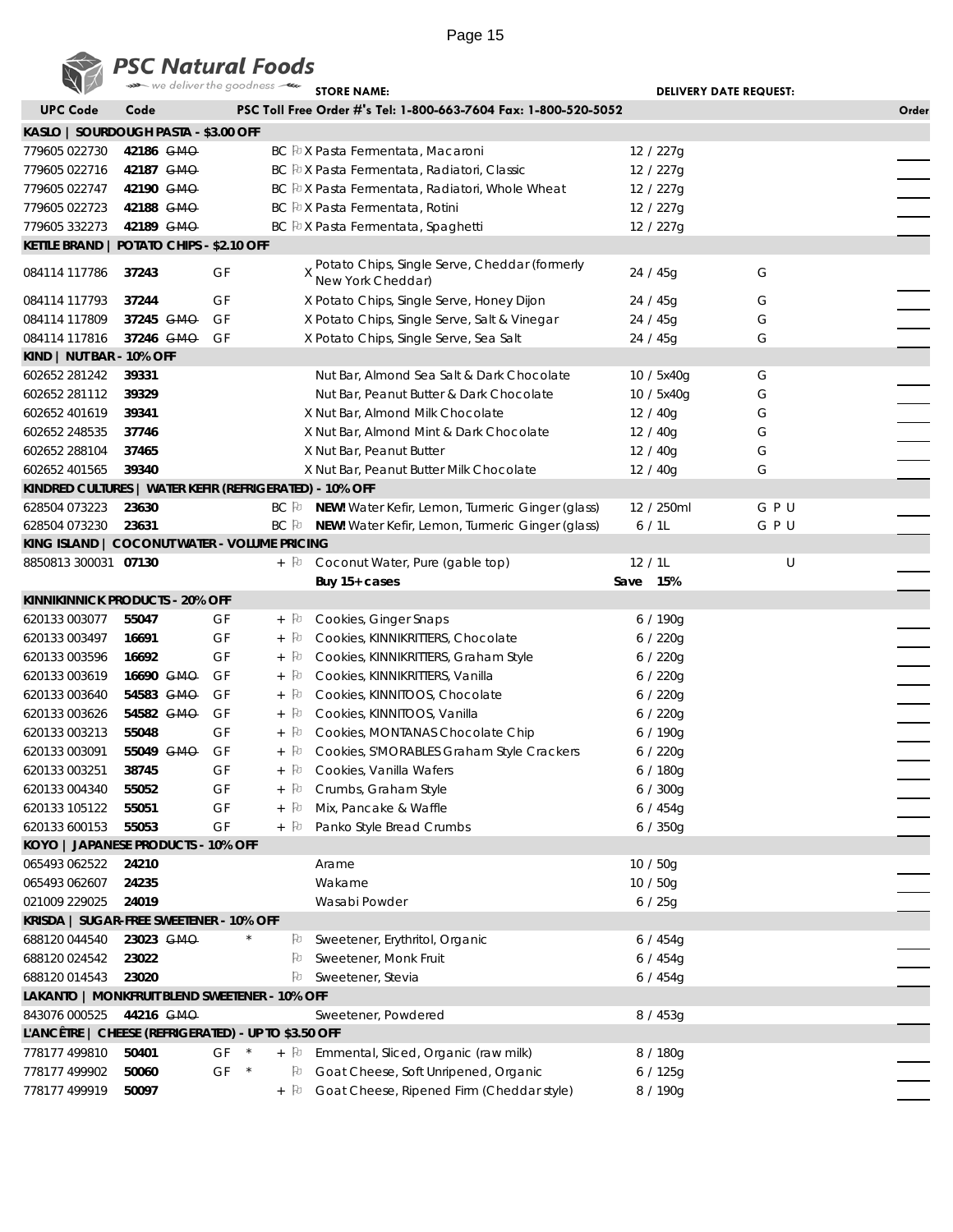

# **PSC Natural Foods**

| w                                           |                          | we deliver the goodness |           | <b>STORE NAME:</b>                                              |           | <b>DELIVERY DATE REQUEST:</b> |       |
|---------------------------------------------|--------------------------|-------------------------|-----------|-----------------------------------------------------------------|-----------|-------------------------------|-------|
| <b>UPC Code</b>                             | Code                     |                         |           | PSC Toll Free Order #'s Tel: 1-800-663-7604 Fax: 1-800-520-5052 |           |                               | Order |
| LARABAR   ENERGY BAR - \$2.40 OFF           |                          |                         |           |                                                                 |           |                               |       |
| 021908 509518                               | 37320 <del>GMO</del>     | GF                      |           | X Fruit & Nut Bar, Apple                                        | 16 / 45g  | G                             |       |
| 021908 507989                               | 37370 GMO                | GF                      |           | X Fruit & Nut Bar, Blueberry                                    | 16 / 45g  | G                             |       |
| 021908 509532                               | 37322 GMO                | GF                      |           | X Fruit & Nut Bar, Cashew Bar                                   | 16 / 48g  | G                             |       |
| 021908 511740                               | 37547 GMO                | GF                      |           | X Fruit & Nut Bar, Chocolate Brownie                            | 16/45q    | G                             |       |
| 021908 507699                               | 37371 GMO                | GF                      |           | X Fruit & Nut Bar, Chocolate Chip                               | 16/45q    | G                             |       |
| 021908 509587                               | 37328 GMO                | GF                      |           | X Fruit & Nut Bar, Coconut Cream                                | 16 / 48g  | G                             |       |
| 065633 185784                               | 37321 GMO                |                         |           | X Fruit & Nut Bar, Lemon                                        | 16 / 45g  | G                             |       |
| 021908 509624                               | 37329 GMO GF             |                         |           | X Fruit & Nut Bar, Peanut Butter                                | 16 / 48g  | G                             |       |
| 021908 509396                               | 37335 GMO                |                         |           | X Fruit & Nut Bar, Peanut Butter Chocolate Chip                 | 16 / 45g  | G                             |       |
| le Grand   Pestos (Refrigerated) - 15% off  |                          |                         |           |                                                                 |           |                               |       |
| 773798 100220                               | 19451 <del>GMO</del>     | V                       | $+$ $ 0 $ | Pesto, Classic                                                  | 6/170g    |                               |       |
| 773798 100121                               | 19450 GMO                | V                       | + P       | Pesto, Garden                                                   | 6 / 170g  |                               |       |
| 773798 010123                               | 19454 <del>GMO</del> GFV |                         | + P       | Pesto, Chimichurri                                              | 6/156g    |                               |       |
| LET'S DO   ICE CREAM CONES - \$1.15 OFF     |                          |                         |           |                                                                 |           |                               |       |
| 043182 003520 35182 GMO GFV                 |                          |                         |           | X Ice Cream Cones, Gluten Free (cups)                           | 6/36g     |                               |       |
| Let's DoOrganic products - up to \$3.84 Off |                          |                         |           |                                                                 |           |                               |       |
| 043182 003551                               | 35042                    | $V^*$                   |           | X Ice Cream Cones, Organic (cups)                               | 12 / 36g  |                               |       |
| 043182 005937                               | 02008                    | $GF *$                  |           | X Sprinklez, Confetti, Organic                                  | 12/28g    |                               |       |
| 043182 003575                               | 35043                    | $V^*$                   |           | X Sugar Cones, Organic                                          | 12 / 132g |                               |       |
|                                             |                          |                         |           | level ground trading direct fair trade products - up to 25% off |           |                               |       |
| 661594 003640                               | 18108                    | $*$ @                   | 臣         | Cacao Nibs, Organic                                             | 12 / 120g |                               |       |
| 661594 000083                               | 44314                    | $*$ @                   | 臣         | Cane Sugar, Unrefined, Organic                                  | 1/20kg    |                               |       |
| 661594 812303                               | 44310                    | $*$ @                   | 匝         | Cane Sugar, Unrefined, Organic                                  | 6/2kg     |                               |       |
|                                             | 44307                    | $*$ @                   |           |                                                                 |           |                               |       |
| 661594 712306                               |                          |                         | 臣         | Cane Sugar, Unrefined, Organic                                  | 12 / 500g |                               |       |
| 661594 003626                               | 18115                    | $*$ @                   | や         | Dried Banana, Organic                                           | 12 / 130g |                               |       |
| 661594 003688                               | 18100                    | $*$ @                   | 卜         | Dried Dragon Fruit, Organic                                     | 12 / 90g  |                               |       |
| 661594 003633                               | 18112                    | $*$ @                   | p.        | Dried Golden Berry, Organic                                     | 12 / 100g |                               |       |
| 661594 905005                               | 18113                    | $*$ @                   | や         | Dried Mango, Organic                                            | 12 / 100g |                               |       |
| 661594 904015                               | 18114                    | $*$ @                   | 卜         | Dried Pineapple, Organic                                        | 12 / 100g |                               |       |
| 661594 001677                               | 12995                    | $^{\circledR}$          | p.        | Loose Leaf Tea, Black                                           | 12/70g    |                               |       |
| 661594 001837                               | 12996                    | $^{\circledR}$          | p.        | Loose Leaf Tea, Chai                                            | 12/70g    |                               |       |
| 661594 002698                               | 13241                    | $^{\circledR}$          | p.        | Loose Leaf Tea, Earl Grey                                       | 12 / 70g  |                               |       |
| 661594 001684                               | 12997                    | $^{\circ}$              | R)        | Loose Leaf Tea, Green                                           | 12/70g    |                               |       |
| 661594 003305                               | 13001                    | $^{\circ}$              | PU.       | Pyramid bags, Black                                             | 12 / 30ct |                               |       |
| 661594 003541                               | 13002                    | @                       | h         | Pyramid bags, Chai                                              | 12 / 20ct |                               |       |
| 661594 003329                               | 13004                    | @                       | 印         | Pyramid bags, Green                                             | 12 / 20ct |                               |       |
| 661594 003312                               | 13003                    | @                       | や         | Tea bags, Earl Grey                                             | 12 / 30ct |                               |       |
| 661594 000380                               | 11948                    | $*$ @                   | h         | Ground Coffee, Andes Mountains, Medium &<br>Rich, Organic       | 6/300g    |                               |       |
| 661594 000403                               | 11955                    | $*$ @                   | h         | Ground Coffee, Bright Roast, Light                              | 6 / 300g  |                               |       |
| 661594 000274                               | 11941                    | @                       | h         | Ground Coffee, Colombia, Dark & Strong,<br>Organic              | 6/300g    |                               |       |
| 661594 000311                               | 11943                    | $^{\copyright}$         | h         | Ground Coffee, Decaf, Dark & Jitter-Free,<br>Organic            | 6/300g    |                               |       |
| 661594 000427                               | 11951                    | $*$ @                   | h         | Ground Coffee, East Africa, Dark & Balanced,<br>Organic         | 6/300g    |                               |       |
| 661594 000359                               | 11953                    | $*$ @                   | h         | Ground Coffee, Ethiopia, Medium & Lovely,<br>Organic            | 6/300g    |                               |       |
| 661594 000441                               | 11947                    | @                       | h         | Ground Coffee, French Roast, Dark & Intense,<br>Organic         | 6/300g    |                               |       |
| 661594 000335                               | 11945                    | $*$ @                   | h         | Ground Coffee, Peru, Medium & Smooth,<br>Organic                | 6/300g    |                               |       |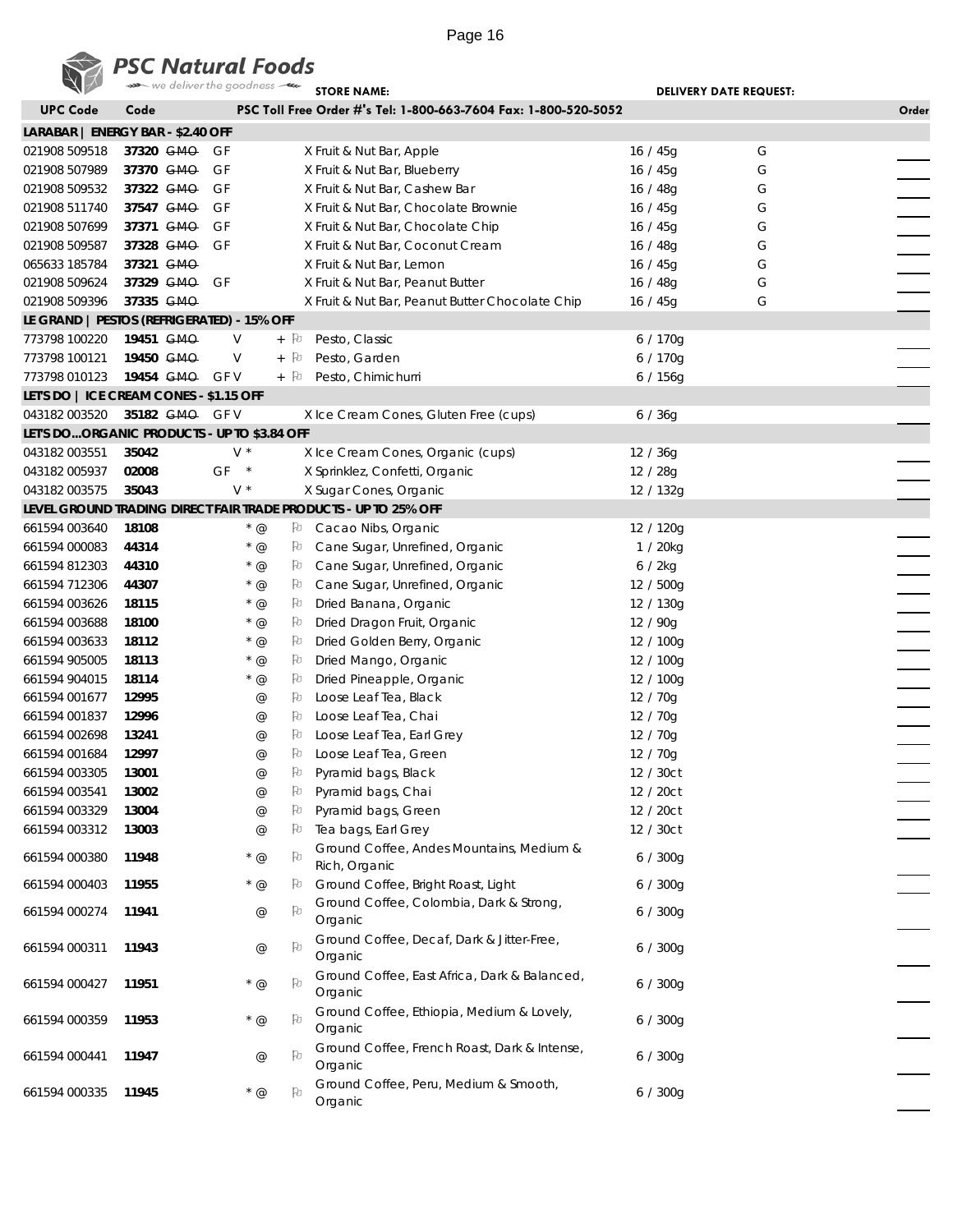

|  | <b>Sec Natural Foods</b> |  |
|--|--------------------------|--|
|  | we deliver the goodness  |  |

| -12                                            |                      | we delive the goodness - |                        |                 |          | <b>STORE NAME:</b>                                              | <b>DELIVERY DATE REQUEST:</b> |   |       |
|------------------------------------------------|----------------------|--------------------------|------------------------|-----------------|----------|-----------------------------------------------------------------|-------------------------------|---|-------|
| <b>UPC Code</b>                                | Code                 |                          |                        |                 |          | PSC Toll Free Order #'s Tel: 1-800-663-7604 Fax: 1-800-520-5052 |                               |   | Order |
| 661594 000366                                  | 11949                |                          |                        | $*$ @           | <b>P</b> | Whole Bean Coffee, Andes Mountains, Medium &<br>Rich, Organic   | 6/300g                        |   |       |
| 661594 000182                                  | 11934 <del>GMO</del> |                          |                        | $*$ @           | p        | Whole Bean Coffee, Andes Mountains, Medium &<br>Rich, Organic   | 6 / 908g                      |   |       |
| 661594 000397                                  | 11952                |                          |                        | $*$ @           | p        | Whole Bean Coffee, Bright Bean, Light & Juicy,<br>Organic       | 6/300g                        |   |       |
| 661594 000267                                  | 11940                |                          |                        | $^{\copyright}$ | h        | Whole Bean Coffee, Colombia, Dark & Strong,<br>Organic          | 6/300g                        |   |       |
| 661594 000120                                  | 11929                |                          |                        | @               | ŀ٥       | Whole Bean Coffee, Colombia, Dark, Organic                      | 6/908q                        |   |       |
| 661594 002162                                  | 11930                |                          |                        | $*$ @           | ŀυ       | Whole Bean Coffee, Congo, Medium, Organic                       | 6/908g                        |   |       |
| 661594 000304                                  | 11942                |                          |                        | $*$ @           | h        | Whole Bean Coffee, Decaf, Dark & Jitter-Free,<br>Organic        | 6/300g                        |   |       |
| 661594 000410                                  | 11950                |                          |                        | $*$ @           | <b>P</b> | Whole Bean Coffee, East Africa, Dark &<br>Balanced, Organic     | 6/300g                        |   |       |
| 661594 000342                                  | 11954                |                          |                        | * @             | h        | Whole Bean Coffee, Ethiopia, Medium & Lovely,<br>Organic        | 6/300g                        |   |       |
| 661594 000434                                  | 11946                |                          |                        | @               | p        | Whole Bean Coffee, French Roast, Dark & Intense,<br>Organic     | 6/300g                        |   |       |
| 661594 000328                                  | 11944                |                          |                        | @               | p        | Whole Bean Coffee, Peru, Medium & Smooth,<br>Organic            | 6/300g                        |   |       |
| 661594 000199                                  | 11935 <del>GMO</del> |                          |                        | $*$ @           | p        | Whole Bean Coffee, Peru, Medium & Smooth,<br>Organic            | 6/908g                        |   |       |
| LOVE CHILD ORGANICS   BABY FOODS - 15% OFF     |                      |                          |                        |                 |          |                                                                 |                               |   |       |
| 858860 001084                                  | 61052                |                          |                        |                 | + P      | Puree, FIRST Pears, Organic (6+ months)                         | 2 / 6x128ml                   |   |       |
| LUNDBERG PRODUCTS - UP TO 11% OFF              |                      |                          |                        |                 |          |                                                                 |                               |   |       |
| 073416 570900                                  |                      | 16336 GMO                | GF                     |                 |          | X Rice Cake Minis, Apple Pie, Organic                           | 6/142g                        |   |       |
| 073416 571006                                  |                      | 16337 GMO                | GF                     | $\star$         |          | X Rice Cake Minis, Sea Salt, Organic                            | 6/142g                        |   |       |
| 073416 570801                                  |                      | 16338 <del>GMO</del>     | GF                     | $\star$         |          | X Rice Cake Minis, White Cheddar, Organic                       | 6 / 142g                      |   |       |
| 073416 200395                                  |                      | 16334 GMO                | GF                     | $\star$         |          | X Rice Cakes, Cinnamon Toast, Organic                           | 6 / 269g                      |   |       |
| 073416 532502                                  | 31226 GMO            |                          | GF                     | $\star$         |          | THIN STACKERS, Five Grain, Organic                              | 6 / 167g                      |   |       |
| 073416 532700                                  |                      | 31225 <del>GMO</del>     | GF                     | $\star$         |          | THIN STACKERS, Lightly Salted, Organic                          | 6/167g                        |   |       |
| 073416 532809                                  |                      | 31227 GMO                | GF                     | $\star$         |          | THIN STACKERS, Red Rice & Quinoa, Organic                       | 6/167g                        |   |       |
| 073416 532403                                  |                      | 31224 GMO                | GF                     | $^{\star}$      |          | THIN STACKERS, Salt Free, Organic                               | 6/167g                        |   |       |
| 073416 561601                                  |                      | 31230 GMO                | GF                     | $\star$         |          | THIN STACKERS, Sea Salt & Fine Herbs, Organic                   | 6/167g                        |   |       |
| 073416 035447                                  |                      | 36750 GMO                | GF                     |                 |          | X Rice Chips, Fiesta Lime                                       | 12 / 170g                     | G |       |
| 073416 035409                                  |                      | 36269 GMO                | GF                     |                 |          | X Rice Chips, Original Sea Salt                                 | 12 / 170g                     | G |       |
| 073416 035430                                  |                      | 36267 GMO                | GF                     |                 |          | X Rice Chips, Santa Fe Barbecue                                 | 12 / 170g                     | G |       |
| 073416 035423                                  | 36271 GMO            |                          | GF                     |                 |          | X Rice Chips, Sesame Seaweed                                    | 12 / 170g                     | G |       |
| 073416 051911                                  | 31205                |                          | $\mathsf{G}\mathsf{F}$ |                 |          | Rice, Arborio, White, Nutra-Farmed                              | 6 / 907g                      |   |       |
| 073416 406032                                  | 31209 GMO            |                          | GF                     | $\star$         |          | Rice, Basmati, Brown, Organic                                   | 6/907g                        |   |       |
| 073416 404045                                  |                      | 31210 GMO                | GF                     | $\rightarrow$   |          | Rice, Basmati, White, Organic                                   | 6 / 907g                      |   |       |
| 073416 040502                                  |                      | 31211 GMO                | GF                     | $\rightarrow$   |          | Rice, Jasmine, California Brown, Organic                        | 6 / 907g                      |   |       |
| 073416 040489                                  | 31212                |                          | GF                     | $\star$         |          | Rice, Jasmine, White, Organic                                   | 6/907g                        |   |       |
| 073416 040434                                  | 31207 GMO            |                          | GF                     | $\star$         |          | Rice, Sushi, White, Organic                                     | 6/907g                        |   |       |
| MAISON ORPHEE   MARINADE & OIL - UP TO 20% OFF |                      |                          |                        |                 |          |                                                                 |                               |   |       |
| 069593 120816                                  |                      | 33489 GMO                | GF V                   |                 | + P      | Marinade, Caesar Vinaigrette                                    | 12 / 250ml                    |   |       |
| 069593 120823                                  |                      | 33490 GMO                | GF V                   |                 | + P      | Marinade, Maple & Dijon Vinaigrette                             | 12 / 250ml                    |   |       |
| 069593 120854                                  |                      | 33493 GMO                | GF V                   |                 | + 凡      | Marinade, Olive & Balsamic Vinaigrette                          | 12 / 250ml                    |   |       |
| 069593 121653                                  |                      | 32393 GMO                | GF                     |                 | + 凡      | Marinade, Ranch Vinaigrette□                                    | 12 / 240ml                    |   |       |
| 069593 120861                                  |                      | 33494 <del>GMO</del>     | GF V                   |                 | + 凡      | Marinade, Sesame & Tamari Vinaigretten                          | 12 / 250ml                    |   |       |
| 069593 120144                                  |                      | 30209 GMO                |                        |                 | + P      | Canola Oil, Virgin, Organic                                     | 6 / 750ml                     |   |       |
| 069593 120137                                  |                      | 30208 GMO                |                        |                 | + P      | Olive Oil, Extra Virgin, Delicate, Organica                     | 6 / 750ml                     |   |       |
| 069593 120151                                  |                      | 30210 GMO                |                        |                 | $+$ 2    | Sunflower Oil, Virgin, Organica                                 | 6 / 750ml                     |   |       |
| MADEGOOD   GRANOLA SNACK - 15% OFF             |                      |                          |                        |                 |          |                                                                 |                               |   |       |
| 687456 223476                                  |                      | 64093 GMO GF             | $\rightarrow$          |                 | + 凡      | Granola Minis, Chocolate Banana, Organic                        | 6/5x24g                       | G |       |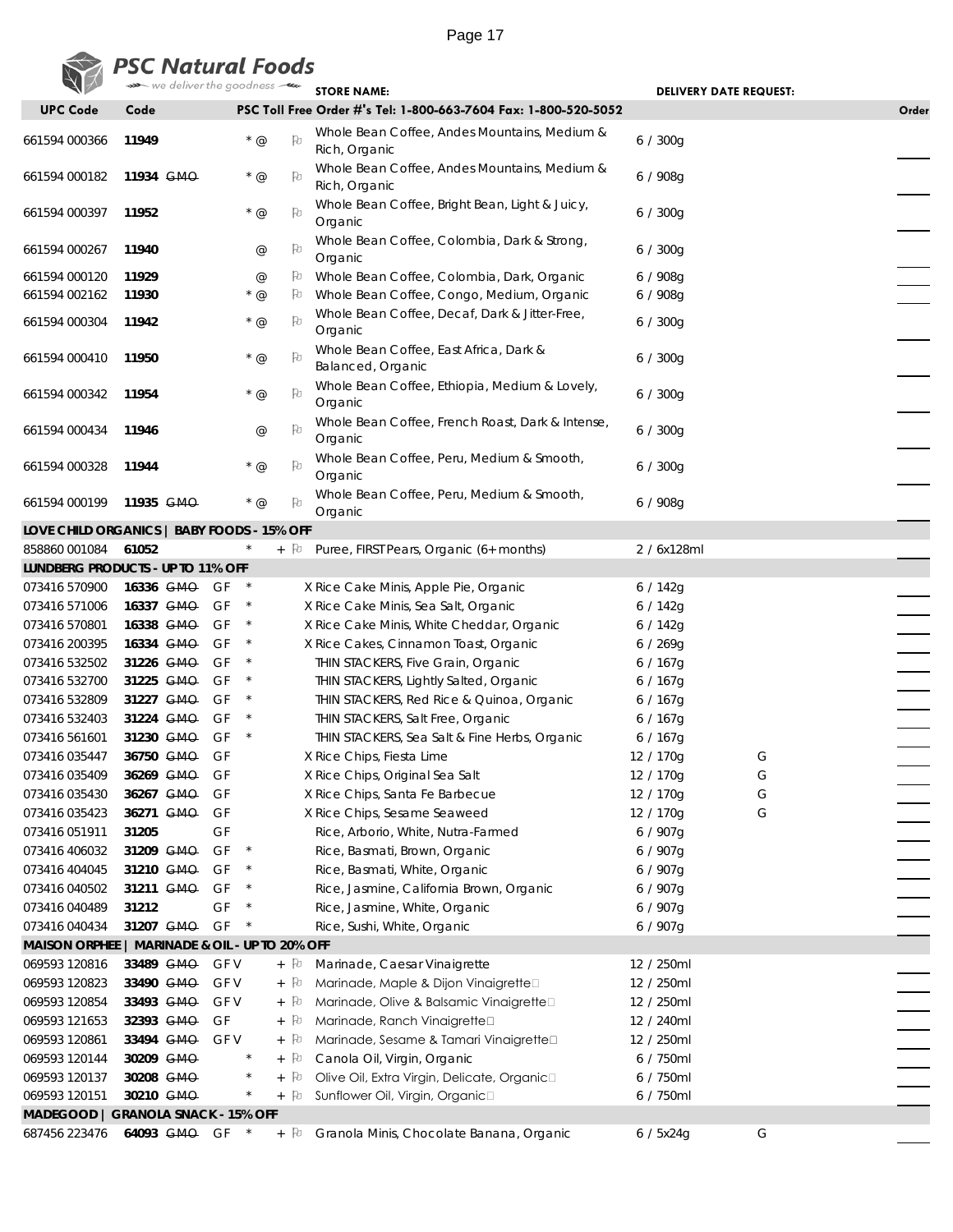

# **PSC Natural Foods**<br> **STORE NAME:** STORE NAME: DELIVERY DATE REQUEST:

| ◥ャ⊮                                                 |                      |                          |                           |       | <b>STORE NAME:</b>                                                    |             | DELIVERY DATE REQUEST: |       |
|-----------------------------------------------------|----------------------|--------------------------|---------------------------|-------|-----------------------------------------------------------------------|-------------|------------------------|-------|
| <b>UPC Code</b>                                     | Code                 |                          |                           |       | PSC Toll Free Order #'s Tel: 1-800-663-7604 Fax: 1-800-520-5052       |             |                        | Order |
| MANITOBA HARVEST PRODUCTS - UP TO \$9.81 OFF        |                      |                          |                           |       |                                                                       |             |                        |       |
| 697658 692260                                       |                      | 36626 GMO                | $V^*$                     |       | + Fx Granola, Blueberry, Organic                                      | 6/283g      |                        |       |
| 697658 692253                                       |                      | 36628 <del>GMO</del>     | $^{\star}$                |       | + Fux Granola, Honey & Oats, Organic                                  | 6/283g      |                        |       |
| 697658 201196                                       |                      | 37349 GMO                | GF V                      | + や   | <b>Hemp Hearts</b>                                                    | 6/454g      |                        |       |
| 697658 410765                                       |                      | 37351 <del>GMO</del>     | GF V                      | + や   | HEMP HEARTS (Paleo Certified)                                         | 6/700g      |                        |       |
| 697658 000027                                       | 36353 <del>GMO</del> |                          |                           | + P   | Hemp Seed Oil (REFRIGERATED)                                          | 12 / 355ml  |                        |       |
| 697658 200014                                       |                      | 36603 GMO                |                           | + P   | Hemp Seed Oil, Organic (REFRIGERATED)                                 | 12 / 250ml  |                        |       |
| 697658 200021                                       | 36897 GMO            |                          |                           | + P   | Hemp Seed Oil, Organic (REFRIGERATED)                                 | 6 / 500ml   |                        |       |
| 697658 690044                                       | 37199 GMO            |                          | $V^*$                     | + P   | Max Protein Powder, Unsweetened, Organic                              | 6/454g      | G                      |       |
| 697658 000010                                       |                      | 36348 GMO                | GF V                      | + P   | Shelled Hemp Hearts                                                   | 8 / 227g    |                        |       |
| 697658 691164                                       |                      | 37026 GMO B GF V         |                           |       | + PUX Shelled Hemp Hearts                                             | 1 / 2.27kg  |                        |       |
| 697658 000034                                       |                      | 36352 <del>GMO</del> GFV |                           | + や   | Shelled Hemp Hearts                                                   | 12/60g      |                        |       |
| 697658 000072                                       |                      | 37197 GMO                | GF V $*$                  | + P   | Shelled Hemp Hearts, 100% Organic                                     | $8 / 200$ g |                        |       |
| 697658 220012                                       |                      | 36907 GMO                | GF V *                    | + 「包  | Shelled Hemp Hearts, 100% Organic                                     | 6/340g      |                        |       |
| MARY'S ORGANIC   GOURMET CRACKERS - 15% OFF         |                      |                          |                           |       |                                                                       |             |                        |       |
| 853665 005855                                       |                      | 17605 GMO                | GF<br>$\star$             |       | REAL THIN CRACKERS, Chipotle, Organic                                 | 6/142g      |                        |       |
|                                                     |                      |                          |                           |       | MATEINA   READY-TO-DRINK YERBA MATES - UP TO 20% OFF + VOLUME PRICING |             |                        |       |
| 628504 157374                                       |                      | 20811 GMO                |                           |       | + Fu X Energy Infusion, Blueberry Haskap, Organic (can)               | 12 / 355ml  | U                      |       |
| 628504 157312                                       | 20804 GMO            |                          |                           |       | + Fu X Energy Infusion, Hibiscus & Berries, Organic (can)             | 12 / 355ml  | U                      |       |
| 628504 157305                                       | 20803 GMO            |                          |                           |       | + FLX Energy Infusion, Lemon Original, Organic (can)                  | 12 / 355ml  | U                      |       |
|                                                     |                      |                          |                           |       | Buy 10+ cases (RTD Skus Only)                                         | Save 5%     |                        |       |
| 628504 157046                                       |                      | 20810 GMO                |                           |       | + Fux Energy Infusion, Grapefruit Guava, Organic (can)                | 12 / 355ml  | U                      |       |
| 628504 157329                                       | 20805 GMO            |                          |                           |       | + Fu X Energy Infusion, Peach Passion, Organic (can)                  | 12 / 355ml  | U                      |       |
|                                                     |                      |                          |                           |       | Buy 10+ cases (RTD Skus Only)                                         | Save 5%     |                        |       |
| MAUREEN SIMON FOODS CORP   COOKING SAUCES - 20% OFF |                      |                          |                           |       |                                                                       |             |                        |       |
| 627987 503753                                       | 14902                |                          |                           |       | BC 问 Sauce, Mild Coconut Curry                                        | 12 / 350ml  |                        |       |
| 841307 000313                                       | 14900                |                          |                           |       | BC <sup>[b]</sup> Sauce, The Original Jerk                            | 12 / 350ml  |                        |       |
| MCKENZIE'S   COUNTRY FARM HONEY - 10% OFF           |                      |                          |                           |       |                                                                       |             |                        |       |
| 056113 001700 44084                                 |                      |                          |                           | + や   | Raw Natural Honey, Canada No 1 White                                  | 12 / 500g   |                        |       |
| MILLSTREAM FLOUR MILL   FLOURS - 15% OFF            |                      |                          |                           |       |                                                                       |             |                        |       |
| 060543 002121                                       | 07331                |                          | В                         |       | BC $\mathbb R$ X Chana Flour, Stoneground                             | 1 / 9.07kg  |                        |       |
| MISHIMA   INSTANT SOUP - \$3.84 OFF                 |                      |                          |                           |       |                                                                       |             |                        |       |
| 830757 000325                                       | 38551                |                          |                           |       | X Instant Hot and Sour Soup                                           | 12/27g      |                        |       |
| 830757 000219                                       | 38821                |                          |                           |       | X Instant Miso Soup, Red                                              | 12 / 30q    |                        |       |
| 830757 000233                                       | 38822                |                          |                           |       | X Instant Miso Soup, White                                            | 12 / 30g    |                        |       |
| 830757 000226                                       | 38655                |                          |                           |       | X Instant Mixed Miso soup (red & white)                               | 12 / 30g    |                        |       |
|                                                     |                      |                          |                           |       | MIYOKO'S   NON-DAIRY CHEESE ALTERNATIVES (REFRIGERATED) - 15% OFF     |             |                        |       |
| 857554 005926                                       | 19154                |                          | $V^*$                     |       | Aged Sharp Farmhouse Style Semi Firm Round,                           | 6 / 184g    |                        |       |
|                                                     |                      |                          |                           |       | Organic                                                               |             |                        |       |
| 857554 005919                                       | 19153                |                          | $V^*$                     |       | Aged Smoked Farmhouse Style Semi Firm Round,                          | 6 / 184g    |                        |       |
|                                                     |                      |                          |                           |       | Organic                                                               |             |                        |       |
|                                                     |                      |                          |                           |       | MOCOLATE   MORNING GLOW MUSHROOM BLEND CREAMER - 15% OFF              |             |                        |       |
| 627843 997443                                       | 37446                |                          |                           |       | BC Fu Morning Glow, Mushroom Blend, Caramel                           | 1 / 224g    | G                      |       |
|                                                     |                      |                          |                           |       | MODERN MEAT   PLANT-BASED MEAT ALTERNATIVES (FROZEN) - 15% OFF        |             |                        |       |
| 847004 000908                                       | 65210                |                          |                           |       | BC <sup>[b]</sup> X Breakfast Sausage Patties                         | 10/360g     |                        |       |
| 847004 000557                                       | 65206                |                          |                           |       | BC <sup>[b</sup> X Burgers. Mini                                      | 10 / 240g   |                        |       |
| 847004 000540                                       | 65205                |                          |                           |       | BC Pd X Burgers                                                       | 10 / 452g   |                        |       |
| 847004 000786                                       | 65208                |                          |                           |       | BC $\upbeta$ X Crabless Cakes                                         | 10/300g     |                        |       |
| 847004 000571                                       | 65209                |                          |                           |       | BC <sup>D</sup> X Crumble                                             | 10 / 454g   |                        |       |
| <b>MOUNTAIN SKY</b>                                 |                      |                          | <b>BODY CARE - 5% OFF</b> |       |                                                                       |             |                        |       |
| 628055 186007                                       | 82249                |                          |                           | BC Pu | Handmade Bath Soap, Anise                                             | 6/135g      | G P                    |       |
| 628055 186069                                       | 46194                |                          |                           | BC Pu | Handmade Bath Soap, Goat Milk & Oats                                  | 6/135g      | G P                    |       |
| 628055 186083                                       | 82242                |                          |                           | BCE   | Handmade Bath Soap, Lavender Dream                                    | 6/135q      | G P                    |       |
| 628055 186137                                       | 82245                |                          |                           | BC Pu | Handmade Bath Soap, Vanilla Cream                                     | 6/135g      | G P                    |       |
| 628055 186144                                       | 82247                |                          |                           | BC Pu | Handmade Bath Soap, Wild Rose                                         | 6/135g      | G P                    |       |
| 628055 186038                                       | 80678                |                          |                           | BC p  | Handmade Body Soap, Charcoal Cleanse,<br>Ancient Asian                | 6/135g      | G P                    |       |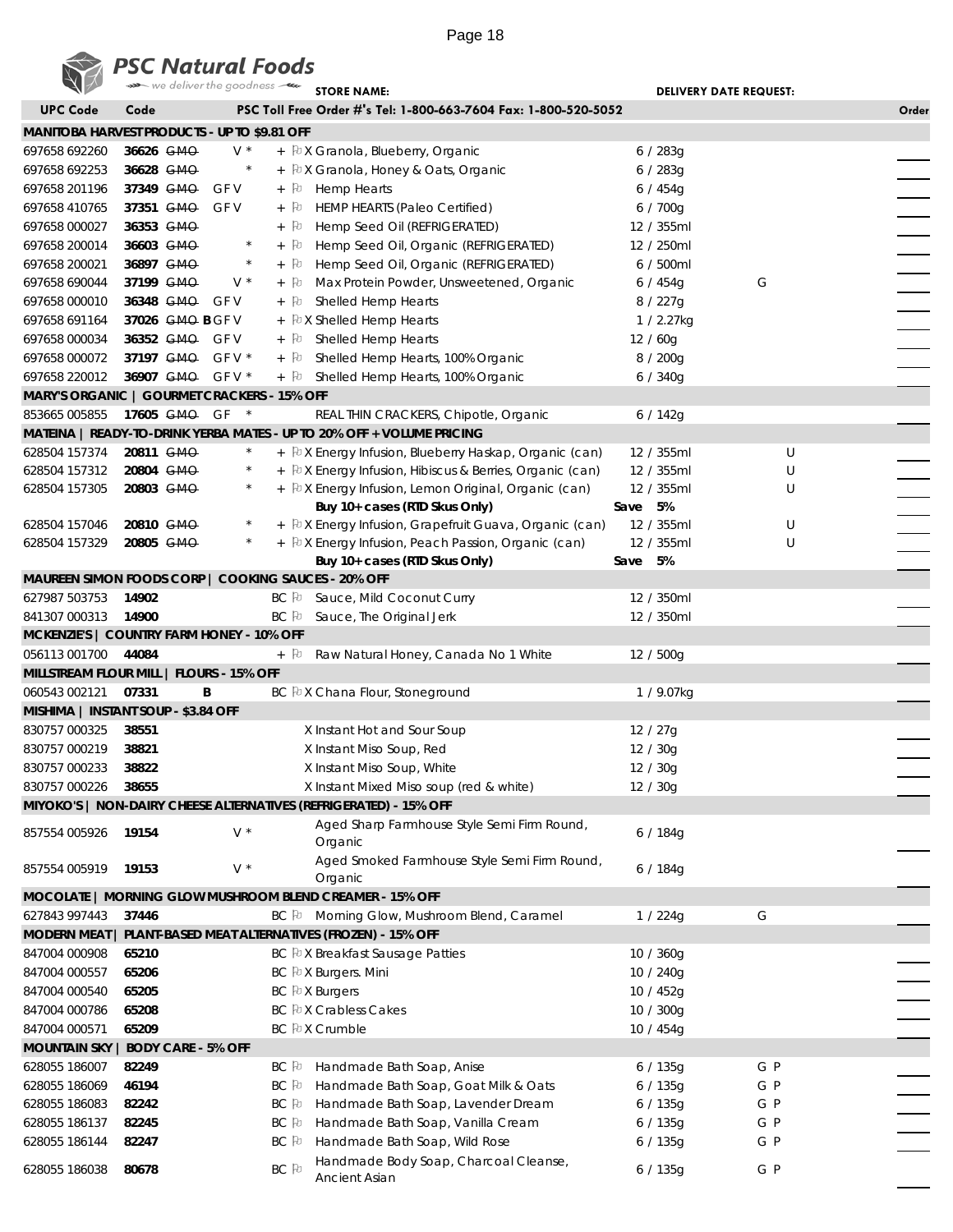**PSC Natural Foods** 

| $\blacksquare$                                          |                      | we deliver the goodness are |                  | <b>STORE NAME:</b>                                                  |             | <b>DELIVERY DATE REQUEST:</b> |       |
|---------------------------------------------------------|----------------------|-----------------------------|------------------|---------------------------------------------------------------------|-------------|-------------------------------|-------|
| <b>UPC Code</b>                                         | Code                 |                             |                  | PSC Toll Free Order #'s Tel: 1-800-663-7604 Fax: 1-800-520-5052     |             |                               | Order |
| 628055 186045                                           | 82239                |                             |                  | BC $\mathbb{b}$ Handmade Body Soap, Herbal Pine Eucalyptus          | 6/135g      | G P                           |       |
| 628055 186076                                           | 82241                |                             | BCF              | Handmade Body Soap, Kali Spice                                      | 6/135g      | G P                           |       |
| 628055 186106                                           | 82248                |                             | BCE              | Shampoo & Soap Bar, Rasta-Bar-Hemp                                  | 6/135g      | G P                           |       |
| 628055 186090                                           | 46195                |                             |                  | BC <sup>[b]</sup> Shower Soap, Moroccan Argan                       | 6/135q      | G P                           |       |
| <b>NAAM PRODUCTS - 10% OFF</b>                          |                      |                             |                  |                                                                     |             |                               |       |
| 689499 100042                                           | 14460 GMO            |                             | $@$ BC $\upbeta$ | Coconut Curry Sauce                                                 | 12 / 350ml  |                               |       |
| 689499 100011                                           | 14000                |                             | BC Pu            |                                                                     | 12 / 350ml  |                               |       |
| 689499 100080                                           | 14459 GMO            |                             | @ BC FD          | Miso Gravy (bottle)<br>Miso Hot Sauce                               | 12 / 350ml  |                               |       |
|                                                         |                      |                             |                  |                                                                     |             |                               |       |
| 689499 100066                                           | 14461 <del>GMO</del> |                             | $@$ BC $\uplus$  | Peanut Sauce                                                        | 12 / 350ml  |                               |       |
| 689499 100059                                           | 14463 GMO            |                             | @ BC Po          | Thai Sauce                                                          | 12 / 350ml  |                               |       |
| NABATI PLANT EGGZ (REFRIGERATED) - 20% OFF              |                      |                             |                  |                                                                     |             |                               |       |
| 628055 829331                                           | 21152                | GF V                        | $+ 10$           | <b>NEW!</b> PLANT EGGZ Plant Based Liquid Egg                       | 12 / 355ml  |                               |       |
| <b>NAKED &amp; SAUCY PRODUCTS - UP TO 15% OFF</b>       |                      |                             |                  |                                                                     |             |                               |       |
| 890104 001078                                           | 40118 GMO            |                             | BC p             | Sauce, Chili Garlic, Organic                                        | 6/296ml     |                               |       |
| 890104 001337                                           | 40124 <del>GMO</del> |                             | BC Pu            | Sauce, Sweet & Sour, Organic                                        | 6 / 296ml   |                               |       |
| 890104 001344                                           | 40115 GMO            |                             | h                | Soy Sauce Substitute, Keto, Organic                                 | 6/473ml     |                               |       |
| 890104 001351                                           | 40116 GMO            |                             | h                | Soy Sauce Substitute, Lightly Sweet, Organic                        | 6/473ml     |                               |       |
| NATIVE FOREST   CANNED VEGETABLES - UP TO \$1.77 OFF    |                      |                             |                  |                                                                     |             |                               |       |
| 043182 008945                                           | 10217                | GF                          |                  | Artichoke Hearts, Marinated                                         | 6/170g      |                               |       |
| 043182 008914                                           | 10428                | GF                          |                  | Artichoke Hearts, Quartered                                         | 6 / 400g    |                               |       |
| 043182 008921                                           | 10215                | GF                          |                  | Artichoke Hearts, Whole                                             | 6/280g      |                               |       |
| NATRACARE   FEMININE CARE - 15% OFF                     |                      |                             |                  |                                                                     |             |                               |       |
| 782126 003041 80892                                     |                      |                             |                  | Maxi Pads, Night Time                                               | 1/10ea      |                               |       |
| NATURA   DAIRY-FREE BEVERAGE - 20% OFF + VOLUME PRICING |                      |                             |                  |                                                                     |             |                               |       |
| 063667 090463                                           | 07276                | V                           | + P              | Almond & Coconut, Unsweetened                                       | 12 / 946ml  | U                             |       |
| 063667 090081                                           | 07122                | V                           | + P              | Almond, Chocolate                                                   | 12 / 946ml  | U                             |       |
| 063667 090012                                           | 07119                | V                           | + 凡              | Almond, Original                                                    | 12 / 946ml  | U                             |       |
| 063667 090067                                           | 07121                | V                           | $+ 30$           | Almond, Unsweetened                                                 | 12 / 946ml  | U                             |       |
| 063667 090265                                           | 07275                | V                           | $+ 30$           | Almond, Unsweetened, Vanilla                                        | 12 / 946ml  | U                             |       |
| 063667 201081                                           | 06404 GMO            | GF<br>$\star$               | $+$ 2            | Oat, Chocolate, Organic                                             | 12 / 946ml  | U                             |       |
| 063667 201012                                           | 06402 GMO            | GF<br>$\star$               | $+ 30$           | Oat, Unsweetened Original, Organic                                  | 12 / 946ml  | U                             |       |
| 063667 201029                                           | 06403 GMO            | GF<br>$\star$               | $+ 30$           | Oat, Unsweetened Vanilla, Organic                                   | 12 / 946ml  | U                             |       |
| 063667 006013                                           | 06378 GMO            | $V^*$                       | $+$ 2            | Rice, Original, Organic                                             | 12 / 946ml  | U                             |       |
| 063667 006020                                           | 06379 GMO            | $V^*$                       | $+ 30$           | Rice, Vanilla, Organic                                              | 12 / 946ml  | U                             |       |
| 063667 301859                                           | 06374 GMO            | $V^*$                       | + 凡              | Soy, Chocolate, Organic                                             | 12 / 946ml  | U                             |       |
| 063667 301408                                           | 06371 GMO            | $\mathsf{V}$ $^{\star}$     | 卜<br>$+$         | Soy, Original, Organic                                              | 12 / 946ml  | U                             |       |
| 063667 511005                                           | 06375 <del>GMO</del> | $V^*$                       | + P              | Soy, Unsweetened, Organic                                           | 12 / 946ml  | U                             |       |
| 063667 301552                                           | 06372 GMO            | $V^*$                       | + P              | Soy, Vanilla, Organic                                               | 12 / 946ml  | U                             |       |
|                                                         |                      |                             |                  | Buy 15-29 cases                                                     | 3%<br>Save  |                               |       |
|                                                         |                      |                             |                  | Buy 30-74 cases                                                     | 5%<br>Save  |                               |       |
|                                                         |                      |                             |                  | Buy 75+ cases                                                       | 7%<br>Save  |                               |       |
| 063667 508012                                           | 06392 GMO            |                             | $+$ 2            | NEW! Soy Beverage, Chocolate, Organic (aseptic<br>carton)           | 8 / 3x200ml | U                             |       |
| 063667 506018                                           | 06357 GMO            |                             | + P              | NEW! Soy Beverage, Unsweetened, Organic                             | 8 / 3x200ml | U                             |       |
| 063667 301705                                           | 06373 <del>GMO</del> |                             | + P              | (aseptic carton)<br>NEW! Soy Beverage, Strawberry, Organic (aseptic | 12 / 946ml  | G<br>U                        |       |
|                                                         |                      |                             |                  | carton)                                                             |             |                               |       |
| NATURAL CABANA   LEMONADE - 15% OFF                     |                      |                             |                  |                                                                     |             |                               |       |
| 856190 003013                                           | 04083                |                             |                  | X Lemonade, Strawberry                                              | 12 / 591ml  | G<br>U                        |       |
| NATURE CLEAN PRODUCTS - UP TO 15% OFF                   |                      |                             |                  |                                                                     |             |                               |       |
| 058951 380184                                           | 80570                |                             | + や              | Automatic Dishwasher Pacs (24pacs)                                  | 8 / 432g    | G P                           |       |
| 058951 380207                                           | 80835                |                             | + P              | Automatic Dishwasher Pacs, 60ct                                     | 4 / 1.08kg  | G P                           |       |
| 058951 232506                                           | 80429                |                             | R<br>$+$         | Dishwasher Rinse Agent                                              | 12 / 250ml  | G P                           |       |
| 058951 403364                                           | 80443                |                             | $+$ P            | Dishwashing Liquid                                                  | 4 / 3.63L   | G P                           |       |
| 058951 403746                                           | 80580                |                             | R<br>$+$         | Dishwashing Liquid, Unscented                                       | 6 / 740ml   | G P                           |       |
| 058951 217404                                           | 80496                |                             | Þ<br>$+$         | Fruit & Veggie Wash Concentrate                                     | 6 / 740ml   | G P                           |       |
| 058951 225003                                           | 80490                |                             | + P              | Fruit & Veggie Wash Spray                                           | 6 / 500ml   | G P                           |       |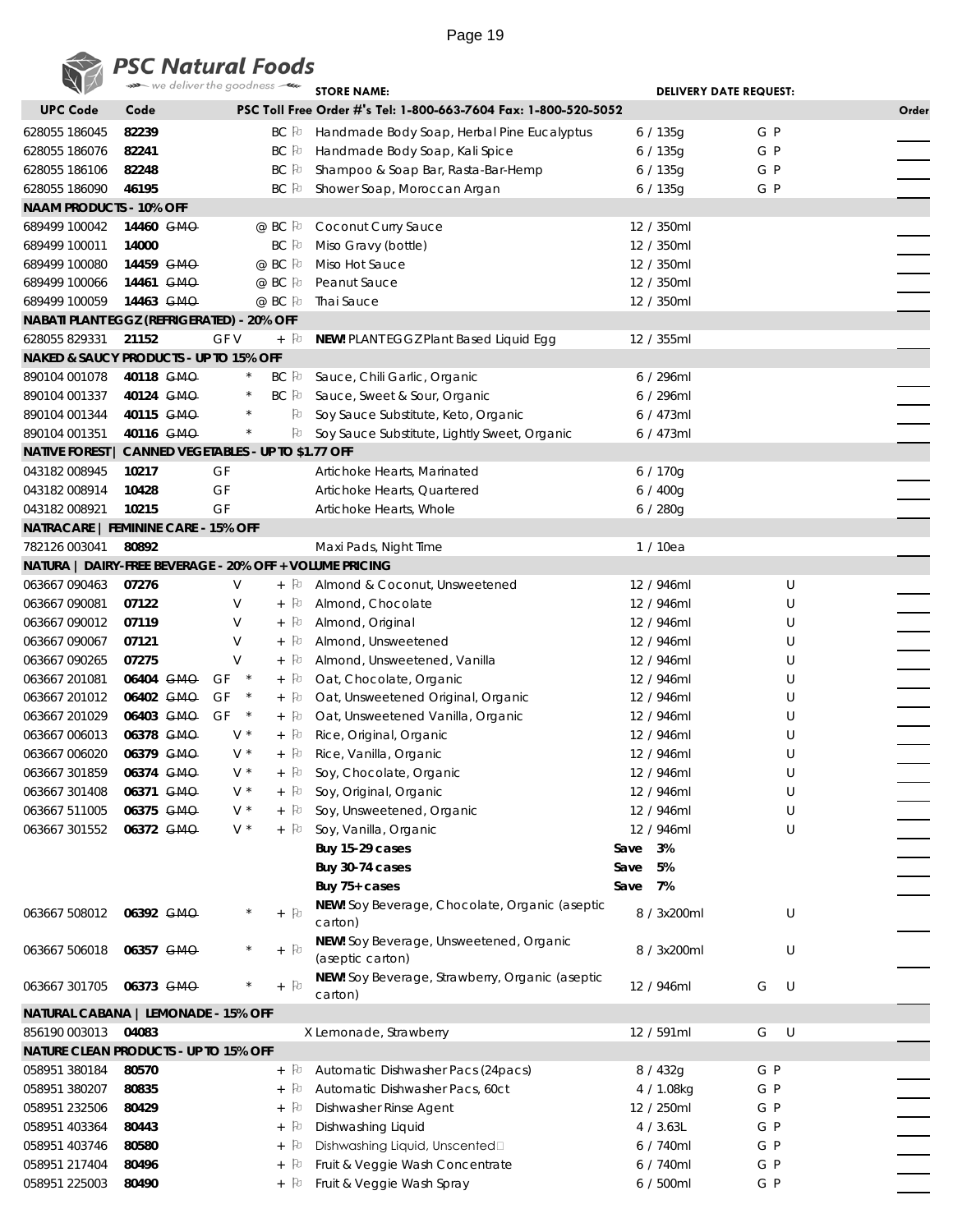

| -12                                            |                      | we delive the goodness - |      |               | <b>STORE NAME:</b>                                                     | <b>DELIVERY DATE REQUEST:</b> |     |       |
|------------------------------------------------|----------------------|--------------------------|------|---------------|------------------------------------------------------------------------|-------------------------------|-----|-------|
| <b>UPC Code</b>                                | Code                 |                          |      |               | PSC Toll Free Order #'s Tel: 1-800-663-7604 Fax: 1-800-520-5052        |                               |     | Order |
| 058951 308850                                  | 80505                |                          |      |               | + $\beta$ X Laundry Detergent Strips, Fragrance Free (32<br>Loads)     | 2 / 12x32ea                   | G P |       |
| 058951 308867                                  | 80506                |                          |      |               | + FUX Laundry Detergent Strips, WildFlower (32 Loads)                  | 2 / 12x32ea                   | G P |       |
| 058951 308508                                  | 80449                |                          |      |               | Laundry Liquid, HE (High Efficiency) Certified<br>+ や                  | 4 / 1.83L                     | G P |       |
|                                                |                      |                          |      |               | Laundry Liquid, White Lily & Moroccan Myrrh, HE                        |                               |     |       |
| 058951 308614                                  | 80725                |                          |      |               | + P<br>(High Efficiency) Certified                                     | 4/3L                          | G P |       |
| 058951 308003                                  | 80502                |                          |      |               | <b>Toilet Cleaner</b><br>$+ 10$                                        | 6/1                           | G P |       |
| 058951 140252                                  | 80473                |                          |      |               | NEW! Floor Cleaner Strips, Fresh Lemon (Plastic-<br>F X<br>Free)       | 12 / 36ct                     | G P |       |
| 058951 308904                                  | 80474                |                          |      |               | NEW! Toilet Bowl Cleaner Strips, Fresh Lime (Plastic-<br>PU X<br>Free) | 12 / 36ct                     | G P |       |
| NATURE'S BAKERY   FIG BAR - UP TO \$4.20 OFF   |                      |                          |      |               |                                                                        |                               |     |       |
| 047495 491531                                  | 13132 GMO            |                          |      | V             | X Fig Bar, Blueberry                                                   | 12/57g                        | G   |       |
| 047495 491555                                  | 13135 GMO            |                          |      | V             | X Fig Bar, Raspberry                                                   | 12/57g                        | G   |       |
| 047495 210200                                  | 13136 GMO            |                          |      | V             | Fig Bar, Apple Cinnamon                                                | 12 / 6x57g                    |     |       |
| 047495 210217                                  | 13137 <del>GMO</del> |                          |      | V             | Fig Bar, Blueberry                                                     | 12 / 6x57g                    |     |       |
| 047495 210224                                  | 13138 GMO            |                          |      | V             | Fig Bar, Original Fig                                                  | 12 / 6x57g                    |     |       |
| 047495 210248                                  | 13140 GMO            |                          |      | V             | Fig Bar, Raspberry                                                     | 12 / 6x57g                    |     |       |
| NATURE'S NUTS   NUT & SEED BUTTER - 15% OFF    |                      |                          |      |               |                                                                        |                               |     |       |
| 682264 650100                                  | 35337 GMO            |                          |      |               | Almond Butter, Crunchy, Organic<br>BC 匝                                | 12 / 340g                     |     |       |
| 682264 650001                                  | 35336 GMO            |                          |      |               | BC <sup>[b]</sup> Almond Butter, Smooth, Organic                       | 12 / 340g                     |     |       |
| <b>NATURE'S PATH  </b>                         |                      |                          |      |               | CEREAL & GRANOLA - UP TO 15% OFF                                       |                               |     |       |
| 058449 189107                                  | 22650 GMO            |                          | GF   |               | Cereal, Golden Turmeric, Organic<br>臣                                  | 6/300g                        |     |       |
| 058449 771524                                  | 22641 <del>GMO</del> |                          | GF   |               | Cereal, SUNRISE Crunchy Maple, Organic<br>ŀ٥                           | 12 / 300g                     |     |       |
| 058449 221364                                  | 25077 GMO            |                          |      | $^\star$ @    | NEW! LOVE CRUNCH Granola, Dark Chocolate &<br>Hazelnut Butter, Organic | 6/300g                        |     |       |
| NATURE'S PATH   WAFFLES (FROZEN) - \$4.00 OFF  |                      |                          |      |               |                                                                        |                               |     |       |
| 058449 590576                                  | 55702 GMO            |                          | GF   | $\star$       | BC Fux Waffles, Buckwheat Wildberry, Organic (6pk)                     | 12/210g                       |     |       |
| 058449 590743                                  | 55708 <del>GMO</del> |                          | GF   | $\rightarrow$ | BC FUX Waffles, Chia Plus, Organic (6pk)                               | 12 / 210g                     |     |       |
| 058449 167006                                  | 55711 <del>GMO</del> |                          | GF   | $\rightarrow$ | BC Fux Waffles, Dark Chocolate Chip, Organic (6pk)                     | 12 / 210g                     |     |       |
| 058449 590521                                  | 55699 GMO            |                          | GF   | $\rightarrow$ | BC Fux Waffles, Homestyle, Organic (6pk)                               | 12 / 210g                     |     |       |
| NORA'S   DAIRY-FREE DESSERT (FROZEN) - 10% OFF |                      |                          |      |               |                                                                        |                               |     |       |
| 627843 814214                                  | 32924                |                          | GF V |               | BC 和 X NEW! Cashew Frozen Dessert, Cookies & Crème                     | 8 / 500ml                     |     |       |
| NORTH PRAIRIE GOLD   OIL - \$8.00 OFF          |                      |                          |      |               |                                                                        |                               |     |       |
| 628451 482055                                  | 20236 GMO            |                          |      |               | + Pu Virgin Canola Oil, Cold-Pressed                                   | 12 / 500ml                    |     |       |
|                                                |                      |                          |      |               | NOT MILK   NON-DAIRY BEVERAGE (REFRIGERATED) - 10% OFF                 |                               |     |       |
| 850020 078134                                  | 18862 GMO            |                          | GF V |               | Milk Alternative, 1% Low Fat                                           | 6/1.89L                       | U   |       |
| 850020 078127                                  | 18861 <del>GMO</del> |                          | GF V |               | Milk Alternative, 2% Reduced Fat                                       | 6/1.89L                       | U   |       |
| 850020 078110                                  | 18860 GMO            |                          | GF V |               | Milk Alternative, Whole                                                | 6/1.89L                       | U   |       |
| NUMI   ORGANIC TEA - 15% OFF                   |                      |                          |      |               |                                                                        |                               |     |       |
| 680692 101713                                  | 12026 GMO            |                          |      | $*$ @         | Black Tea, Aged Earl Grey, Organic                                     | 6 / 18ct                      |     |       |
| 680692 102215                                  | 12966 GMO            |                          |      | $*$ @         | Black Tea, Breakfast Blend, Organic                                    | 6 / 18ct                      |     |       |
| 680692 101812                                  | 12027 <del>GMO</del> |                          |      | $*$ @         | Black Tea, Golden Chai, Organic                                        | 6 / 18ct                      |     |       |
| 680692 101195                                  | 12021 GMO            |                          |      | $*$ @         | Green Tea, Gunpowder Green, Organic                                    | 6/18ct                        |     |       |
| 680692 101188                                  | 12010 GMO            |                          |      | $*$ @         | Green Tea, Jasmine Green, Organic                                      | 6 / 18ct                      |     |       |
| 680692 103014                                  | 13209 <del>GMO</del> |                          |      | $^\star$      | Green Tea, Matcha Toasted Rice, Organic                                | 6 / 18ct                      |     |       |
| 680692 111507                                  | 12023 GMO            |                          |      | $*$ @         | Herbal Teasan, Chamomile Lemon, Organic                                | 6 / 18ct                      |     |       |
| 680692 115000                                  | 12007 GMO            |                          |      | $^\star$      | Herbal Teasan, Chocolate Rooibos, Organic                              | 6 / 18ct                      |     |       |
| 680692 101010                                  | 12003 <del>GMO</del> |                          |      | $*$ @         | Herbal Teasan, Dry Desert Lime, Organic                                | 6 / 18ct                      |     |       |
| 680692 101034                                  | 12005 GMO            |                          |      |               | Herbal Teasan, Honeybush, Organic                                      | 6 / 18ct                      |     |       |
| 680692 101140                                  | 12006 GMO            |                          |      | $*$ @         | Herbal Teasan, Moroccan Mint, Organic                                  | 6 / 18ct                      |     |       |
| 680692 102017                                  | 12088 <del>GMO</del> |                          |      |               | Herbal Teasan, Rooibos Chai, Organic                                   | 6 / 18ct                      |     |       |
| 680692 101126                                  | 12004 <del>GMO</del> |                          |      | $\star$       | Herbal Teasan, Rooibos, Organic                                        | 6 / 18ct                      |     |       |
| 680692 115529                                  | 13239 GMO            |                          |      | $*$ @         | Herbal Teasan, Turmeric Amber Sun, Organic                             | 6 / 12ct                      |     |       |
| 680692 115512                                  | 13238 <del>GMO</del> |                          |      | $*$ @         | Herbal Teasan, Turmeric Golden Tonic, Organic                          | 6 / 12ct                      |     |       |
| 680692 115505                                  | 13237 <del>GMO</del> |                          |      | $*$ @         | Herbal Teasan, Turmeric Three Roots, Organic                           | 6 / 12ct                      |     |       |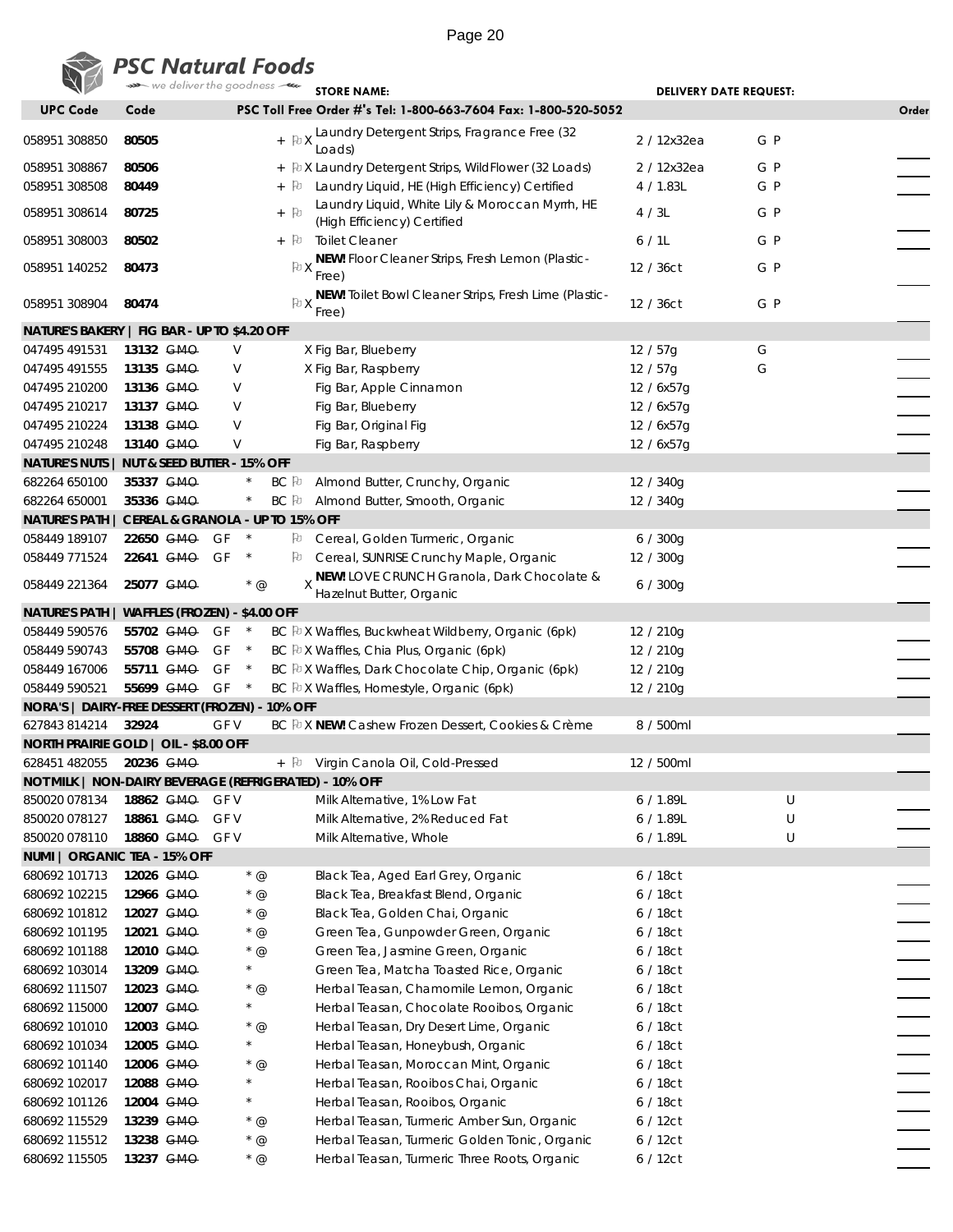|                                                      |           | PSC Natural Foods<br>we deliver the goodness |       |            |                                                                                                           |                               |        |       |
|------------------------------------------------------|-----------|----------------------------------------------|-------|------------|-----------------------------------------------------------------------------------------------------------|-------------------------------|--------|-------|
|                                                      |           |                                              |       |            | <b>STORE NAME:</b>                                                                                        | <b>DELIVERY DATE REQUEST:</b> |        |       |
| <b>UPC Code</b>                                      | Code      |                                              |       |            | PSC Toll Free Order #'s Tel: 1-800-663-7604 Fax: 1-800-520-5052                                           |                               |        | Order |
|                                                      |           | $V^*$                                        |       |            | NUTS FOR CHEESE   DAIRY-FREE NUTS FOR BUTTER & FERMENTED CASHEW PRODUCT (REFRIGERATED) - UP TO \$5.00 OFF |                               |        |       |
| 842232 008023                                        |           | 18660 GMO<br>$V^*$                           |       | + FD       | Cashew Butter, Salted Original, Organic (2 sticks)                                                        | 6/227g                        |        |       |
| 842232 009020                                        | 18652     | 18661 <del>GMO</del>                         | $V^*$ | + P<br>+ P | Cashew Butter, Herb & Garlic, Organic (2 sticks)                                                          | 6 / 227g                      |        |       |
| 627843 729624<br>842232 006012                       | 18655     |                                              | $V^*$ | + P        | Artichoke and Herb, Organic<br><b>Black Garlic, Organic</b>                                               | 6/120g<br>6/120q              |        |       |
| 627843 729600                                        | 18653     |                                              | $V^*$ | + P        | Chipotle Cheddar Style, Organic                                                                           | 6/120g                        |        |       |
| 627843 729631                                        | 18651     | $V^*$                                        |       | + Þ        | Super Blue, Organic                                                                                       | 6/120g                        |        |       |
| 627843 729594                                        | 18654     |                                              | $V^*$ |            | + Pu Un-brie-lievable, Organic                                                                            | 6/120g                        |        |       |
| NUUN HYDRATION   DRINK TABLETS - 10% OFF             |           |                                              |       |            |                                                                                                           |                               |        |       |
| 811660 021072                                        |           | 40716 GMO                                    |       |            | X Sport, Lemon Lime □                                                                                     | 8 / 10ct                      | G      |       |
| OM MUSHROOM SUPERFOOD   MUSHROOM POWDER - \$5.10 OFF |           |                                              |       |            |                                                                                                           |                               |        |       |
| 856210 008639                                        |           | 74002 GMO                                    |       |            | Mushroom Powder, Chaga, Organic                                                                           | 6/60g                         | G      |       |
| 856210 008615                                        |           | 74000 GMO                                    |       |            | Mushroom Powder, Lions Mane, Organic                                                                      | 6/60g                         | G      |       |
| 856210 008622                                        | 74001 GMO |                                              |       |            | Mushroom Powder, Reishi, Organic                                                                          | 6/60g                         | G      |       |
|                                                      |           |                                              |       |            | ONEEARTH FUNCTIONAL FOODS   COCONUT PALM SUGAR - 10% OFF                                                  |                               |        |       |
| 182583 000025                                        | 22214     | $GF *$                                       |       |            | Pu Coconut Palm Sugar, Organic                                                                            | 12 / 475g                     |        |       |
| OPUS   ALCOHOL FREE BEVERAGE - 15% OFF               |           |                                              |       |            |                                                                                                           |                               |        |       |
| 628634 740088                                        | 13942     |                                              |       |            | BC Pu NEW! Peach Bellini (can)                                                                            | 6 / 4x355ml                   | GPU    |       |
|                                                      |           |                                              |       |            | PAPERCHEF   CULINARY PARCHMENT BAKING PRODUCTS - 10% OFF                                                  |                               |        |       |
| 628689 700303                                        | 47014     |                                              |       | + や        | Baking Cups, Extra Large                                                                                  | 12 / 30ct                     | G P    |       |
| 628689 700600                                        | 47013     |                                              |       | + や        | Baking Cups, Large                                                                                        | 12 / 60ct                     | G P    |       |
| 628689 700907                                        | 47015     |                                              |       | + 凡        | Baking Cups, Mini                                                                                         | 12 / 90ct                     | G P    |       |
| 628689 700129                                        | 21010     |                                              |       | + 凡        | <b>Baking Cups, Lotus</b>                                                                                 | 6/12ct                        | G P    |       |
| 628689 700143                                        | 21011     |                                              |       | + や        | <b>Baking Cups, Tulip</b>                                                                                 | 6 / 12ct                      | G P    |       |
| 628689 000014                                        | 47011     |                                              |       | Þ          | Parchment Paper, FSC Certified (roll) (41 square<br>feet)                                                 | $12 / 41$ ft <sup>2</sup>     | G P    |       |
| 628689 700983                                        | 47010     |                                              |       | ħ          | Parchment Paper, FSC Certified (roll) (123 Square<br>Feet)                                                | 12 / 123ft <sup>2</sup>       | G P    |       |
| 628689 700242                                        | 47016     |                                              |       | ħ          | Parchment Paper, Pre-cut Sheets, FSC Certified<br>(41 Square Feet)                                        | 12 / 24ct                     | G P    |       |
|                                                      |           |                                              |       |            | PARMELA CREAMERY   PLANT BASED CHEESE ALTERNATIVES (REFRIGERATED) - 10% OFF                               |                               |        |       |
| 857751 008027                                        |           | 21408 GMO                                    |       |            | <b>NEW!</b> Shreds, Fiery Jack Style                                                                      | 8 / 198q                      |        |       |
| 857751 008003                                        |           | 21407 <del>GMO</del>                         |       |            | NEW! Shreds, Mozzarella Style                                                                             | 8 / 198g                      |        |       |
| 857751 008010                                        |           | 21406 GMO                                    |       |            | NEW! Shreds, Old Cheddar Style                                                                            | 8 / 198g                      |        |       |
| 857751 008041                                        |           | 21410 GMO                                    |       |            | <b>NEW!</b> Slices, Fiery Jack Style                                                                      | 8 / 198g                      |        |       |
| 857751 008034                                        |           | 21411 <del>GMO</del>                         |       |            | NEW! Slices, Old Cheddar Style                                                                            | 8 / 198g                      |        |       |
| 857751 008171                                        |           | 21409 GMO                                    |       |            | NEW! Slices, Smoky Gouda Style                                                                            | 8 / 198g                      |        |       |
| PARTAKE BREWING   NON-ALCOHOLIC BEER - 5% OFF        |           |                                              |       |            |                                                                                                           |                               |        |       |
| 628110 465337                                        | 06016     |                                              |       | + や        | Non-Alcoholic Beer, Pale                                                                                  | 2 / 12x355ml                  | G<br>U |       |
| 628110 465092                                        | 06010     |                                              |       | + 凡        | Non-Alcoholic Beer, Blonde                                                                                | 6 / 4x355ml                   | U<br>G |       |
| 628110 465283                                        | 06015     |                                              |       | + P        | Non-Alcoholic Beer, Gose, Peach                                                                           | 6 / 4x355ml                   | G<br>U |       |
| 628110 465085                                        | 06011     |                                              |       | + P        | Non-Alcoholic Beer, IPA                                                                                   | 6 / 4x355ml                   | U<br>G |       |
| 628110 465078                                        | 06012     |                                              |       | + P        | Non-Alcoholic Beer, Pale                                                                                  | 6 / 4x355ml                   | U<br>G |       |
| 628110 465153                                        | 06014     |                                              |       | + P        | Non-Alcoholic Beer, Red                                                                                   | 6 / 4x355ml                   | U<br>G |       |
| 628110 465108                                        | 06013     |                                              |       | + や        | Non-Alcoholic Beer, Stout                                                                                 | 6 / 4x355ml                   | G<br>U |       |
| PATIENCE FRUIT & CO PRODUCTS - 10% OFF               |           |                                              |       |            |                                                                                                           |                               |        |       |
| 662166 557028                                        |           | 18551 GMO                                    |       |            | + la X SOUR CRAN, Sour Cherry                                                                             | 8/60q                         | G      |       |
| 662166 557011                                        |           | 18550 GMO                                    |       |            | + P X SOUR CRAN, Sour Peach                                                                               | 8/60q                         | G      |       |
| 662166 557035                                        |           | 18552 <del>GMO</del>                         |       |            | + P X SOUR CRAN, Sour Strawberry                                                                          | 8/60q                         | G      |       |
| 662166 222209                                        |           | 18233 <del>GMO</del>                         |       | $+ 12$     | Pure Tart Cherry Juice, Not From Concentrate,<br>Organic                                                  | 6 / 946ml                     | U      |       |
| PEARL'S   PEROGIES (FROZEN) - 10% OFF                |           |                                              |       |            |                                                                                                           |                               |        |       |
| 062066 000158                                        | 54428     |                                              |       |            | BC $H X$ Cheddar Cheese & Potato Perogies                                                                 | 12 / 600g                     |        |       |
| PERFECT CHEF   TOMATO PASTA SAUCE - 15% OFF          |           |                                              |       |            |                                                                                                           |                               |        |       |
| 620988 050592                                        |           | 42410 GMO                                    |       | + 「包       | Pasta Sauce, Butternut Squash, Organic                                                                    | 6/740ml                       |        |       |
| 620988 050578                                        |           | 42408 GMO                                    |       | $+$ 2      | Pasta Sauce, Sundried Tomato, Organic                                                                     | 6 / 740ml                     |        |       |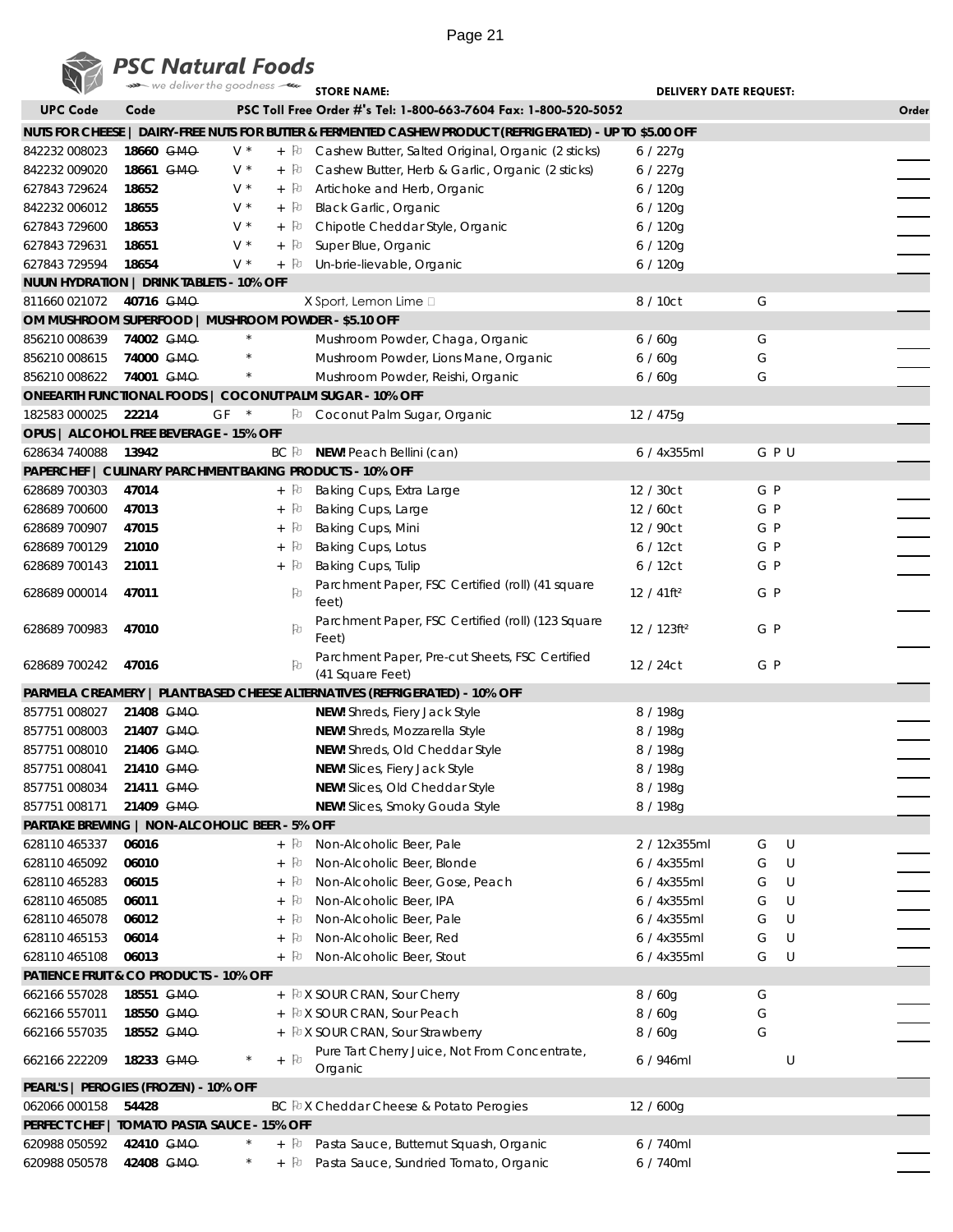

**PSC Natural Foods**<br> **DELIVERY DATE REQUEST:** STORE NAME:<br>
STORE NAME:

| <b>UPC Code</b>                               | Code  |                                   |          |                    |         | PSC Toll Free Order #'s Tel: 1-800-663-7604 Fax: 1-800-520-5052                                                    |                        |        | Order |
|-----------------------------------------------|-------|-----------------------------------|----------|--------------------|---------|--------------------------------------------------------------------------------------------------------------------|------------------------|--------|-------|
| PLUM-M-GOOD                                   |       | RICE CAKES - \$3.35 OFF           |          |                    |         |                                                                                                                    |                        |        |       |
| 069372 007642                                 | 16667 |                                   | GF       | $\star$            |         | BC FLX THINS, Brown Rice Cakes, 5 Rice Blend, Organic                                                              | 12 / 95g               |        |       |
| 069372 007666                                 | 16668 |                                   | GF       | $\star$            | BC Px   | THINS, Brown Rice Cakes, Canadian Wild Rice,<br>Organic                                                            | 12/95g                 |        |       |
| 069372 007703<br>069372 007741                |       | 16733 <del>GMO</del><br>16735 GMO | GF<br>GF | $\star$<br>$\star$ |         | BC Fux THINS, Brown Rice Cakes, Chia, Unsalted, Organic<br>BC Fux THINS, Brown Rice Cakes, Flax, Unsalted, Organic | 12/95q<br>12/95g       |        |       |
| 069372 007727                                 |       | 16734 GMO                         | GF       | $\star$            | BC Px   | THINS, Brown Rice Cakes, Hemp, Unsalted,<br>Organic                                                                | 12/95q                 |        |       |
| 069372 007307                                 | 16610 |                                   | GF       |                    | BC FD X | THINS, Brown Rice Cakes, Multigrain, Unsalted,<br>Organic                                                          | 12 / 95g               |        |       |
| 069372 007628                                 | 16666 |                                   | GF       |                    |         | BC Fux THINS, Brown Rice Cakes, Quinoa, Unsalted,<br>Organic                                                       | 12/95g                 |        |       |
| 069372 007208                                 | 16609 |                                   | GF       |                    |         | BC Fux THINS, Brown Rice Cakes, Sea-Salt, Organic                                                                  | 12/95g                 |        |       |
| 069372 007505                                 | 16614 |                                   | GF       |                    |         | BC $\uparrow\!\!\downarrow$ X THINS, Brown Rice Cakes, Sesame, Unsalted,<br>Organic                                | 12/95g                 |        |       |
| 069372 007109                                 | 16608 |                                   | GF       | $\star$            |         | BC Fux THINS, Brown Rice Cakes, Unsalted, Organic                                                                  | 12/95g                 |        |       |
|                                               |       |                                   |          |                    |         | PORTOFINO EUROPEAN BAKERY   BREAD PRODUCTS (FROZEN) - 10% OFF                                                      |                        |        |       |
| 661172 018165                                 | 40170 |                                   |          |                    |         | BC Px NEW! Artisan Loaf, Peasant, sliced                                                                           | 10/585g                |        |       |
| 661172 018189                                 | 40171 |                                   |          |                    | BC Px   | NEW! Artisan Loaf, Roasted Garlic & Cracked<br>Pepper, sliced                                                      | 10/585g                |        |       |
| 661172 018110                                 | 40173 |                                   |          |                    |         | BC P X NEW! Artisan Loaf, Seeded Hearth, sliced                                                                    | 10/600g                |        |       |
| 661172 018158                                 | 40172 |                                   |          |                    |         | BC FLX NEW! Artisan Loaf, Sourdough, sliced                                                                        | 10/585g                |        |       |
| 661172 020397                                 | 40174 |                                   |          |                    |         | BC FLX NEW! Buns, Deluxe Brioche Burger                                                                            | 12 / 480g              |        |       |
| 661172 022841                                 | 40175 |                                   |          |                    |         | BC $\boxtimes$ X NEW! Buns, Golden Potato                                                                          | 12 / 540g              |        |       |
| 661172 012309                                 | 40176 |                                   |          |                    |         | BC FLX NEW! Buns, Pretzel Kaiser                                                                                   | 12/660g                |        |       |
| <b>PRAIRIE HARVEST   KETCHUP - 15% OFF</b>    |       |                                   |          |                    |         |                                                                                                                    |                        |        |       |
| 624756 995115                                 |       | 30065 GMO                         |          |                    | PU.     | Ketchup, Organic                                                                                                   | 12 / 575ml             |        |       |
| <b>PRANA ORGANIC PRODUCTS - UP TO 15% OFF</b> |       |                                   |          |                    |         |                                                                                                                    |                        |        |       |
| 877693 000033                                 |       | 26102 <del>GMO</del>              | GF       | $\cdot$            | + 「也    | Nuts, Amandine Maple Almonds, Organic                                                                              | 8 / 150g               | G      |       |
| 877693 003089                                 |       | 34091 <del>GMO</del>              | GF       | $\star$            | + や     | PROACTIVChia + Probiotics, Whole Black, Organic                                                                    | 6/284g                 |        |       |
| 877693 003096                                 |       | 34092 GMO                         | GF       |                    | $+ 10$  | PROACTIVChia + Probiotics, Ground Black,<br>Organic                                                                | 6/200g                 |        |       |
| 877693 000330                                 |       | 34063 GMO                         | GF       | $\star$            | ŀη      | Seeds, Chia, Ground Black, Organic                                                                                 | 6/200g                 |        |       |
| 877693 000316                                 |       | 34061 GMO                         | GF       | $\star$            | 卜       | Seeds, Chia, Ground White, Organic                                                                                 | 6/200g                 |        |       |
| 877693 000323                                 |       | 34062 GMO                         | GF       | $\star$            | p       | Seeds, Chia, Whole Black, Organic                                                                                  | 6 / 300g               |        |       |
| 877693 000293                                 |       | 34060 GMO                         | GF       |                    | PU.     | Seeds, Chia, Whole White, Organic                                                                                  | 6 / 300g               |        |       |
| 877693 000583                                 |       | 34097 <del>GMO</del>              | GF       |                    | h       | Seeds, Chia, Whole Black, Organic                                                                                  | 4 / 1kg                |        |       |
| 877693 002907                                 |       | 34066 GMO GF                      |          | $\rightarrow$      | 匝       | NEW! Seeds, Sunflower, Raw, Organic                                                                                | 6/250g                 |        |       |
| QUE PASA   TORTILLA CHIPS - 15% OFF           |       |                                   |          |                    |         |                                                                                                                    |                        |        |       |
| 068826 222587                                 |       | 37815 <del>GMO</del> GF *         |          |                    |         | BC FUX NEW! Tortilla Chips, Jalapeno & Lime, Organic                                                               | 12 / 156g              | G      |       |
| R.W. KNUDSEN                                  |       |                                   |          |                    |         | FRUIT JUICE - UP TO 15% OFF + VOLUME PRICING                                                                       |                        |        |       |
| 074682 123098                                 |       | 06303 GMO                         |          |                    |         | Just Black Cherry Juice                                                                                            | 6 / 946ml              | U      |       |
|                                               |       |                                   |          |                    |         | Buy 5-19 cases (06303 ONLY)                                                                                        | Save 1.00              |        |       |
|                                               |       |                                   |          |                    |         | Buy 20+ cases (06303 ONLY)                                                                                         | Save 3.30              |        |       |
| 074682 123241<br>074682 123500                | 06363 | 06361 GMO                         |          |                    |         | Just Blueberry (100% Blueberry juice)                                                                              | 6 / 946ml              | U      |       |
| 074682 123296                                 |       |                                   |          |                    |         | Just Cranberry (100% Cranberry juice)                                                                              | 6 / 946ml<br>6 / 946ml | U<br>U |       |
|                                               | 06365 |                                   |          |                    |         | Just Pomegranate (100% Pomegranate Juice)                                                                          |                        |        |       |
| 074682 123180                                 | 06580 |                                   |          |                    |         | Just Tart Cherry, Organic                                                                                          | 6 / 946ml              | U      |       |
| 074682 123128                                 | 06581 |                                   |          |                    |         | Prune Nectar, Organic                                                                                              | 6 / 946ml              | U      |       |
|                                               |       |                                   |          |                    |         | Buy 5-19 cases (Just Juices ONLY)                                                                                  | Save 1.00              |        |       |
|                                               |       |                                   |          |                    |         | Buy 20+ cases (Just Juices ONLY)                                                                                   | Save 2.90              |        |       |
| 074682 200645                                 |       | 07445 <del>GMO</del>              |          |                    |         | Just Grapefruit, Organic                                                                                           | 6 / 946ml              | U      |       |
| 074682 123357                                 |       | 06582 GMO                         |          |                    |         | NEW! Just Cranberry, Organic (100% Cranberry<br>juice)                                                             | 6 / 946ml              | U      |       |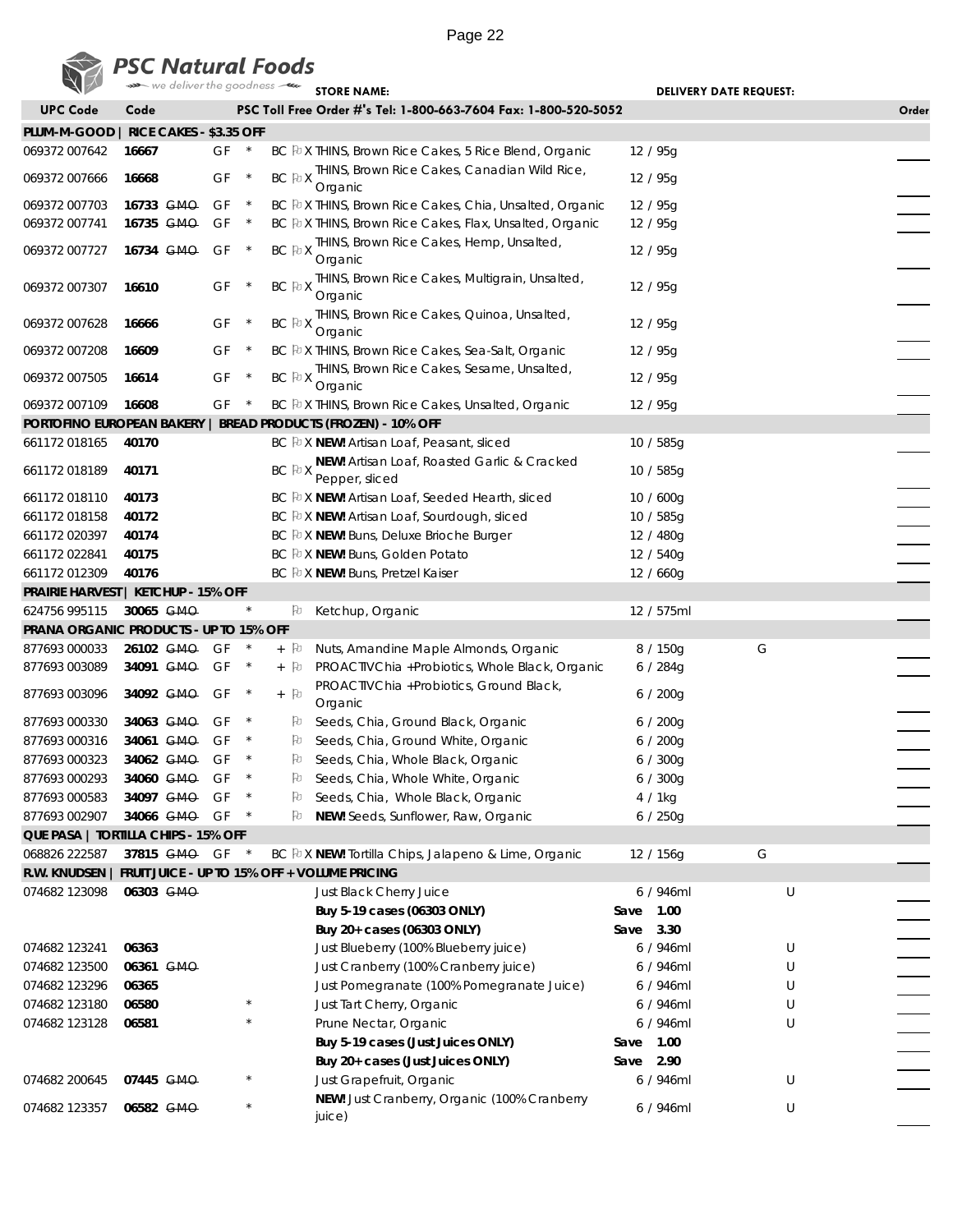|                 |       | PSC Natural Foods                                               |           |     |                               |       |
|-----------------|-------|-----------------------------------------------------------------|-----------|-----|-------------------------------|-------|
|                 |       | we deliver the goodness<br><b>STORE NAME:</b>                   |           |     | <b>DELIVERY DATE REQUEST:</b> |       |
| <b>UPC Code</b> | Code  | PSC Toll Free Order #'s Tel: 1-800-663-7604 Fax: 1-800-520-5052 |           |     |                               | Order |
|                 |       | RAINCOAST   SUSTAINABLE WILD CANNED SEAFOOD - UP TO \$11.25 OFF |           |     |                               |       |
| 810757 009160   | 16819 | 匝<br>Sardines, in spring water                                  | 12 / 120g |     |                               |       |
| 810757 000112   | 16808 | $BC$ $\approx$<br>Tuna, Albacore                                | 12 / 150g |     |                               |       |
| 810757 005117   | 16809 | BC 和 Tuna, Albacore, No Salt                                    | 12 / 150g |     |                               |       |
| 810757 009115   | 16810 | BCE<br>Tuna, Albacore, Smoked                                   | 12 / 150g |     |                               |       |
| 810757 003892   | 16826 | h<br>Tuna, Skipjack, chunk in water, with Sea Salt              | 24 / 142g |     |                               |       |
| 810757 003991   | 16827 | PJ.<br>Tuna, Skipjack, chunk in water, No Salt Added            | 24 / 142g |     |                               |       |
|                 |       | RATIO   KETO FRIENDLY SNACK BAR - \$3.00 OFF                    |           |     |                               |       |
| 065633 291133   | 39151 | X Crunchy Bar, Lemon Almond<br>$+$                              | 12/41g    |     | G                             |       |
| 065633 284555   | 39150 | X Crunchy Bar, Toasted Almond<br>$+$                            | 12/41g    |     | G                             |       |
|                 |       | RAWMBAS   VEGAN MUFFINS (FROZEN) - 10% OFF                      |           |     |                               |       |
| 628176 576022   | 56508 | GF V<br>BC Fux NEW! Muffins, Bountiful Blueberry (single serve) | 24 / 125g |     | G                             |       |
| 628176 576046   | 56509 | GF V<br>BC Fux NEW! Muffins, Double Chocolate (single serve)    | 24 / 125g |     | G                             |       |
| 628176 576008   | 56510 | GF V<br>BC Fux Muffins, Apple Raspberry (single serve)          | 24 / 125g |     | G                             |       |
| 627843 823490   | 56511 | GF V<br>BC F X Muffins, Apple Raspberry (4pk)                   | 12/400q   |     | G                             |       |
| 627843 823506   | 56512 | GF V<br>BC FLX Muffins, Bountiful Blueberry (4pk)               | 12 / 400g |     | G                             |       |
| 627843 823520   | 56513 | GF V<br>BC FLX Muffins, Double Chocolate (4pk)                  | 12 / 400g |     | G                             |       |
|                 |       | RICEWORKS   GOURMET RICE CHIPS - VOLUME PRICING                 |           |     |                               |       |
| 815506 014327   | 17905 | GF<br>x Gourmet Rice Chips, Black Japonica                      | 12 / 155g |     | G                             |       |
| 060816 093238   | 17902 | GF<br>x Gourmet Rice Chips, Salsa Fresca                        | 12 / 155g |     | G                             |       |
| 060816 093214   | 17900 | x Gourmet Rice Chips, Sea Salt<br>GF                            | 12/155q   |     | G                             |       |
| 037578 616296   | 17903 | GF<br>x Gourmet Rice Chips, Sea Salt & Black Sesame             | 12/155q   |     | G                             |       |
| 060816 093283   | 17901 | GF<br>x Gourmet Rice Chips, Sweet Chili                         | 12 / 155g |     | G                             |       |
|                 |       | Buy 10-14 cases                                                 | Save 2.68 |     |                               |       |
|                 |       | Buy 15-19 cases                                                 | Save 4.01 |     |                               |       |
|                 |       | Buy 20+ cases                                                   | Save 5.35 |     |                               |       |
|                 |       | RIZOPIA   RICE PASTA - VOLUME PRICING                           |           |     |                               |       |
| 833125 001153   | 40364 | GF<br>+ <sup>[</sup> a X Brown Rice Elbows, Organic             | 12/454g   |     |                               |       |
| 833125 001122   | 40361 | GF<br>$\rightarrow$<br>+ P X Brown Rice Fettuccine, Organic     | 12 / 454g |     |                               |       |
| 833125 001139   | 40362 | GF<br>$\star$<br>+ P X Brown Rice Fusilli, Organic              | 12 / 454g |     |                               |       |
| 833125 001146   | 40363 | GF<br>$\star$<br>+ Fu X Brown Rice Penne, Organic               | 12 / 454g |     |                               |       |
| 833125 001115   | 40360 | GF<br>$\star$<br>+ Fux Brown Rice Spaghetti, Organic            | 12 / 454g |     |                               |       |
|                 |       | Buy 5-9 cases                                                   | Save 5%   |     |                               |       |
|                 |       | Buy 10-19 cases                                                 | Save      | 10% |                               |       |
|                 |       | Buy 20-49 cases                                                 | Save      | 15% |                               |       |
|                 |       | Buy 50+ cases                                                   | Save 20%  |     |                               |       |
|                 |       | + Fu X Brown Rice Elbows                                        |           |     |                               |       |
| 833125 001054   | 40377 | GF<br>+ Px Brown Rice Fettuccine                                | 12 / 454g |     |                               |       |
| 833125 001023   | 40374 | GF                                                              | 12 / 454q |     |                               |       |
| 833125 001030   | 40375 | GF<br>+ FLX Brown Rice Fusilli                                  | 12 / 454q |     |                               |       |
| 833125 001047   | 40376 | + <sup>[b]</sup> X Brown Rice Penne<br>GF                       | 12 / 454g |     |                               |       |
| 833125 001016   | 40373 | GF<br>+ P X Brown Rice Spaghetti                                | 12 / 454g |     |                               |       |
| 833125 001078   | 40379 | GF<br>+ Px Brown Rice Spirals                                   | 12 / 454q |     |                               |       |
|                 |       | Buy 5-9 cases                                                   | Save      | 5%  |                               |       |
|                 |       | Buy 10-19 cases                                                 | Save      | 10% |                               |       |
|                 |       | Buy 20-49 cases                                                 | Save      | 15% |                               |       |
|                 |       | Buy 50+ cases                                                   | Save      | 20% |                               |       |
| 833125 001085   | 40380 | GF<br>+ FuX Brown Rice Lasagna                                  | 12 / 340g |     |                               |       |
|                 |       | Buy 5-9 cases                                                   | Save      | 5%  |                               |       |
|                 |       | Buy 10-19 cases                                                 | Save      | 10% |                               |       |
|                 |       | Buy 20-49 cases                                                 | Save      | 15% |                               |       |
|                 |       | Buy 50+ cases                                                   | Save      | 20% |                               |       |
| 833125 003034   | 40383 | GF<br>+ FLX Vegetable Rice Fusilli                              | 12 / 454g |     |                               |       |
|                 |       | Buy 5-9 cases                                                   | Save      | 5%  |                               |       |
|                 |       | Buy 10-19 cases                                                 | Save      | 10% |                               |       |
|                 |       | Buy 20-49 cases                                                 | Save      | 15% |                               |       |
|                 |       | Buy 50+ cases                                                   | Save 20%  |     |                               |       |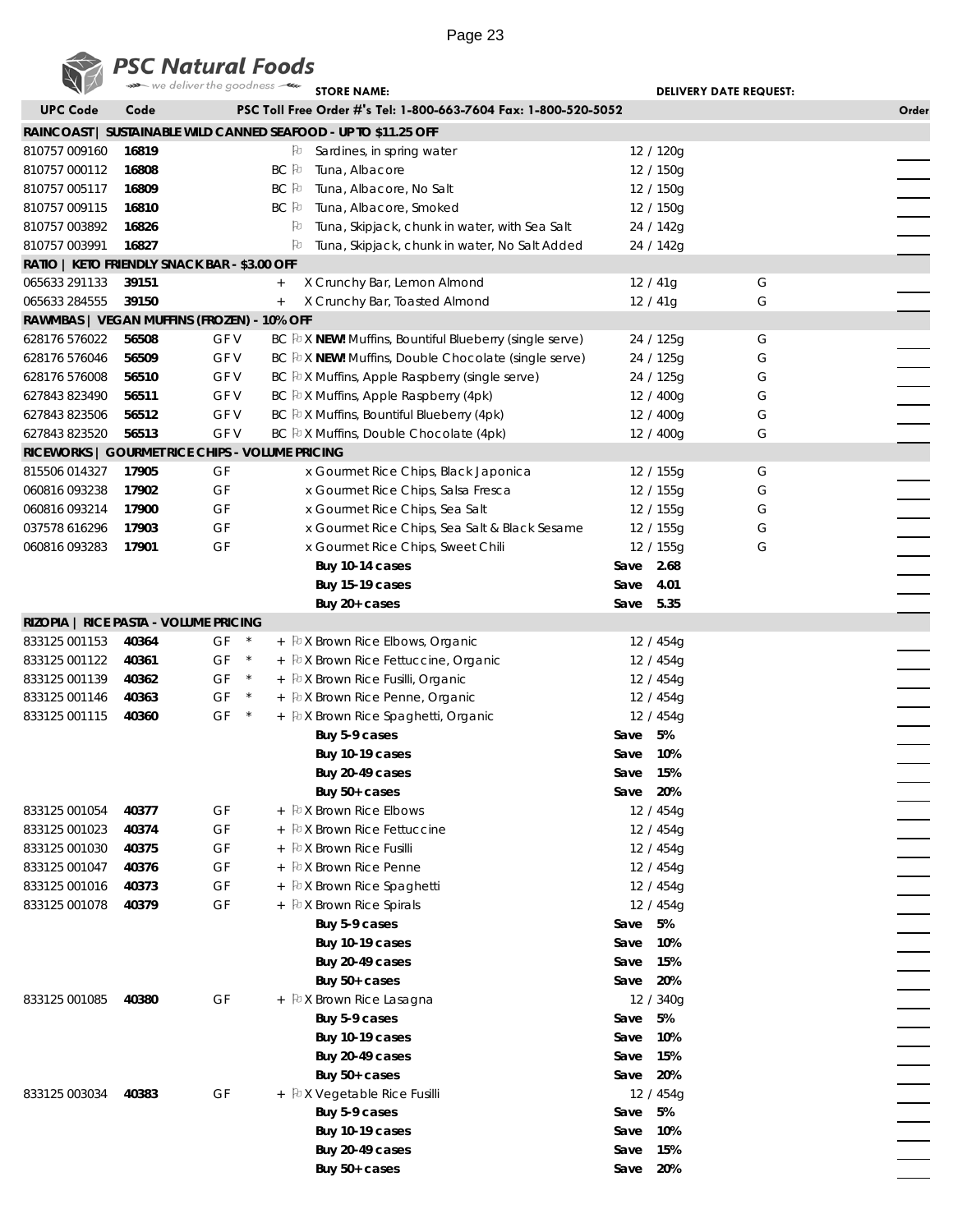| ۰.<br>,, |
|----------|
|          |

|  | 'SC Natural Foods                    |                    |
|--|--------------------------------------|--------------------|
|  | $\gg$ we deliver the goodness $\sim$ | <b>CTODE NIAME</b> |

| $\blacksquare$                         |                      | we delive the goodness - |       |             | <b>STORE NAME:</b>                                                                                                                    |                        | <b>DELIVERY DATE REQUEST:</b> |       |
|----------------------------------------|----------------------|--------------------------|-------|-------------|---------------------------------------------------------------------------------------------------------------------------------------|------------------------|-------------------------------|-------|
| <b>UPC Code</b>                        | Code                 |                          |       |             | PSC Toll Free Order #'s Tel: 1-800-663-7604 Fax: 1-800-520-5052                                                                       |                        |                               | Order |
|                                        |                      |                          |       |             | ROCKY MOUNTAIN   FLATBREAD PIZZA CRUST (FROZEN) - 12% OFF                                                                             |                        |                               |       |
| 180659 000184                          |                      | 54629 GMO                | V     |             | + Fux Pizza Crusts, Par Baked (2 pack)                                                                                                | 6/370g                 |                               |       |
| RUNA   CLEAN ENERGY DRINK - \$4.00 OFF |                      |                          |       |             |                                                                                                                                       |                        |                               |       |
| 856496 006060                          | 24750 GMO            |                          | $*$ @ |             | X Brewed Guayusa, Berry Boost, Organic (can)                                                                                          | 12 / 355ml             | GPU                           |       |
| 856496 006077                          | 24751 <del>GMO</del> |                          | $*$ @ |             | X Brewed Guayusa, Blood Orange, Organic (can)                                                                                         | 12 / 355ml             | GPU                           |       |
| 856496 006053                          | 24752 <del>GMO</del> |                          | $*$ @ |             | X Brewed Guayusa, Lime Twist, Organic (can)                                                                                           | 12 / 355ml             | GPU                           |       |
|                                        |                      |                          |       |             | SAFE CATCH   LOW MERCURY CANNED SEAFOOD - UP TO \$7.68 OFF                                                                            |                        |                               |       |
| 859480 006053                          | 68501 GMO            |                          |       |             | Wild Albacore Tuna, Solid                                                                                                             | 12 / 142g              |                               |       |
| 859480 006060                          |                      | 68500 GMO                |       |             | Wild Albacore Tuna, Solid, No Salt                                                                                                    | 12 / 142g              |                               |       |
| 859480 006732                          | 68530                |                          |       |             | Wild Sardines, in Water                                                                                                               | 12/125q                |                               |       |
| 859480 006725                          | 68531                |                          |       |             | Wild Sardines, in Extra Virgin Olive Oil                                                                                              | 12 / 125g              |                               |       |
| SALT SPRING COFFEE - UP TO 20% OFF     |                      |                          |       |             |                                                                                                                                       |                        |                               |       |
| 628415 878634                          | 13301 <del>GMO</del> |                          | $*$ @ | p           | Whole Bean Coffee, Blue Heron, Medium Dark<br>Roast, Organic                                                                          | 8 / 400g               |                               |       |
| 628415 078317                          | 12356 <del>GMO</del> |                          | $*$ @ | Þ           | Whole Bean Coffee, Canopy Bird, Medium Dark<br>Roast, Organic                                                                         | 8/400q                 |                               |       |
| 628415 078416                          | 12361 <del>GMO</del> |                          | $*$ @ | Þ           | Whole Bean Coffee, French Roast, Darkest Roast,<br>Organic                                                                            | 8/400q                 |                               |       |
| 628415 878627                          | 12359 <del>GMO</del> |                          | $*$ @ | P           | Whole Bean Coffee, Metta Espresso, Medium<br>Dark Roast, Organic                                                                      | 8 / 400g               |                               |       |
| 628415 078355                          | 12357 <del>GMO</del> |                          | $*$ @ | Þ           | Whole Bean Coffee, Peru, Medium Roast,<br>Organic                                                                                     | 8/400q                 |                               |       |
| 628415 078270                          | 12358 <del>GMO</del> |                          | $*$ @ | p           | Whole Bean Coffee, Sumatra, Dark Roast,<br>Organic                                                                                    | 8/400q                 |                               |       |
| 628415 078164                          | 12363 <del>GMO</del> |                          | $*$ @ | h           | Whole Bean Coffee, Swiss Water Decaf, Dark<br>Roast, Organic                                                                          | 8 / 400g               |                               |       |
| 628415 078362                          | 12362 <del>GMO</del> |                          | $*$ @ | k           | Whole Bean Coffee, Village Trade, Dark Roast,<br>Organic                                                                              | 8 / 400g               |                               |       |
| 628415 084387                          | 12366 <del>GMO</del> |                          | $*$ @ | ħ           | Whole Bean Coffee, Village Trade, Dark Roast,<br>Organic                                                                              | 6/908g                 |                               |       |
|                                        |                      |                          |       |             | SALT SPRING COFFEE   COMPOSTABLE SINGLE-SERVE BREW PODS - 15% OFF                                                                     |                        |                               |       |
| 628415 686635                          | 12379 <del>GMO</del> |                          |       | * @ BC Pu   | NEW! Coffee Pods, Blue Heron, Medium Dark,<br>Organic                                                                                 | 6 / 20ct               |                               |       |
| 628415 686161                          | 12380 <del>GMO</del> |                          |       | $*$ @ BC Fu | NEW! Coffee Pods, Decaf, Dark Roast, Organic                                                                                          | 6/20ct                 |                               |       |
| 628415 686413                          | 12381 <del>GMO</del> |                          |       | * @ BC Fu   | <b>NEW!</b> Coffee Pods, French Roast, Darkest Roast,<br>Organic                                                                      | 6 / 20ct               |                               |       |
| 628415 686352 12382 GMO                |                      |                          |       |             | * @ BC Fu NEW! Coffee Pods, Peru, Medium Roast, Organic                                                                               | 6 / 20ct               |                               |       |
|                                        |                      |                          |       |             | SANTA CRUZ ORGANIC   LEMONADE - \$9.00 OFF + VOLUME PRICING                                                                           |                        |                               |       |
| 036192 127843                          | 06819 <del>GMO</del> |                          |       |             | Lemonade, Mango, Organic                                                                                                              | 12 / 946ml             | G<br>U                        |       |
| 036192 123135                          | 06383 GMO            |                          |       |             | Lemonade, Organic                                                                                                                     | 12 / 946ml             | G<br>U                        |       |
| 036192 123142                          | 06384 GMO            |                          |       |             | Lemonade, Raspberry, Organic                                                                                                          | 12 / 946ml             | G<br>U                        |       |
|                                        |                      |                          |       |             | Buy 10-19 cases (946ml LEMONADES only)<br>Buy 20+ cases (946ml LEMONADES only)                                                        | Save 1.44<br>Save 2.94 |                               |       |
| SAPADILLA PRODUCTS - 10% OFF           |                      |                          |       |             |                                                                                                                                       |                        |                               |       |
| 677141 002011                          | 70332                |                          |       |             | All Purpose Cleaner, Rosemary & Peppermint                                                                                            | 6/739ml                | G P                           |       |
| 677141 000024                          | 70327                |                          |       |             | Dish Soap, Grapefruit & Bergamot                                                                                                      | 12 / 473ml             | G P                           |       |
| 677141 003025                          | 70343                |                          |       |             | Laundry Liquid, Grapefruit & Bergamot                                                                                                 | 6 / 946ml              | G P                           |       |
| 677141 010016                          | 70380                |                          |       |             | Liquid Hand Soap, Rosemary & Peppermint                                                                                               | 6/354ml                | G P                           |       |
| <b>SAUGEEN COUNTRY DAIRY  </b>         |                      |                          |       |             | KEFIR & YOGURTS (REFRIGERATED) - 10% OFF                                                                                              |                        |                               |       |
| 778716 065018                          | 52303                |                          |       |             | + Pu Yogurt, Organic                                                                                                                  | 6/650g                 |                               |       |
| 778716 090812                          | 52305                |                          |       | + P         | Yogurt, 4% MF, Organic                                                                                                                | 6 / 908g               |                               |       |
| 778716 090829                          | 52306                |                          |       | $+$ F       | Kefir, Organic                                                                                                                        | 6/908q                 |                               |       |
|                                        |                      |                          |       |             | (Sometimes as Kefir culture ferments it produces a gas which can cause the lid to puff a bit. Please note this product is still good) |                        |                               |       |
|                                        | 52301                | В                        |       |             | + Pu Yogurt, 4% MF, Organic                                                                                                           | 1/3.5kg                |                               |       |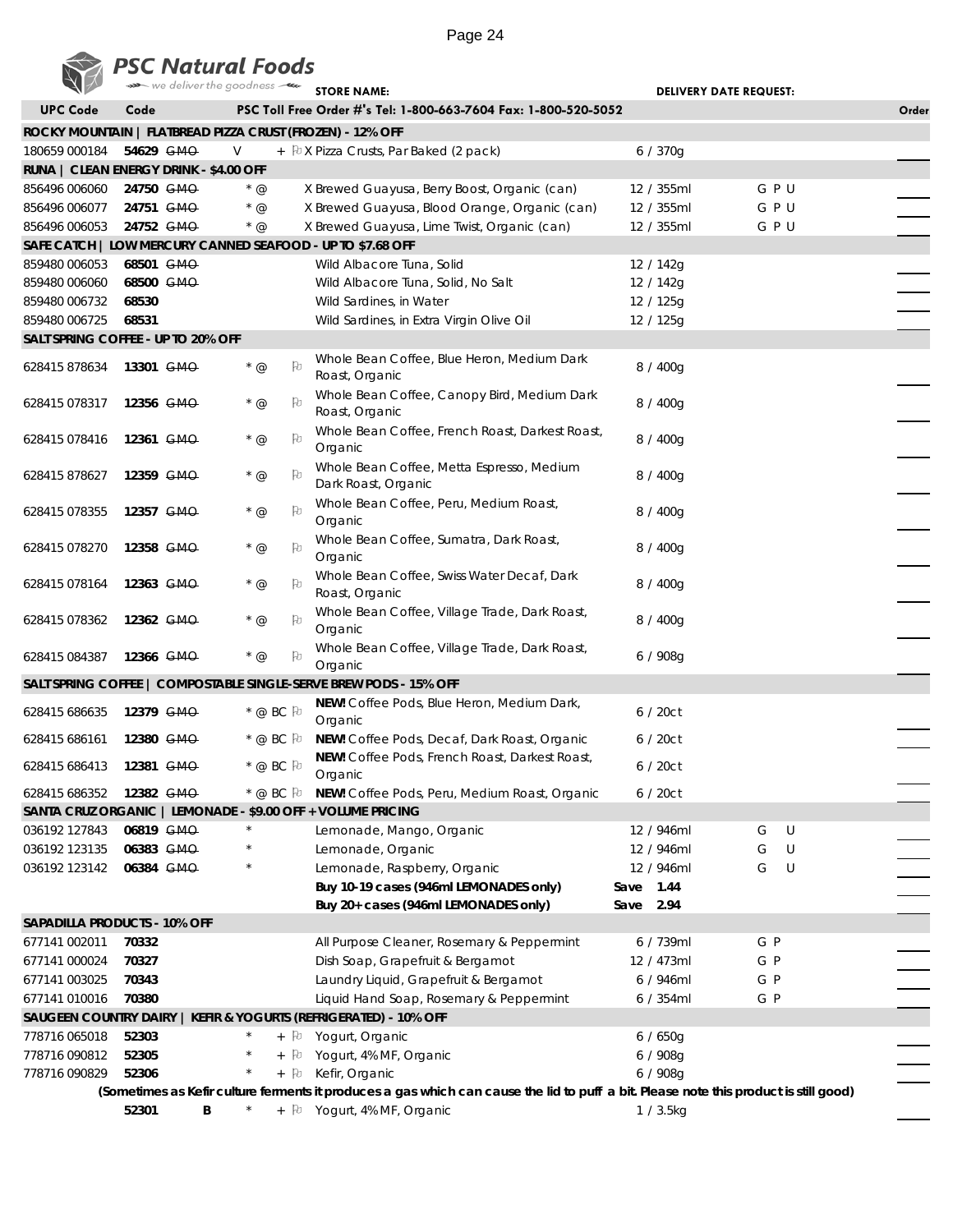

|                                                    |       |                      | PSC Natural Foods       |                                                                  |              |                               |       |
|----------------------------------------------------|-------|----------------------|-------------------------|------------------------------------------------------------------|--------------|-------------------------------|-------|
|                                                    |       |                      | we deliver the goodness | <b>STORE NAME:</b>                                               |              | <b>DELIVERY DATE REQUEST:</b> |       |
| <b>UPC Code</b>                                    | Code  |                      |                         | PSC Toll Free Order #'s Tel: 1-800-663-7604 Fax: 1-800-520-5052  |              |                               | Order |
| SEVENTH GENERATION PRODUCTS - 10% OFF              |       |                      |                         |                                                                  |              |                               |       |
| 732913 229178                                      | 46165 |                      |                         | <b>Disinfecting Wipes</b>                                        | 12 / 35ct    | G P                           |       |
| 732913 450800                                      | 47071 |                      |                         | Laundry Liquid, EASYDOSE Ultra Concentrated,<br>Mango & Mandarin | 6/683ml      | G P                           |       |
| 732913 450923                                      | 47070 |                      |                         | Laundry Liquid, EASYDOSE Ultra Concentrated,<br>Rose Scent       | 6 / 683ml    | G P                           |       |
| 732913 227709                                      | 46138 |                      |                         | Laundry Liquid, 2X Concentrate, Blue Eucalyptus<br>& Lavender    | 6/1.47L      | G P                           |       |
| 732913 450077                                      | 47060 |                      |                         | Multi-Surface Wipes, Garden Mint                                 | 12 / 35ct    | G P                           |       |
| 732913 449972                                      | 47061 |                      |                         | Multi-Surface Wipes, Garden Mint                                 | 6 / 70ct     | G P                           |       |
| 732913 446872                                      | 47059 |                      |                         | Wipes, Multi-Purpose, Garden Mint                                | 12 / 37ct    | G P                           |       |
| SILK   DAIRY-FREE BEVERAGE - UP TO 15% OFF         |       |                      |                         |                                                                  |              |                               |       |
| 025293 005525                                      |       | 08000 GMO            |                         | Almond Beverage, Dark Chocolate                                  | 12 / 946ml   | U                             |       |
| 025293 002180                                      |       | 07190 GMO            |                         | Almond Beverage, Original                                        | 12 / 946ml   | U                             |       |
| 025293 001817                                      |       | 07136 GMO            |                         | Almond Beverage, Unsweetened                                     | 12 / 946ml   | U                             |       |
| 025293 002197                                      |       | 07191 GMO            |                         | Almond Beverage, Vanilla                                         | 12 / 946ml   | U                             |       |
| 025293 001800                                      |       | 07137 GMO            |                         | Almond Beverage, Unsweetened, Vanilla                            | 12 / 946ml   | U                             |       |
| 036632 074638                                      |       | 07138 GMO            |                         | Coconut Beverage, Original, Organic                              | 12 / 946ml   | U                             |       |
| 036632 074614                                      |       | 07139 GMO            |                         | Coconut Beverage, Unsweetened, Organic                           | 12 / 946ml   | U                             |       |
| 056800 715811                                      |       | 52243 <del>GMO</del> |                         | Oat Beverage, Original<br>$^{+}$                                 | 12 / 946ml   | U                             |       |
| 056800 658903                                      |       | 52236 GMO            |                         | Oat Beverage, Unsweetened, Original<br>$^{+}$                    | 12 / 946ml   | U                             |       |
| 056800 660814                                      |       | 52237 GMO            |                         | Oat Beverage, Unsweetened, Vanilla<br>$+$                        | 12 / 946ml   | U                             |       |
| 025293 005532                                      |       | 08010 GMO            |                         | Soy Fortified Beverage, Original, Organic                        | 12 / 946ml   | U                             |       |
| 025293 005549                                      |       | 08011 <del>GMO</del> |                         | Soy Fortified Beverage, Unsweetened, Organic                     | 12 / 946ml   | U                             |       |
| 036632 078506                                      | 52260 |                      |                         | NEW! NEXTMILK, Original 2% (gable top)<br>(REFRIGERATED)         | 6/1.74L      | U                             |       |
| SILK   ALTERNATIVES (REFRIGERATED) - UP TO 15% OFF |       |                      |                         |                                                                  |              |                               |       |
| 036632 074140                                      |       | 08034 <del>GMO</del> |                         | NEW! Whipping Cream Alternative (38% fat)                        | 12 / 473ml   |                               |       |
| 025293 005389                                      |       | 52201 GMO            |                         | Yogurt Style Almond, Berries & Acai                              | 6/640g       |                               |       |
| 025293 005365                                      |       | 52202 GMO            |                         | Yogurt Style Almond, Vanilla                                     | 6/640g       |                               |       |
| 036632 074928                                      |       | 52229 <del>GMO</del> |                         | Yogurt Style Coconut, Raspberry                                  | 6/680g       |                               |       |
| 025293 003897                                      |       | 52131 <del>GMO</del> |                         | Yogurt Style Coconut, Unsweetened, Plain                         | 6/680g       |                               |       |
| 025293 003903                                      |       | 52132 GMO            |                         | Yogurt Style Coconut, Unsweetened, Vanilla                       | 6/680g       |                               |       |
| 036632 075840                                      |       | 52241 <del>GMO</del> |                         | Yogurt Style Oat, Plain                                          | 6/640g       |                               |       |
| 036632 076212                                      |       | 52242 <del>GMO</del> |                         | Yogurt Style Oat, Vanilla                                        | 6/640g       |                               |       |
| SIMPLY ORGANIC   FLAVOURINGS & EXTRACTS - 10% OFF  |       |                      |                         |                                                                  |              |                               |       |
| 089836 186201                                      | 02157 |                      |                         | Lemon Flavour, Organic (no alcohol)                              | 6 / 59ml     |                               |       |
| 089836 186249                                      | 02155 |                      |                         | Vanilla Extract, Organic                                         | 6/118ml      |                               |       |
| SKINNYPOP   POPCORN - VOLUME PRICING               |       |                      |                         |                                                                  |              |                               |       |
| 850251 004148                                      |       | 38913 GMO GFV        |                         | X Popcorn, Original                                              | 10 / 6x18g   | G                             |       |
|                                                    |       |                      |                         | Buy 5-19 cases (Snack Size only)                                 | Save<br>5.88 |                               |       |
|                                                    |       |                      |                         | Buy 20+ cases (Snack Size only)                                  | Save 8.82    |                               |       |
| 816925 021958                                      |       | 38962 GMO            | GF V                    | Microwave Popcorn, Butter                                        | 6/6x80g      |                               |       |
| 816925 021965                                      |       | 38963 <del>GMO</del> | GF V                    | Microwave Popcorn, Sea Salt                                      | 6/6x80g      |                               |       |
|                                                    |       |                      |                         | Buy 5-19 cases (Microwave skus only)                             | Save 3.00    |                               |       |
|                                                    |       |                      |                         | Buy 20+ cases (Microwave skus only)                              | Save 4.32    |                               |       |
| SKIPPY'S KETTLE CORN - 15% OFF                     |       |                      |                         |                                                                  |              |                               |       |
| 627843 308140                                      | 17931 |                      |                         | BC FLX PERFECT POP, Butter                                       | 12 / 135g    | G                             |       |
|                                                    |       |                      |                         | SO DELICIOUS   DAIRY-FREE DESSERT (FROZEN) - UP TO 15% OFF       |              |                               |       |
| 744473 000913                                      |       | 55444 <del>GMO</del> | GF V                    | X Cashew Dessert, Chocolate Banana Flambe                        | 8 / 500ml    |                               |       |
| 744473 000685                                      |       | 55437 GMO            | GF V                    | X Cashew Dessert, Cinnamon Cookie Dough                          | 8 / 500ml    |                               |       |
| 744473 000678                                      |       | 55438 <del>GMO</del> | GF V                    | X Cashew Dessert, Creamy Chocolate                               | 8 / 500ml    |                               |       |
| 744473 276219                                      |       | 55376 <del>GMO</del> | GF V                    | X Cashew Dessert, Dark Chocolate Truffle                         | 8 / 500ml    |                               |       |
| 744473 276134                                      |       | 55375 <del>GMO</del> | GF V                    | X Cashew Dessert, Salted Caramel Cluster                         | 8 / 500ml    |                               |       |
| 744473 000661                                      |       | 55439 GMO            | GF V                    | X Cashew Dessert, Simply Vanilla                                 | 8 / 500ml    |                               |       |
| 744473 000906                                      |       | 55300 GMO            | GF V                    | X Coconut Dessert, Cold Brew Coffee                              | 8 / 500ml    |                               |       |
| 744473 270460                                      |       | 55314 <del>GMO</del> | GF V                    | X Coconut Dessert, Cookie Dough                                  | 8 / 500ml    |                               |       |
| 744473 270118                                      |       | 55299 GMO            | GF V                    | X Coconut Dessert, Vanilla Bean                                  | 8 / 500ml    |                               |       |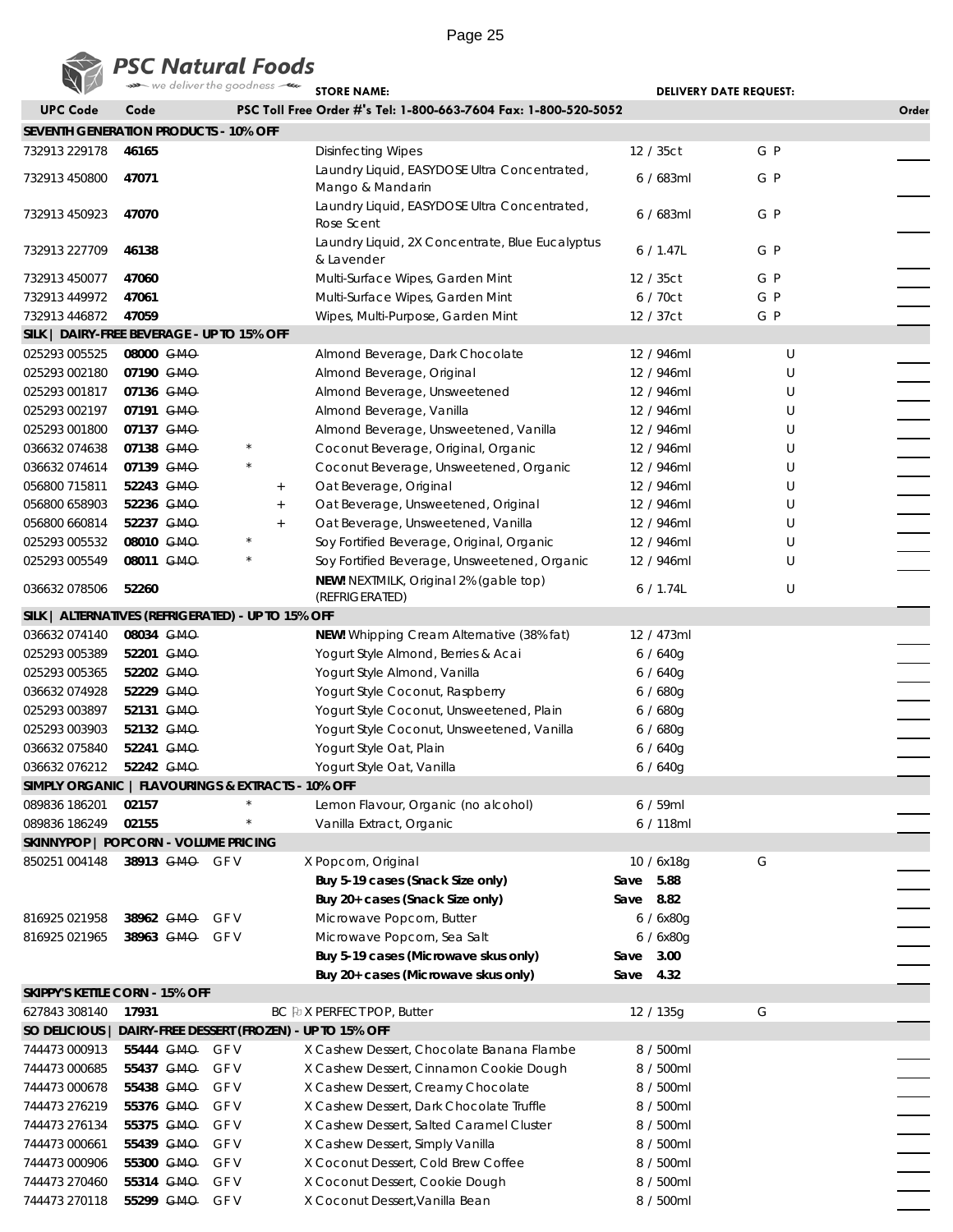# **PSC Natural Foods** we deliver the goodness

| $\blacksquare$                                        |                      |                      | $\frac{1}{2}$ we delive the goodness $\frac{1}{2}$ |                                  | <b>STORE NAME:</b>                                                            | <b>DELIVERY DATE REQUEST:</b> |   |   |       |
|-------------------------------------------------------|----------------------|----------------------|----------------------------------------------------|----------------------------------|-------------------------------------------------------------------------------|-------------------------------|---|---|-------|
| <b>UPC Code</b>                                       | Code                 |                      |                                                    |                                  | PSC Toll Free Order #'s Tel: 1-800-663-7604 Fax: 1-800-520-5052               |                               |   |   | Order |
| 036632 072993                                         | 56250 GMO            |                      | GF V                                               |                                  | X Oat Dessert, Oatmeal Cookie                                                 | 8 / 500ml                     |   |   |       |
| 036632 072979                                         | 56251 <del>GMO</del> |                      | GF V                                               |                                  | X Oat Dessert, Peanut Butter and Raspberry                                    | 8 / 500ml                     |   |   |       |
| 036632 077585                                         | 55449 GMO            |                      | GF V                                               |                                  | X Oat Dessert, S'mores                                                        | 8 / 500ml                     |   |   |       |
| SOBAYA   PASTAS - UP TO \$5.94 OFF                    |                      |                      |                                                    |                                  |                                                                               |                               |   |   |       |
| 057443 307029                                         | 30160                |                      |                                                    | $+$                              | Soba, Kamut and Buckwheat, Organic                                            | 12 / 230g                     |   |   |       |
| 057443 309023                                         | 30169                |                      |                                                    |                                  | Soba, Spelt and Buckwheat, Organic<br>$+$                                     | 12 / 230g                     |   |   |       |
| 057443 401017                                         | 30140                |                      |                                                    | $+$                              | Soba, Wheat and Buckwheat                                                     | 12 / 454g                     |   |   |       |
| 057443 302024                                         | 30130                |                      |                                                    | $\begin{array}{c} + \end{array}$ | Soba, Wheat and Buckwheat, Organic                                            | 12 / 230g                     |   |   |       |
| 057443 309047                                         | 30154                |                      |                                                    |                                  | Udon, Spelt, Organic                                                          | 12 / 230g                     |   |   |       |
|                                                       |                      |                      |                                                    | $\! +$                           | SOBER CARPENTER   NON-ALCOHOLIC CRAFT BEER & CIDER - 10% OFF + VOLUME PRICING |                               |   |   |       |
| 854531 000417                                         | 17103                |                      |                                                    |                                  | + Fu XBeer, Blonde Ale (can)                                                  | 12 / 473ml                    | G | U |       |
| 854531 000042                                         | 17101                |                      |                                                    |                                  |                                                                               | 12 / 473ml                    | G | U |       |
| 854531 000226                                         | 17102                |                      |                                                    |                                  | + Fu XBeer, IPA (can)                                                         |                               |   | U |       |
|                                                       |                      |                      |                                                    |                                  | + Fu XBeer, Irish Red (can)                                                   | 12 / 473ml<br>12 / 473ml      | G | U |       |
| 854531 000035                                         | 17100                |                      |                                                    |                                  | + Fu XBeer, White (can)                                                       | Save 5%                       | G |   |       |
|                                                       | 17104 GMO            |                      |                                                    |                                  | Buy 25+ cases                                                                 |                               |   |   |       |
| 854531 000554                                         |                      |                      |                                                    |                                  | + FLX Beer, IPA, Organic (can)                                                | 12 / 473ml                    | G | U |       |
|                                                       |                      |                      |                                                    |                                  | Buy 25+ cases                                                                 | Save 5%                       |   |   |       |
| 854531 000745                                         | 17105                |                      |                                                    |                                  | + Fb X NEW! Craft Cider (can)                                                 | 12 / 473ml                    | G | U |       |
|                                                       |                      |                      |                                                    |                                  | SOL CUISINE   PLANT-BASED MEAT ALTERNATIVES (FROZEN) - \$2.80 OFF             |                               |   |   |       |
| 628025 016419                                         | 54322 GMO            |                      |                                                    |                                  | + Fux NEW! Bites, Crispy Chik'n w/BBQ Sauce                                   | 8 / 300g                      |   |   |       |
| 628025 016464                                         | 54306 GMO            |                      |                                                    |                                  | + Fux NEW! Cauliflower Wings, Buffalo Style                                   | 8 / 225g                      |   |   |       |
| 628025 016457                                         |                      | 54305 <del>GMO</del> | GF                                                 |                                  | + Fu X NEW! Cauliflower Wings, Sweet Chili                                    | 8 / 225g                      |   |   |       |
| 628025 016303                                         | 54312 GMO            |                      |                                                    |                                  | + Pu X NEW! Tenders, Crispy Chik'n                                            | 8 / 300g                      |   |   |       |
| 628025 016426                                         | 54303 <del>GMO</del> |                      |                                                    |                                  | + Fx NEW! Wings, Hot & Spicy Chik'n                                           | 8 / 255g                      |   |   |       |
| SOUTHERN RECIPE SMALL BATCH   PORK RINDS - \$3.00 OFF |                      |                      |                                                    |                                  |                                                                               |                               |   |   |       |
| 077079 004222                                         | 37400                |                      |                                                    |                                  | X Pork Rinds, Korean Kimchi BBQ                                               | 15/85q                        | G |   |       |
| 077079 004529                                         | 37402                |                      |                                                    |                                  | X Pork Rinds, Pineapple Ancho Chile                                           | 15/85q                        | G |   |       |
| 077079 004239                                         | 37401                |                      |                                                    |                                  | X Pork Rinds, Sea Salt & Cracked Black Pepper                                 | 15/85g                        | G |   |       |
| 077079 004512                                         | 37403                |                      |                                                    |                                  | x Pork Rinds, Spicy Dill                                                      | 15/85q                        | G |   |       |
| SPECTRUM PRODUCTS - 15% OFF                           |                      |                      |                                                    |                                  |                                                                               |                               |   |   |       |
| 022506 410374                                         | 28114 <del>GMO</del> |                      |                                                    |                                  | Almond Oil                                                                    | 6/375ml                       |   |   |       |
| 022506 155305                                         | 28187 GMO            |                      |                                                    |                                  | Avocado Oil, Refined                                                          | 6/236ml                       |   |   |       |
| 022506 471757                                         | 28175 GMO            |                      |                                                    |                                  | Canola Oil, Organic                                                           | 6/750ml                       |   |   |       |
| 078755 000262                                         | 14035                |                      | GF V                                               |                                  | CANOLA, Mayonnaise, Light, Eggless                                            | 12 / 473ml                    |   |   |       |
| 022506 974692                                         | 28022 GMO            |                      |                                                    |                                  | Coconut Oil, Organic                                                          | 12 / 414ml                    |   |   |       |
| 022506 135642                                         | 28044                |                      |                                                    |                                  | Coconut Oil, Virgin, Organic                                                  | 6 / 857ml                     |   |   |       |
| 022506 022041                                         | 28136 <del>GMO</del> |                      |                                                    |                                  | Olive Oil, Extra Virgin, Mediterranean, Organic                               | 6/1L                          |   |   |       |
| 022506 721371                                         | 28130 GMO            |                      |                                                    |                                  | Olive Oil, Extra Virgin, Organic (Arbequina)                                  | 6/375ml                       |   |   |       |
| 022506 721753                                         | 28135 GMO            |                      |                                                    |                                  | Olive Oil, Extra Virgin, Organic (Arbequina)                                  | 6 / 750ml                     |   |   |       |
| 022506 403376                                         | 28176 GMO            |                      |                                                    |                                  | Safflower Oil, Organic                                                        | 6/375ml                       |   |   |       |
| 022506 404373                                         | 28185 GMO            |                      |                                                    |                                  | Sesame Oil                                                                    | 6/375ml                       |   |   |       |
| 022506 203044                                         | 14003                |                      | $^{\star}$<br>GF                                   |                                  | SOY, Mayonnaise, Organic                                                      | 12 / 473ml                    |   |   |       |
| 022506 065604                                         | 28107                |                      |                                                    |                                  | Spray, Coconut Oil                                                            | 6/170g                        |   |   |       |
| 022506 265813                                         | 28127                |                      |                                                    |                                  | Spray, Olive Oil                                                              | 6 / 170g                      |   |   |       |
| 022506 416376                                         | 28198 GMO            |                      |                                                    |                                  | Walnut Oil                                                                    | 6/375ml                       |   |   |       |
|                                                       |                      |                      |                                                    |                                  | SPICE IT UP FOODS   MEATLESS MEATBALLS (FROZEN) - 20% OFF                     |                               |   |   |       |
| 180356 000890                                         | 60176                |                      |                                                    |                                  | BC $\mathbb B$ X Meatless Meatballs, Indian Marinara Style Sauce              | 12 / 400g                     |   |   |       |
| STAHLBUSH ISLAND FARMS   FRUIT (FROZEN) - \$4.80 OFF  |                      |                      |                                                    |                                  |                                                                               |                               |   |   |       |
| 638882 000070                                         | 54015 <del>GMO</del> |                      |                                                    |                                  | X Blueberries (bag)                                                           | 12 / 300g                     |   |   |       |
| 638882 000582                                         | 54017 GMO            |                      |                                                    |                                  | X Cranberries (bag)                                                           | 12 / 284g                     |   |   |       |
| 638882 000599                                         | 54014 GMO            |                      |                                                    |                                  | X Marion Blackberries (bag)                                                   | 12 / 284g                     |   |   |       |
| 638882 000933                                         | 54690 GMO            |                      |                                                    |                                  | X Northwest Berry Blend                                                       | 12 / 300g                     |   |   |       |
| 638882 000575                                         | 54016 GMO            |                      |                                                    |                                  | X Red Raspberries (bag)                                                       | 12 / 284g                     |   |   |       |
| 638882 000551                                         | 54013 GMO            |                      |                                                    |                                  | X Strawberries, Whole (bag)                                                   | 12 / 300g                     |   |   |       |
| STICKLING'S   BAKERY PRODUCTS - 15% OFF               |                      |                      |                                                    |                                  |                                                                               |                               |   |   |       |
| 775918 002032                                         | 32044                |                      | GF                                                 |                                  | CROUTONS, Herb & Garlic<br>+ FUX<br>(wheat/gluten/dairy/egg/lactose free)     | 6/175g                        |   |   |       |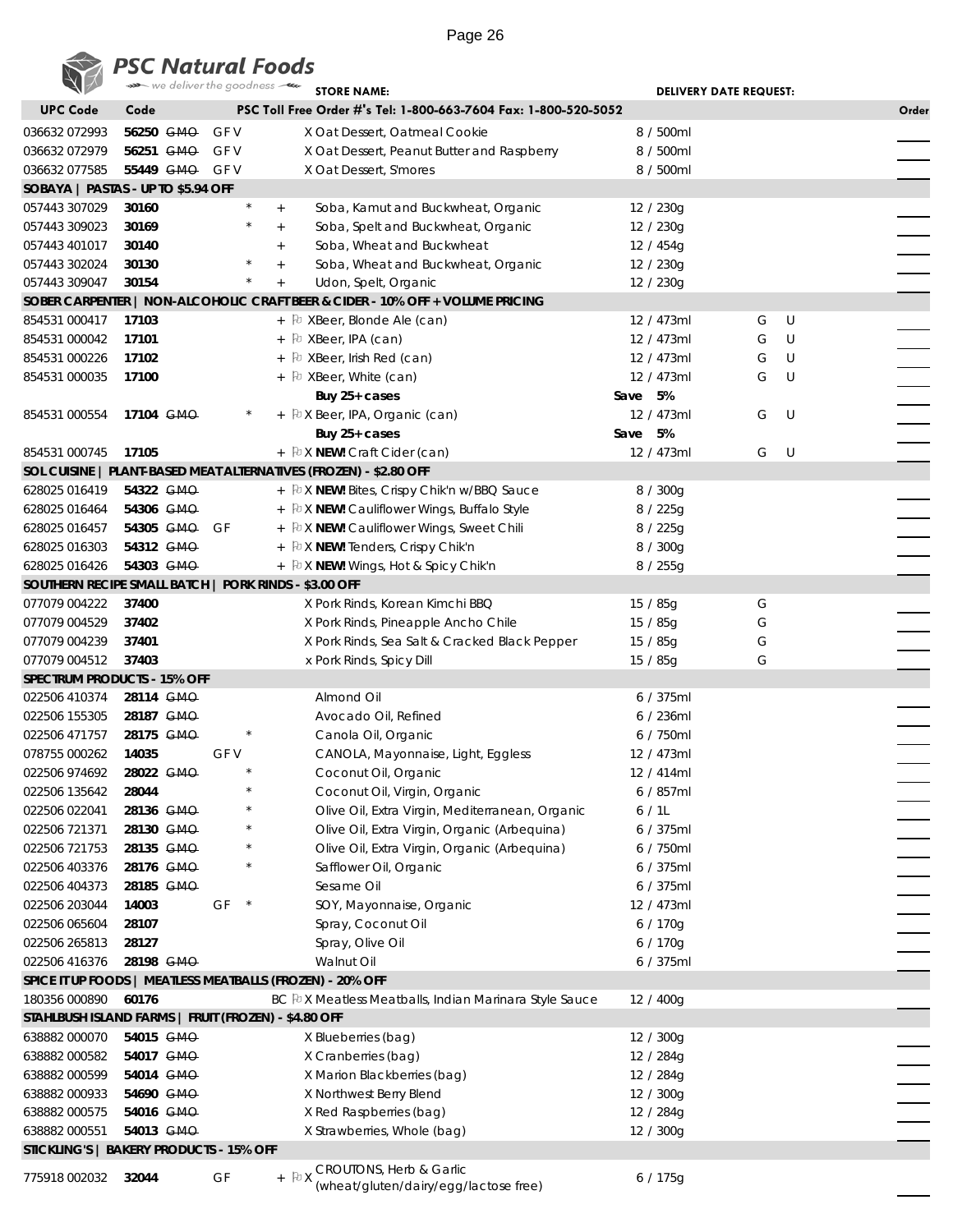

| $\blacksquare$                           |       | we delive the goodness - |    |            |   | <b>STORE NAME:</b>                                                               | <b>DELIVERY DATE REQUEST:</b> |       |
|------------------------------------------|-------|--------------------------|----|------------|---|----------------------------------------------------------------------------------|-------------------------------|-------|
| <b>UPC Code</b>                          | Code  |                          |    |            |   | PSC Toll Free Order #'s Tel: 1-800-663-7604 Fax: 1-800-520-5052                  |                               | Order |
| SUNSORYA   SPIRULINA SPRINKLES - 10% OFF |       |                          |    |            |   |                                                                                  |                               |       |
| 627843 978923                            | 37448 |                          |    |            | 匝 | Spirulina Sprinkles                                                              | 10/200g                       |       |
| <b>TASTY BITE PRODUCTS - 15% OFF</b>     |       |                          |    |            |   |                                                                                  |                               |       |
| 782733 012276                            |       | 38796 <del>GMO</del>     |    |            |   | x Heat & Serve, Ancient Grains, Organic<br>(microwavable pouch)                  | 6/250g                        |       |
| 782733 000013                            |       | 38231 GMO                |    |            |   | x Heat & Serve, Bombay Potatoes (microwavable<br>pouch)                          | 6/285g                        |       |
| 782733 000266                            |       | 38711 <del>GMO</del>     |    |            |   | x Heat & Serve, Channa Masala (microwavable<br>pouch)                            | 6/285g                        |       |
| 782733 000389                            |       | 38798 GMO                |    |            |   | x Heat & Serve, Hot & Spicy Madras Lentils<br>(microwavable pouch)               | 6/285g                        |       |
| 782733 000365                            |       | 38792 <del>GMO</del>     |    |            |   | x Heat & Serve, Hot & Spicy, Coconut Vegetables,<br>Organic (microwavable pouch) | 6/285g                        |       |
| 782733 000372                            |       | 38793 GMO                |    |            |   | x Heat & Serve, Hot & Spicy, Vindaloo, Organic<br>(microwavable pouch)           | 6/285g                        |       |
| 782733 000051                            |       | 38236 <del>GMO</del>     |    |            |   | x Heat & Serve, Jaipur Vegetables (microwavable<br>pouch)                        | 6/285g                        |       |
| 782733 000037                            |       | 38233 <del>GMO</del>     |    |            |   | x Heat & Serve, Kashmir Spinach (microwavable<br>pouch)                          | 6/285g                        |       |
| 782733 000020                            |       | 38232 <del>GMO</del>     |    |            |   | X Heat & Serve, Madras Lentils (microwavable<br>pouch)                           | 6/285g                        |       |
| 782733 000044                            |       | 38234 <del>GMO</del>     |    |            |   | x Heat & Serve, Punjab Eggplant (microwavable<br>pouch)                          | 6/285g                        |       |
| 782733 012139                            |       | 38799 <del>GMO</del>     |    |            |   | Heat & Serve, Rice, Basmati Rice, Organic<br>(microwavable pouch)                | 12/250g                       |       |
| 782733 012115                            |       | 38779 <del>GMO</del>     |    |            |   | Heat & Serve, Rice, Brown Rice, Organic<br>(microwavable pouch)                  | 6/250g                        |       |
| 782733 311119                            |       | 37695 <del>GMO</del>     |    |            |   | Heat & Serve, Rice, Brown w/Lentils with Herbs,<br>Organic (microwavable pouch)  | 6/250g                        |       |
| 782733 012061                            |       | 38766 <del>GMO</del>     |    |            |   | X Heat & Serve, Rice, Tandoori, Organic<br>(microwavable pouch)                  | 6/250g                        |       |
| 782733 012085                            |       | 38778 GMO                |    |            |   | x Heat & Serve, Rice, Thai Lime, Organic<br>(microwavable pouch)                 | 6/250g                        |       |
| 782733 012269                            |       | 38797 GMO                |    |            |   | x Heat & Serve, Sticky Rice, Organic (microwavable<br>pouch)                     | 6/250g                        |       |
| 782733 000259                            |       | 38712 GMO                |    |            |   | x Heat & Serve, Vegetable Korma (microwavable<br>pouch)                          | 6/285g                        |       |
| 782733 000341                            |       | 37697 GMO                |    |            |   | <sub>x</sub> Heat & Serve, Vegetable Tikka Masala<br>(microwavable pouch)        | 6/285g                        |       |
| 782733 010050                            |       | 38794 <del>GMO</del>     |    |            |   | X Thai Vegetable Curry                                                           | 6/285g                        |       |
| TAZO   BLACK TEA CONCENTRATE - 10% OFF   |       |                          |    |            |   |                                                                                  |                               |       |
| 794522 002252                            | 30890 |                          |    |            |   | Black Tea Concentrate, Chai Latte                                                | 6 / 946ml                     |       |
| TERRA ARTISAN BREAD (FROZEN) - 15% OFF   |       |                          |    |            |   |                                                                                  |                               |       |
| 779324 000125                            | 40134 |                          |    |            |   | BC 和 X French Loaf                                                               | 15 / 450g                     |       |
| 779324 100153                            | 40157 |                          |    |            |   | BC <sup>b</sup> X Sourdough Loaf, Walnut                                         | 15 / 500g                     |       |
| 779324 009197                            | 40136 |                          |    |            |   | BC Fux Sourdough Loaf, Heritage (made w/ organic<br>flour)                       | 8/700g                        |       |
| THAI KITCHEN PRODUCTS - 15% OFF          |       |                          |    |            |   |                                                                                  |                               |       |
| 737628 011575                            |       | 14936 <del>GMO</del>     |    |            |   | Coconut Milk (no guar)                                                           | 6 / 750ml                     |       |
| 737628 011605                            |       | 14931 <del>GMO</del>     |    |            |   | Coconut Milk, Lite                                                               | 12 / 400ml                    |       |
| 737628 011551                            |       | 14937 GMO                |    |            |   | Coconut Milk, Lite (no guar)                                                     | 6/750ml                       |       |
| 737628 082506                            |       | 14932 <del>GMO</del>     |    | $^{\star}$ |   | Coconut Milk, Lite, Organic                                                      | 12 / 400ml                    |       |
| 737628 060504                            |       | 14424 GMO                |    |            |   | Coconut Milk, Premium                                                            | 24 / 160ml                    |       |
| 737628 011506                            |       | 14930 GMO                |    |            |   | Coconut Milk, Premium                                                            | 12 / 400ml                    |       |
| 737628 079506                            |       | 14933 <del>GMO</del>     |    | $\star$    |   | Coconut Milk, Premium, Organic                                                   | 12 / 400ml                    |       |
| 737628 004003                            |       | 14950 <del>GMO</del>     | GF |            |   | Paste, Green Curry                                                               | 12 / 112g                     |       |
| 737628 003006                            |       | 14952 <del>GMO</del>     | GF |            |   | Paste, Red Curry                                                                 | 12/112g                       |       |
| 737628 006007                            |       | 14956 <del>GMO</del>     | GF |            |   | Paste, Roasted Red Chili                                                         | 12 / 112g                     |       |
| 737628 012008                            |       | 14944 GMO                |    |            |   | Paste, Yellow Curry                                                              | 12 / 112g                     |       |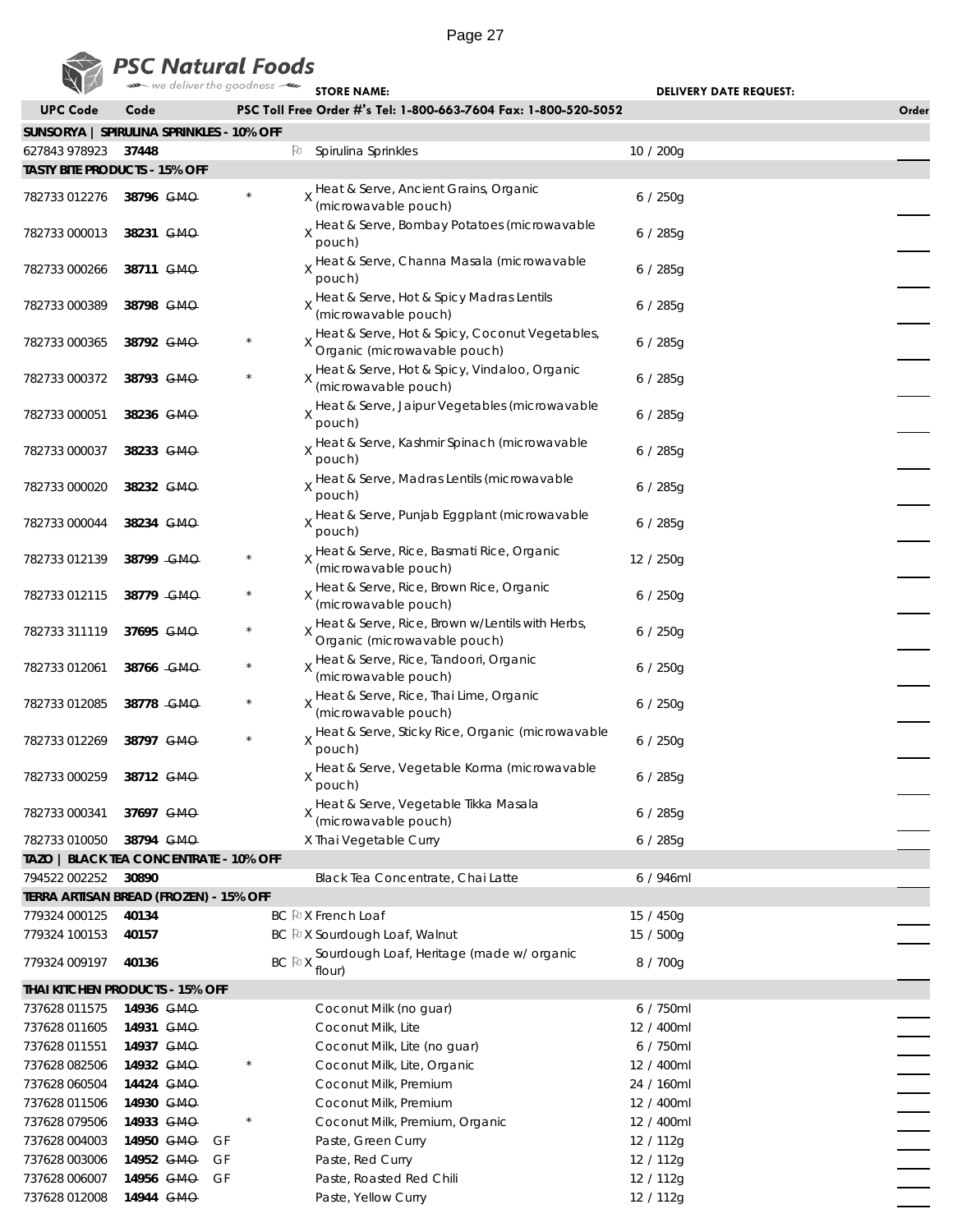**PSC Natural Foods** 

| $\blacksquare$                                       |                | we deliver the goodness |    |         | <b>STORE NAME:</b>                                                           |           |                | <b>DELIVERY DATE REQUEST:</b> |     |       |
|------------------------------------------------------|----------------|-------------------------|----|---------|------------------------------------------------------------------------------|-----------|----------------|-------------------------------|-----|-------|
| <b>UPC Code</b>                                      | Code           |                         |    |         | PSC Toll Free Order #'s Tel: 1-800-663-7604 Fax: 1-800-520-5052              |           |                |                               |     | Order |
| 737628 005000                                        | 14954          |                         | GF |         | Peanut Satay Sauce                                                           |           | 12 / 227ml     |                               |     |       |
| 737628 001002                                        |                | 14694 <del>GMO</del>    | GF |         | Premium Fish Sauce                                                           |           | 12 / 200ml     |                               |     |       |
| 737628 025251                                        |                | 30303 <del>GMO</del>    | GF |         | <b>Stir-Fry Rice Noodles</b>                                                 |           | 12 / 198g      |                               |     |       |
| 737628 064502                                        | 30316          |                         |    |         | Stir-fry Rice Noodles, Thai Peanut                                           |           | 12/155g        |                               |     |       |
| THAYERS REMEDIES   WITCH HAZELS - 10% OFF            |                |                         |    |         |                                                                              |           |                |                               |     |       |
| 041507 070066                                        | 85310          |                         |    |         | Witch Hazel Toner, Lavender                                                  |           | 1 / 355ml      | G P                           |     |       |
|                                                      |                |                         |    |         | THE VERY GOOD BUTCHERS   PLANT BASED BUTCHERY (FROZEN) - 10% OFF             |           |                |                               |     |       |
| 628176 694146                                        |                | 56312 GMO               | GF |         | BC 和 X BUTCHER'S SELECT Ground, Beefy                                        |           | 10 / 340g      |                               |     |       |
| 628176 694139                                        |                | 56313 <del>GMO</del>    | GF |         | BC $\upbeta$ X BUTCHER'S SELECT Ground, Porky                                |           | 10 / 340g      |                               |     |       |
| 628176 694511                                        |                | 56314 GMO               | GF |         | BC hax BUTCHER'S SELECT Mmm Meatballs, Spicy Italian                         |           | 6/400g         |                               |     |       |
| 628176 694313                                        |                | 56315 GMO               |    |         | BC $\upbeta$ X Very Good Steak                                               |           | 6/400g         |                               |     |       |
| 628176 694481                                        |                | 56317 GMO               |    |         | BC FLX NEW! Ribs, Maple Bourbon BBQ                                          |           | 6/400g         |                               |     |       |
| 628176 694290                                        |                | 56316 <del>GMO</del>    |    |         | BC 他 X NEW! Ribs, Smoky BBQ                                                  |           | 6/400g         |                               |     |       |
| 628176 694498                                        |                | 56318 GMO               |    |         | BC $\overline{P}$ X <b>NEW!</b> Ribs, Southern Gold BBQ                      |           | 6/400g         |                               |     |       |
| THEO   CHOCOLATE - \$4.53 OFF                        |                |                         |    |         |                                                                              |           |                |                               |     |       |
| 874492 002534                                        |                | 11985 <del>GMO</del>    |    | $*$ @   | X Dark Chocolate 70%, Mint, Organic                                          |           | 12 / 85g       | G                             |     |       |
| 874492 005375                                        |                | 11996 GMO               |    | $*$ @   | X Milk Chocolate 45%, Hazelnut Crisp, Organic                                |           | 12 / 85g       | G                             |     |       |
|                                                      |                |                         |    |         | THIRSTY BUDDHA   COCONUT WATER - UP TO \$2.50 OFF + VOLUME PRICING           |           |                |                               |     |       |
| 852953 001654                                        |                | 72521 GMO               |    |         | <sup>他</sup> X Sparkling Coconut Water with Pineapple (can)                  |           | 12 / 330ml     | GPU                           |     |       |
| 852953 001357                                        |                | 72522 GMO               |    |         | Pt X Sparkling Coconut Water with Watermelon (can)                           |           | 12 / 330ml     | GPU                           |     |       |
|                                                      |                |                         |    |         | Buy 10-24 cases (330ml SKUS)                                                 | Save 0.50 |                |                               |     |       |
|                                                      |                |                         |    |         | Buy 25-49 cases (330ml SKUS)                                                 | Save 0.75 |                |                               |     |       |
|                                                      |                |                         |    |         | Buy 50+ cases (330ml SKUS)                                                   | Save 1.00 |                |                               |     |       |
| 852953 001173                                        |                | 07213 <del>GMO</del> GF |    |         | Coconut Water, Natural (tetrapak)                                            | 12/1      |                |                               | U   |       |
|                                                      |                |                         |    |         | Buy 10-24 cases (1L SKUS)                                                    | Save 1.25 |                |                               |     |       |
|                                                      |                |                         |    |         | Buy 25-49 cases (1L SKUS)                                                    | Save 1.75 |                |                               |     |       |
|                                                      |                |                         |    |         | Buy 50+ cases (1L SKUS)                                                      | Save 2.10 |                |                               |     |       |
| THRIVE REMEDIES   ADAPTOGENIC TEAS - UP TO 25% OFF   |                |                         |    |         |                                                                              |           |                |                               |     |       |
| 628176 390048                                        | 11608          |                         |    |         | BC Pu X Adaptogenic Tea, Calm, Organic                                       |           | 12 / 475ml     |                               | U   |       |
| 628176 390062                                        | 11609          |                         |    | $\star$ | BC <sup>[b</sup> X Adaptogenic Tea, Defense, Organic                         |           | 12 / 475ml     |                               | U   |       |
| 628176 390017                                        | 11610          |                         |    | $\star$ | BC Px Adaptogenic Tea, Detox, Organic                                        |           | 12 / 475ml     |                               | U   |       |
| 628176 390055                                        | 11611          |                         |    | $\star$ | BC Pu X Adaptogenic Tea, Recovery, Organic                                   |           | 12 / 475ml     |                               | U   |       |
| 628176 390000                                        | 11612          |                         |    | $\star$ | BC FLX Adaptogenic Tea, Stress, Organic                                      |           | 12 / 475ml     |                               | U   |       |
| TOFINO   RAW KOMBUCHA (REFRIGERATED) - 10% OFF       |                |                         |    |         |                                                                              |           |                |                               |     |       |
| 628176 608068                                        | 17233          |                         |    |         | BC Fux Kombucha, Apricot & Rose, Organic (can)                               |           | 12 / 355ml     |                               | GPU |       |
| 628176 608082                                        | 17234          |                         |    |         | BC Fux Kombucha, Blueberry & Lavender, Organic (can)                         |           | 12 / 355ml     |                               | GPU |       |
|                                                      |                |                         |    | $\star$ |                                                                              |           | 12 / 355ml     |                               | GPU |       |
| 628176 608020                                        | 17235          |                         |    | $\star$ | BC Pu X Kombucha, Ginger & lemon, Organic (can)                              |           |                |                               |     |       |
| 628176 608044                                        | 17236          |                         |    |         | BC Fu X Kombucha, Jasmine & Hibiscus, Organic (can)                          |           | 12 / 355ml     | GPU                           |     |       |
| 628176 608112                                        | 17242          |                         |    | $\star$ | X Kombucha, Organic, Mix Pack (can)                                          |           | 12 / 355ml     | GPU                           |     |       |
| 628176 608105                                        | 17237          |                         |    |         | BC Fux Kombucha, Raspberry, Organic (can)                                    |           | 12 / 355ml     | GPU                           |     |       |
| TOFURKY   MEAT ALTERNATIVES (REFRIGERATED) - 15% OFF |                |                         |    |         |                                                                              |           |                |                               |     |       |
| 025583 006119                                        | 57077          |                         |    |         | Sausages, Beer Brats                                                         |           | 12 / 397q      |                               |     |       |
| 025583 006126                                        |                | 57078 GMO               |    |         | Sausages, Italian                                                            |           | 12 / 397g      |                               |     |       |
| 025583 006133                                        |                | 57079 GMO               |    |         | Sausages, Kielbasa                                                           |           | 12 / 397g      |                               |     |       |
| TOM'S OF MAINE PRODUCTS - 10% OFF                    |                |                         |    |         |                                                                              |           |                |                               |     |       |
| 077326 832295                                        | 81075          |                         |    |         | Antiperspirant, Natural Powder                                               |           | 1/64g          | G P                           |     |       |
| 077326 665251                                        | 81555          |                         |    |         | Deodorant, Long Lasting, Beautiful Earth                                     |           | 1/64g          | G P                           |     |       |
| 077326 613252                                        | 81537          |                         |    |         | Deodorant, Long Lasting, Refreshing Lemongrass                               |           | 1/64g          | G P<br>G P                    |     |       |
| 077326 614259<br>077326 612255                       | 81552<br>80793 |                         |    |         | Deodorant, Long Lasting, Unscented<br>Deodorant, Long Lasting, Wild Lavender |           | 1/64g<br>1/64g | G P                           |     |       |
| 035000 968425                                        | 80674          |                         |    |         | Deodorant For Men, Mountain Spring                                           |           | 1/79g          | G P                           |     |       |
|                                                      |                |                         |    |         | Fluoride Toothpaste, LUMINOUS WHITE                                          |           |                |                               |     |       |
| 035000 987372                                        | 81526          |                         |    |         | w/Activated Charcoal, Wintergreen                                            |           | 1/85ml         | G P                           |     |       |
| 077326 830031                                        | 81522          |                         |    |         | Fluoride Toothpaste, WHOLE CARE, Peppermint                                  |           | 1/85ml         | G P                           |     |       |
| 077326 832226                                        | 81505          |                         |    |         | Fluoride-Free Toothpaste, Children's, Silly<br>Strawberry                    |           | 1 / 90ml       | G P                           |     |       |
| 077326 102404                                        | 81515          |                         |    |         | Fluoride-Free Toothpaste, Clean & Fresh, Fennel                              |           | 1/85ml         | G P                           |     |       |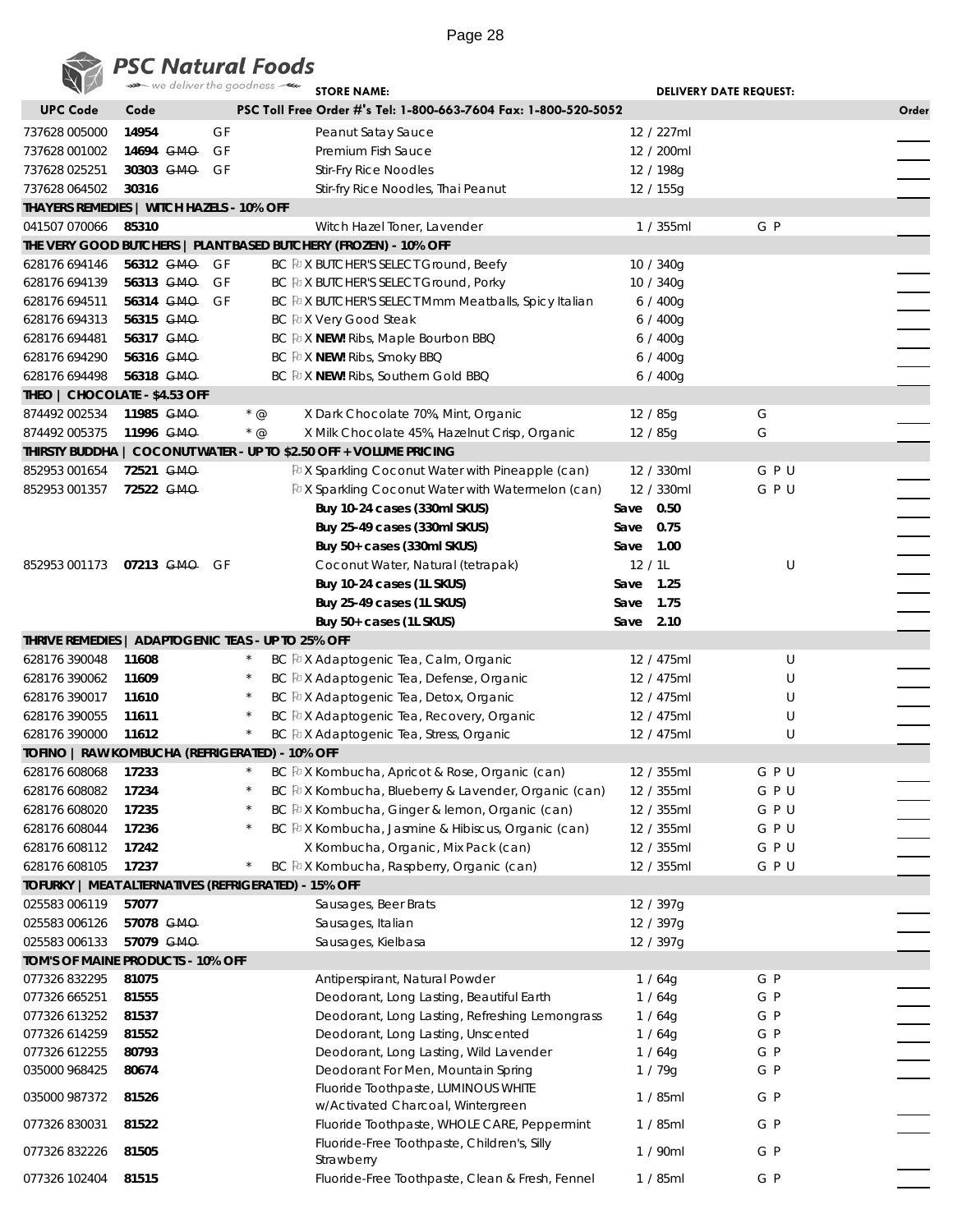

| <b>PSC Natural Foods</b> |  |
|--------------------------|--|
|                          |  |

| $\sqrt{2}$                                        |           | we deliver the goodness |                |                | <b>STORE NAME:</b>                                                                              |           |            | <b>DELIVERY DATE REQUEST:</b> |   |       |
|---------------------------------------------------|-----------|-------------------------|----------------|----------------|-------------------------------------------------------------------------------------------------|-----------|------------|-------------------------------|---|-------|
| <b>UPC Code</b>                                   | Code      |                         |                |                | PSC Toll Free Order #'s Tel: 1-800-663-7604 Fax: 1-800-520-5052                                 |           |            |                               |   | Order |
| 077326 101407                                     | 81509     |                         |                |                | Fluoride-Free Toothpaste, Clean & Fresh,<br>Spearmint                                           |           | 1/85ml     | G P                           |   |       |
| 077326 455562                                     | 81525     |                         |                |                | Fluoride-Free Toothpaste, Rapid Relief Sensitive,<br><b>Fresh Mint</b>                          |           | 1/76ml     | G P                           |   |       |
| 077326 159408                                     | 81506     |                         |                |                | Fluoride-Free Toothpaste, SIMPLY WHITE,<br>Peppermint                                           |           | 1/85ml     | G P                           |   |       |
| 077326 834176                                     | 80779     |                         |                |                | Mouthwash, WICKED FRESH, Cool Mountain Mint                                                     |           | 1/473ml    | G P                           |   |       |
| <b>TRADITIONAL MEDICINALS   TEA - 15% OFF</b>     |           |                         |                |                |                                                                                                 |           |            |                               |   |       |
| 032917 007414 12177 GMO                           |           |                         |                |                | Echinacea Plus, Organic                                                                         |           | 6/16ct     |                               |   |       |
| TRUE CITRUS   DRINK MIX - 15% OFF                 |           |                         |                |                |                                                                                                 |           |            |                               |   |       |
| 810979 001478                                     | 70369     |                         |                |                | True Lemon Crystallized Lemon Packets<br>(unsweetened)                                          |           | 12 / 32ct  |                               |   |       |
| TWO BEARS PRODUCTS - UP TO 15% OFF                |           |                         |                |                |                                                                                                 |           |            |                               |   |       |
| 627843 482598                                     | 10050     |                         |                |                | $\omega$ + $\beta$ X Flash Brew, Black Coffee, Unsweetened (can)                                |           | 6/250ml    |                               | U |       |
| 628504 309322                                     | 10001     |                         |                |                | @ + $\upbeta$ X Flash Brew, Hazelnut Sea Salt Coffee (can)                                      |           | 6/207ml    |                               | U |       |
| 627843 482628                                     | 10053     |                         | $^{\circ}$     |                | + P X Flash Brew, Mocha Coffee (can)                                                            |           | 6/250ml    |                               | U |       |
| 628504 309032                                     | 10060     |                         |                |                | + P X Oat Latte, Black Coffee (can)                                                             |           | 6/250ml    |                               | U |       |
| 628504 309063                                     | 10057     |                         |                |                | + Pu Oat Latte, Vanilla Coffee (Tetra)                                                          |           | 6/946ml    |                               | U |       |
| 628504 309308                                     | 10059     |                         |                | + FD           | Oat Milk, Unsweetened, Vanilla                                                                  |           | 6/946ml    |                               | U |       |
| 628504 309391                                     | 10008     |                         |                | + P            | Oat Milk, Unsweetened                                                                           |           | 6 / 946ml  |                               | U |       |
| UMI'S KITCHEN   COOKING SAUCE - 10% OFF           |           |                         |                |                |                                                                                                 |           |            |                               |   |       |
| 627761 820250                                     | 51363     |                         |                | BC Pu          | Marinade, Tandoori                                                                              |           | 12 / 450ml |                               |   |       |
| 627761 820106                                     | 51360     |                         |                |                | BC <sup>h</sup> Simmer Sauce, Butter Chicken                                                    |           | 12 / 450ml |                               |   |       |
| 627761 820359                                     | 51361     |                         |                |                | BC 和 Simmer Sauce, Coconut Curry                                                                |           | 12 / 450ml |                               |   |       |
| 627761 820205                                     | 51362     |                         |                |                | BC 问 Simmer Sauce, Jeera Cumin                                                                  |           | 12 / 450ml |                               |   |       |
| WAKEWATER   CAFFEINATED SPARKLING WATER - 18% OFF |           |                         |                |                |                                                                                                 |           |            |                               |   |       |
| 628055 980896                                     | 25110     |                         |                |                | + $\mathbb R$ X Caffeinated Sparkling Water, Grapefruit                                         |           | 12 / 355ml | G                             | U |       |
| 628055 980278                                     | 25111     |                         |                |                | + Fux Caffeinated Sparkling Water, Lemon                                                        |           | 12 / 355ml | G                             | U |       |
| WHISTLER WATER - UP TO 15% OFF                    |           |                         |                |                |                                                                                                 |           |            |                               |   |       |
| 620791 000159                                     | 06067     |                         |                | BC p           | <b>Glacial Spring Water</b>                                                                     |           | 12 / 1.5L  |                               | U |       |
| 620791 000401                                     | 06065     | В                       |                | BC Pu          | <b>Glacial Spring Water</b>                                                                     |           | 4/4L       |                               | U |       |
| WHOLE ALTERNATIVES   POPCORN - 15% OFF            |           |                         |                |                |                                                                                                 |           |            |                               |   |       |
| 796259 150497                                     | 36297     |                         |                |                | Microwave Popcorn, Butter Flavour, Organic                                                      |           | 12 / 3x99g |                               |   |       |
| 796259 150480                                     | 36299 GMO |                         |                |                | Microwave Popcorn, Low Fat, Organic                                                             |           | 12 / 3x85g |                               |   |       |
| 796259 151845                                     | 37497     |                         |                |                | Popping Corn, Yellow, Organic                                                                   |           | 12 / 454g  |                               |   |       |
|                                                   |           |                         |                |                | WILDBRINE   WILD CREAMERY CULTURED ALTERNATIVES & FERMENTED VEGETABLES (REFRIGERATED) - 10% OFF |           |            |                               |   |       |
| 857859 007236                                     | 32256 GMO |                         | V <sup>*</sup> |                | WILDCREAMERY, Cream Cheese                                                                      |           | 8 / 241g   |                               |   |       |
| 857859 007229                                     |           | 32250 GMO               | V <sup>*</sup> |                | WILDCREAMERY, European Style Cultured Butter                                                    |           | 12 / 340g  |                               |   |       |
| 857859 007243                                     |           | 32255 <del>GMO</del>    | V <sup>*</sup> |                | WILDCREAMERY, Sour Cream                                                                        |           | 8 / 241g   |                               |   |       |
| 858159 002815                                     | 32245 GMO |                         |                |                | NEW! Kraut, Roasted Garlic, Organic                                                             |           | 6/500ml    |                               |   |       |
| WIZE COFFEE LEAF   ICED TEA - VOLUME PRICING      |           |                         |                |                |                                                                                                 |           |            |                               |   |       |
| 628250 387315                                     | 13652     |                         |                |                | <sup>[</sup> 2 X Iced Tea, Grapefruit (can)                                                     |           | 12 / 355ml |                               | U |       |
| 628250 387292                                     | 13650     |                         |                |                | 和 X Iced Tea, Hint Of Lemon (can)                                                               |           | 12 / 355ml |                               | U |       |
| 628250 387308                                     | 13651     |                         |                |                | <sup>[</sup> 2 X Iced Tea, Mango (can)                                                          |           | 12 / 355ml |                               | U |       |
|                                                   |           |                         |                |                | Buy 10-24 cases                                                                                 | Save 2.15 |            |                               |   |       |
|                                                   |           |                         |                |                | Buy 25-49 cases                                                                                 | Save 3.04 |            |                               |   |       |
|                                                   |           |                         |                |                | Buy 50+ cases                                                                                   | Save 3.93 |            |                               |   |       |
|                                                   |           |                         |                |                | YOGGU!   PLANT-BASED YOGURT ALTERNATIVES (REFRIGERATED) - 10% OFF                               |           |            |                               |   |       |
| 627987 070811                                     | 56000     |                         |                |                | BC 他 Coconut Yogurt, Mango                                                                      |           | 6/450g     |                               |   |       |
| 627987 070767                                     | 56001     |                         |                |                | BC <sup>[b]</sup> Coconut Yogurt, Original                                                      |           | 6/450g     |                               |   |       |
| 627987 070774                                     | 56002     |                         |                | BC Pu          | Coconut Yogurt, Strawberry                                                                      |           | 6/450g     |                               |   |       |
| 627987 070804                                     | 56003     |                         |                |                | BC $\mathbb b$ Coconut Yogurt, Vanilla                                                          |           | 6/450g     |                               |   |       |
| ZAZUBEAN   CHOCOLATE BARS - \$3.00 OFF            |           |                         |                |                |                                                                                                 |           |            |                               |   |       |
| 872227 000947                                     |           | 14772 GMO               | $*$ @          | P <sub>D</sub> | NEW! Coconut Sugar Chocolate, Breezy - Cashew<br>& Hazelnut (55% Cacao), Organic                |           | 12 / 85g   | G                             |   |       |
| 872227 000961                                     | 14771 GMO |                         | $*$ @          | PU X           | NEW! SLINKY, No Added Sugar, Hazelnut Almond<br>Crunch (43% Cacao), Organic                     |           | 12 / 80g   | G                             |   |       |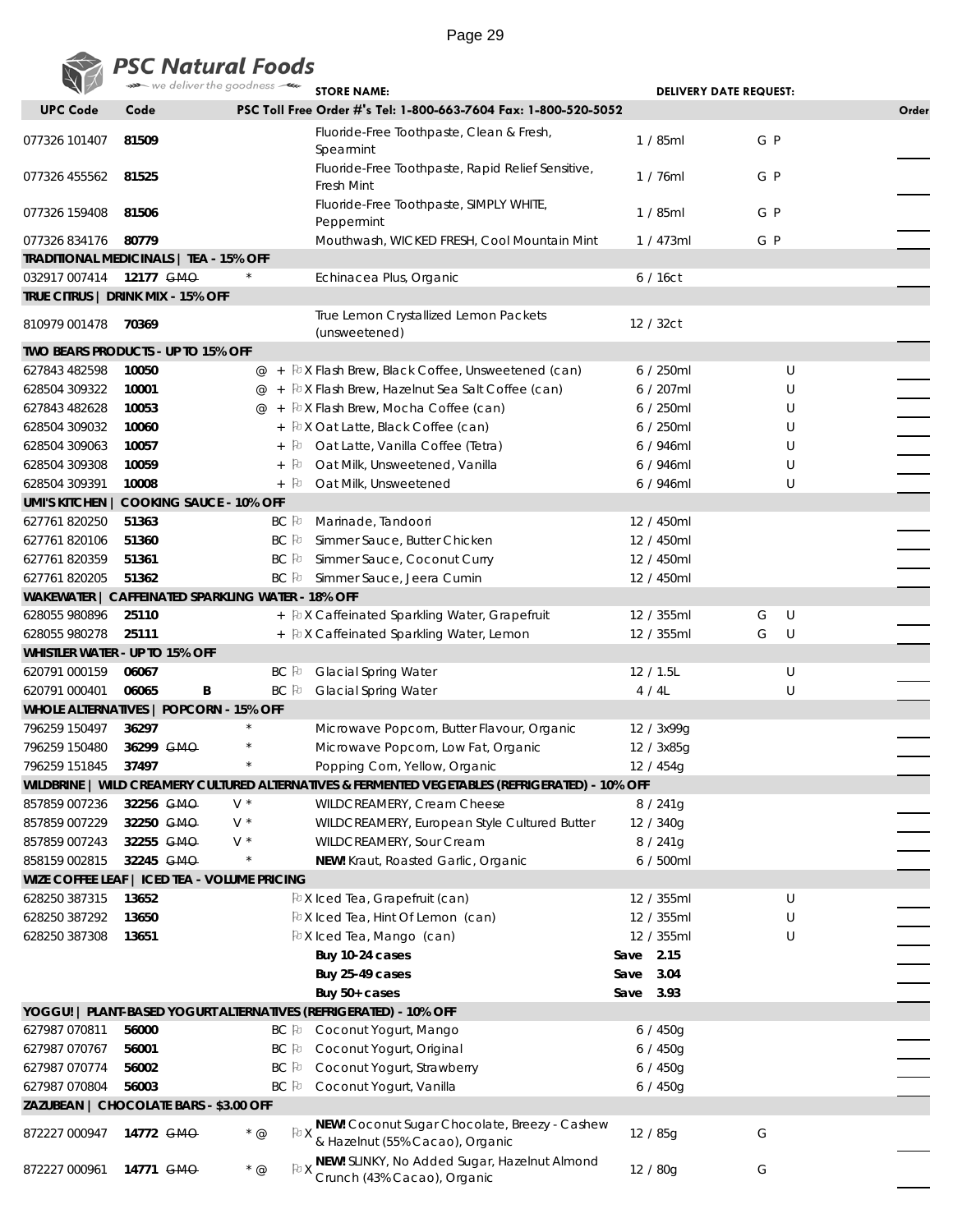|                         | PSC Natural Foods                                 |                                                                                  |                               |     |       |
|-------------------------|---------------------------------------------------|----------------------------------------------------------------------------------|-------------------------------|-----|-------|
|                         | we deliver the goodness                           | <b>STORE NAME:</b>                                                               | <b>DELIVERY DATE REQUEST:</b> |     |       |
| <b>UPC Code</b>         | Code                                              | PSC Toll Free Order #'s Tel: 1-800-663-7604 Fax: 1-800-520-5052                  |                               |     | Order |
|                         | ZEVIA   ZERO CALORIE BEVERAGES - UP TO \$3.18 OFF |                                                                                  |                               |     |       |
| 849429 000815           | 72040 GMO<br>GF                                   | Mixer, Ginger Beer                                                               | 4 / 6x222ml                   | GPU |       |
| 849429 000839           | 72041 GMO<br>GF                                   | Mixer, Tonic Water                                                               | 4 / 6x222ml                   | GPU |       |
| 849429 001249           | 07158 GMO<br>GF                                   | Soda, Black Cherry                                                               | 4 / 6x355ml                   | GPU |       |
| 849429 001201           | 07106 GMO<br>GF                                   | Soda, Cola                                                                       | 4 / 6x355ml                   | GPU |       |
| 849429 001287           | 07111 <del>GMO</del><br>GF                        | Soda, Cream Soda                                                                 | 4 / 6x355ml                   | GPU |       |
| 849429 000013           | 07160 GMO<br>GF                                   | Soda, Creamy Root Beer                                                           | 4 / 6x355ml                   | GPU |       |
| 849429 001263           | 07161 GMO<br>GF                                   | Soda, Dr. Zevia                                                                  | 4 / 6x355ml                   | GPU |       |
| 849429 001256           | 07110 GMO<br>GF                                   | Soda, Ginger Ale                                                                 | 4 / 6x355ml                   | GPU |       |
| 849429 001232           | 07109 GMO<br>GF                                   | Soda, Ginger Root Beer                                                           | 4 / 6x355ml                   | GPU |       |
| 849429 001270           | 07159 GMO<br>GF                                   | Soda, Grape                                                                      | 4 / 6x355ml                   | GPU |       |
| 849429 001218           | 07107 GMO<br>GF                                   | Soda, Lemon Lime Twist                                                           | 4 / 6x355ml                   | GPU |       |
| 849429 001225           | 07108 GMO<br>GF                                   | Soda, Orange                                                                     | 4 / 6x355ml                   | GPU |       |
| 849429 001539           | 72030 GMO<br>GF                                   | $*$ @<br>X Black Tea, Lemon, Organic                                             | 12 / 355ml                    | U   |       |
| 849429 001546           | 72031 GMO<br>GF                                   | $*$ @<br>X Black Tea, Raspberry, Organic                                         | 12 / 355ml                    | U   |       |
| 849429 001560           | 72032 GMO<br>GF                                   | $*$ @<br>X Earl Grey Tea, Blood Orange, Organic                                  | 12 / 355ml                    | U   |       |
| 849429 001577           | 72033 GMO<br>GF                                   | X Hibiscus Tea, Passionfruit, Organic<br>$*$ @                                   | 12 / 355ml                    | U   |       |
| 849429 000693           | 72080 GMO<br>GF                                   | X Energy Drink, Grapefruit                                                       | 12 / 355ml                    | GPU |       |
| 849429 000723           | 72083 GMO<br>GF                                   | X Energy Drink, Kōla                                                             | 12 / 355ml                    | GPU |       |
| 849429 000709           | 72081 GMO<br>GF                                   | X Energy Drink, Mango/Ginger                                                     | 12 / 355ml                    | GPU |       |
| 849429 000716           | 72082 <del>GMO</del><br>GF                        | X Energy Drink, Raspberry/Lime                                                   | 12 / 355ml                    | GPU |       |
|                         | ZIMT   CHOCOLATE BAR & MACAROONS - 10% OFF        |                                                                                  |                               |     |       |
| 628055 532033           | 11003 GMO<br>GF                                   | $\star$<br>BC $\mathbb B$ X Raw Chocolate, Peppermint Nib'd, Organic             | 12/40q                        | G   |       |
| 628055 532026           | GF<br>11002 <del>GMO</del>                        | $\star$<br>BC Fx Raw Chocolate, Salt of the Earth, Organic                       | 12/40q                        | G   |       |
| 628055 532354           | 11011                                             | Raw Chocolate, The White Stuff (White<br>BC PJ X<br>$V^*$<br>Chocolate), Organic | 12/40q                        | G   |       |
| 628055 532088           | 21100                                             | BC Fux Macaroon, Double Chocolate, Organic (2 pack)                              | 9 / 82g                       | G   |       |
|                         |                                                   | <b>CLEARANCE</b>                                                                 |                               |     |       |
|                         |                                                   | Discontinued and Clearance items are final sale                                  |                               |     |       |
|                         | ASPENCLEAN   CLEANING PRODUCTS - UP TO 60% OFF    |                                                                                  |                               |     |       |
| 876805 003054           | 81200                                             | Microfiber Cloth, All Purpose, Professional Grade<br>h                           | $6/1$ ea                      | G P |       |
| 876805 003061           | 81201                                             | Microfiber Cloth, Glass, Professional Grade<br>PJ.                               | $6/1$ ea                      | G P |       |
| 876805 003085           | 81203                                             | PU.<br>Microfiber Cloth, Kitchen, Professional Grade                             | $6/1$ ea                      | G P |       |
|                         | BIO-K PLUS   PROBIOTICS (REFRIGERATED) - 60% OFF  |                                                                                  |                               |     |       |
| 626608 001128 07380     | GF                                                | $+$ 2<br>Capsules, Mild (12.5 Billion)                                           | 1 / 15ct                      | G   |       |
|                         | BLUEBIRD PROVISIONS   BONE BROTH - 25% OFF        |                                                                                  |                               |     |       |
|                         | 68603                                             | Chicken Bone Broth (S/O)                                                         | 6/200g                        |     |       |
|                         | BOB'S RED MILL   BEANS - 15% OFF                  |                                                                                  |                               |     |       |
| 039978 002617 34246     |                                                   | X Lentils, Green, French, Heritage                                               | 4 / 680g                      |     |       |
|                         | BREMNER'S   FROZEN FRUITS - 30% OFF               |                                                                                  |                               |     |       |
|                         | 55078                                             | Blueberries (S/O)                                                                | 8 / 1.5kg                     |     |       |
|                         | CABOO   BAMBOO WIPES - 25% OFF                    |                                                                                  |                               |     |       |
| 628451 738046 46308     |                                                   | Pu Bamboo Baby Wipes, Value Pack (S/O)                                           | 6 / 3x72ct                    | G P |       |
|                         | CHA'S ORGANICS   SPICES - 60% OFF                 |                                                                                  |                               |     |       |
|                         | 806253 001340 16791 GMO GFV * @                   | Pu Cinnamon, Ceylon, Ground, Organic                                             | 6/130g                        |     |       |
| 853496 008858           | DJ&A   VEGETABLE SNACKS - 15% OFF<br>31502        |                                                                                  |                               | G   |       |
| 853496 008261           | 31504                                             | X Potato Wedges, Sweet Chilli<br>X NATURE'S PROTEIN, Edamame                     | 10 / 100g                     | G   |       |
| DOMO TEAS - 85% OFF     |                                                   |                                                                                  | 14 / 52g                      |     |       |
|                         | 04038                                             | X Tea Elixo (S/O)                                                                | 6/120g                        |     |       |
|                         | DOM'S DEODORANTS - UP TO 90% OFF                  |                                                                                  |                               |     |       |
| 628176 500164           | 88011 GMO                                         | Cream Deodorant, Frankincense & Fir<br>BCE                                       | 12 / 50ml                     | G P |       |
| 628176 500133 88009 GMO |                                                   | BC <sup>[b]</sup> Cream Deodorant, Lemon Citrus                                  | 12 / 50ml                     | G P |       |
|                         |                                                   | DRAGON TOWELS   BAMBOO REUSABLE PAPER TOWELS - 60% OFF                           |                               |     |       |
| 876791 000068           | 46200                                             | Reusable Bamboo Kitchen Towels (20 sheets/roll)<br>他                             | $15/1$ ea                     | G P |       |
|                         | ECO-MAX   HOUSEHOLD CLEANERS - 15% OFF            |                                                                                  |                               |     |       |
| 853907 001010 80950     |                                                   | + <sup>p</sup> Cleaner, All Purpose, Natural Lemongrass                          | 6 / 710ml                     | G P |       |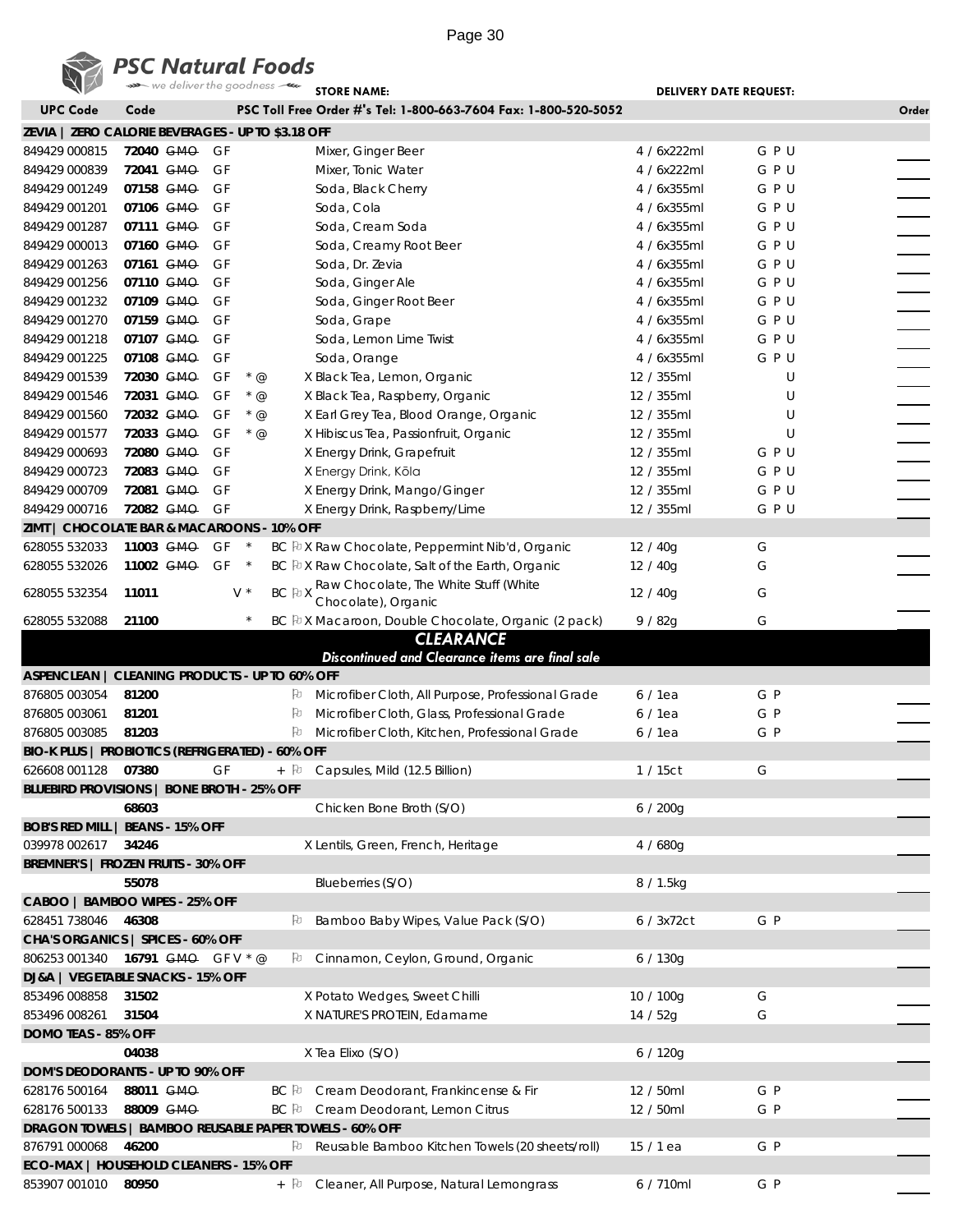

|                                                            | PSC Natural Foods    |                           |    |                |               |                                                                             |             |                               |       |
|------------------------------------------------------------|----------------------|---------------------------|----|----------------|---------------|-----------------------------------------------------------------------------|-------------|-------------------------------|-------|
|                                                            |                      | we deliver the goodness   |    |                |               | <b>STORE NAME:</b>                                                          |             | <b>DELIVERY DATE REQUEST:</b> |       |
| <b>UPC Code</b>                                            | Code                 |                           |    |                |               | PSC Toll Free Order #'s Tel: 1-800-663-7604 Fax: 1-800-520-5052             |             |                               | Order |
|                                                            |                      |                           |    |                |               | <b>CLEARANCE</b>                                                            |             |                               |       |
| FILLO FACTORY   PASTRY (FROZEN) - 15% OFF                  |                      |                           |    |                |               | Discontinued and Clearance items are final sale                             |             |                               |       |
| 785002 324131                                              | 02184                |                           |    |                |               | X Fillo Dough, Organic (13"x18" sheets)                                     | 12 / 454g   |                               |       |
| FRONTIER   HERBS & SPICES - UP TO 55% OFF                  |                      |                           |    |                |               |                                                                             |             |                               |       |
| 089836 210159                                              | 70553                |                           |    |                |               | X Cardamom, Powder, Organic                                                 | 6/21g       |                               |       |
| 089836 210173                                              | 70555                |                           |    |                |               | X Cayenne Pepper, Organic                                                   | 6/32g       |                               |       |
| 089836 210241                                              | 70562                |                           |    |                |               | X Cumin Seed, Powder, Organic                                               | 6/36g       |                               |       |
| 089836 210265                                              | 70564                |                           |    |                |               | X Curry, Powder, Organic                                                    | 6/30g       |                               |       |
| 089836 210296                                              | 70567                |                           |    |                |               | X Garam Masala, Organic                                                     | 6/42g       |                               |       |
| 089836 210364                                              | 70574                |                           |    |                |               | X Onion, Granules, Organic                                                  | 6/43g       |                               |       |
| GIOVANNI   ECO CHIC COSMETICS - 75% OFF                    |                      |                           |    |                |               |                                                                             |             |                               |       |
| 716237 040084                                              | 80589                |                           |    |                |               | Conditioner, 50/50 Balanced                                                 | 1 / 250ml   | G P                           |       |
| 716237 030085                                              | 80584                |                           |    |                |               | Shampoo, 50/50 Balanced                                                     | 1/250ml     | G P                           |       |
| 716237 150080                                              | 80591                |                           |    |                |               | Conditioner, Tea Tree Triple Treat                                          | 1/250ml     | G P                           |       |
| 716237 130082                                              | 80587                |                           |    |                |               | Shampoo, Tea Tree Triple Treat                                              | 1/250ml     | G P                           |       |
| <b>GOGO QUINOA PRODUCTS - 15% OFF</b>                      |                      |                           |    |                |               |                                                                             |             |                               |       |
| 896899 000166                                              |                      | 22143 GMO                 | GF |                | ŀ٥            | Cereal, Quinoa Cocoa, Organic                                               | 8 / 260g    |                               |       |
| 896899 000142                                              | 19015 GMO            |                           |    |                |               | Pu Flakes, Quinoa, Organic                                                  | 6/350q      |                               |       |
| 885320 000363                                              | 19028 <del>GMO</del> |                           | GF | $\star$        |               | Pu X Pasta, Anelli w/Vegetables & Turmeric, Organic                         | 12 / 227g   |                               |       |
| 885320 010683                                              |                      | 30036 GMO                 | GF | $\star$        |               | Pasta, Lasagna, Rice and Quinoa, Organic                                    | 12 / 170g   |                               |       |
| 896899 000272                                              |                      | 30043 GMO                 | GF | $\overline{a}$ |               | <sup>[1]</sup> X Pasta, Macaroni, Red & White Quinoa, Organic               | 12/227g     |                               |       |
| GREEN LID   COMPOSTABLE COMPOST BIN - 90% OFF              |                      |                           |    |                |               |                                                                             |             |                               |       |
| 858143 000018                                              | 46303                |                           |    |                |               | + Fux Compostable Compost Bin, Starter Kit                                  | 20 / 5ct    | G P                           |       |
| HERBARIA   HERBAL TEA - UP TO 20% OFF                      |                      |                           |    |                |               |                                                                             |             |                               |       |
| 5997005 343742 40851                                       |                      |                           |    |                |               | Herbal Tea, Birch Leaf                                                      | 10 / 25ct   |                               |       |
| 5997005 343834 40860                                       |                      |                           |    |                |               | Herbal Tea, Lady's Mantle                                                   | 10 / 25ct   |                               |       |
| 5997005 330889 40864                                       |                      |                           |    |                |               | Herbal Tea, Marigold Blossoms                                               | 10 / 25ct   |                               |       |
| 5997005 343643 40866                                       |                      |                           |    |                |               | Herbal Tea, Passion Flower                                                  | 10 / 25ct   |                               |       |
| 5997005 343810 40868                                       |                      |                           |    |                |               | Herbal Tea, Plantain Leaf                                                   | 10 / 25ct   |                               |       |
| 5997005 343841 40873                                       |                      |                           |    |                |               | Herbal Tea, Shepherd's Purse                                                | 10 / 25ct   |                               |       |
| 5997005 330940 40874                                       |                      |                           |    |                |               | Herbal Tea, Small Flowers Willow Herb                                       | 10 / 25ct   |                               |       |
| 5997005 331299 40878                                       |                      |                           |    |                |               | Herbal Tea, Thyme Leaves                                                    | 10 / 25ct   |                               |       |
| 5997005 343827 40879                                       |                      |                           |    |                |               | Herbal Tea, Uva Ursi Leaf                                                   | 10 / 25ct   |                               |       |
| <b>JUSTEA   FARMER DIRECT KENYAN TEA - 15% OFF</b>         |                      |                           |    |                |               |                                                                             |             |                               |       |
| 627843 437680                                              |                      | 13700 <del>GMO</del>      |    |                | @ BC P        | Loose Leaf, African Chai (Tin)                                              | 6/115g      |                               |       |
| 628451 866268                                              |                      | 13716 GMO                 |    |                |               | @ BC Pu Loose Leaf, Purple Chocolate (Tin)                                  | 6/100g      |                               |       |
| 628451 866060                                              |                      | 13711 <del>GMO</del>      |    |                |               | @ BC $\mathbb H$ Loose Leaf, Purple Jasmine (Tin)                           | 6/90g       |                               |       |
| 628451 866084                                              | 13712 <del>GMO</del> |                           |    |                |               | @ BC Pu Loose Leaf, Purple Mint (Tin)                                       | 6/60g       |                               |       |
| 628451 866077                                              | 13710 GMO            |                           |    |                |               | @ BC $\upbeta$ Loose Leaf, Purple Rain (Tin)                                | 6/80g       |                               |       |
| KALIWAGS   DOG SNACKS - 15% OFF                            |                      |                           |    |                |               |                                                                             |             |                               |       |
| 856306 001162                                              | 39121                |                           |    |                | BC Pu         | Dog Snacks, Bits, Beef (4 pack)                                             | 12 / 150g   | G P                           |       |
| 856306 001193                                              | 39125                |                           |    |                | $BC$ $\alpha$ | Dog Snacks, Bits, Salmon (4 pack)                                           | 12 / 150g   | G P                           |       |
| KODA FARMS   RICES - 75% OFF                               |                      |                           |    |                |               |                                                                             |             |                               |       |
| 074823 201234                                              |                      | 31014 GMO GF              |    |                |               | Kokuho Rose, Heirloom Varietal, Medium Grain,<br>Whole Grain Brown, Organic | 12 / 2.27kg |                               |       |
| 074823 201210                                              |                      | 31013 <del>GMO</del> GF * |    |                |               | Kokuho Rose, Heirloom Varietal, Medium Grain,<br>Whole Grain White, Organic | 12 / 2.27kg |                               |       |
| KOYO   JAPANESE PRODUCTS - 15% OFF                         |                      |                           |    |                |               |                                                                             |             |                               |       |
| 065493 062638                                              | 24205                |                           |    |                |               | Agar Kanten Flakes (Vegetarian Gelatin)                                     | 10/28g      |                               |       |
| LA PREFERIDA   SALSAS - 50% OFF                            |                      |                           |    |                |               |                                                                             |             |                               |       |
| 071524 180028                                              | 47202                |                           |    |                |               | Salsa, Hot, Organic (S/O)                                                   | 12 / 492ml  |                               |       |
| 071524 180011                                              | 47201                |                           |    |                |               | Salsa, Medium, Organic (S/O)                                                | 12 / 430ml  |                               |       |
| 071524 180004                                              | 47200                |                           |    |                |               | Salsa, Mild, Organic (S/O)                                                  | 12 / 492ml  |                               |       |
| LAID BACK SNACKS   FRUIT & NUT SNACK & MIX - UP TO 25% OFF |                      |                           |    |                |               |                                                                             |             |                               |       |
| 628011 958037                                              | 26304                |                           |    |                |               | BC 和 X Wholesome Yogi                                                       | 16 / 45g    | G                             |       |
| 628011 958105                                              | 26305                |                           |    |                |               | BC $\upbeta$ X Hearty Tamari                                                | 10 / 130g   | G                             |       |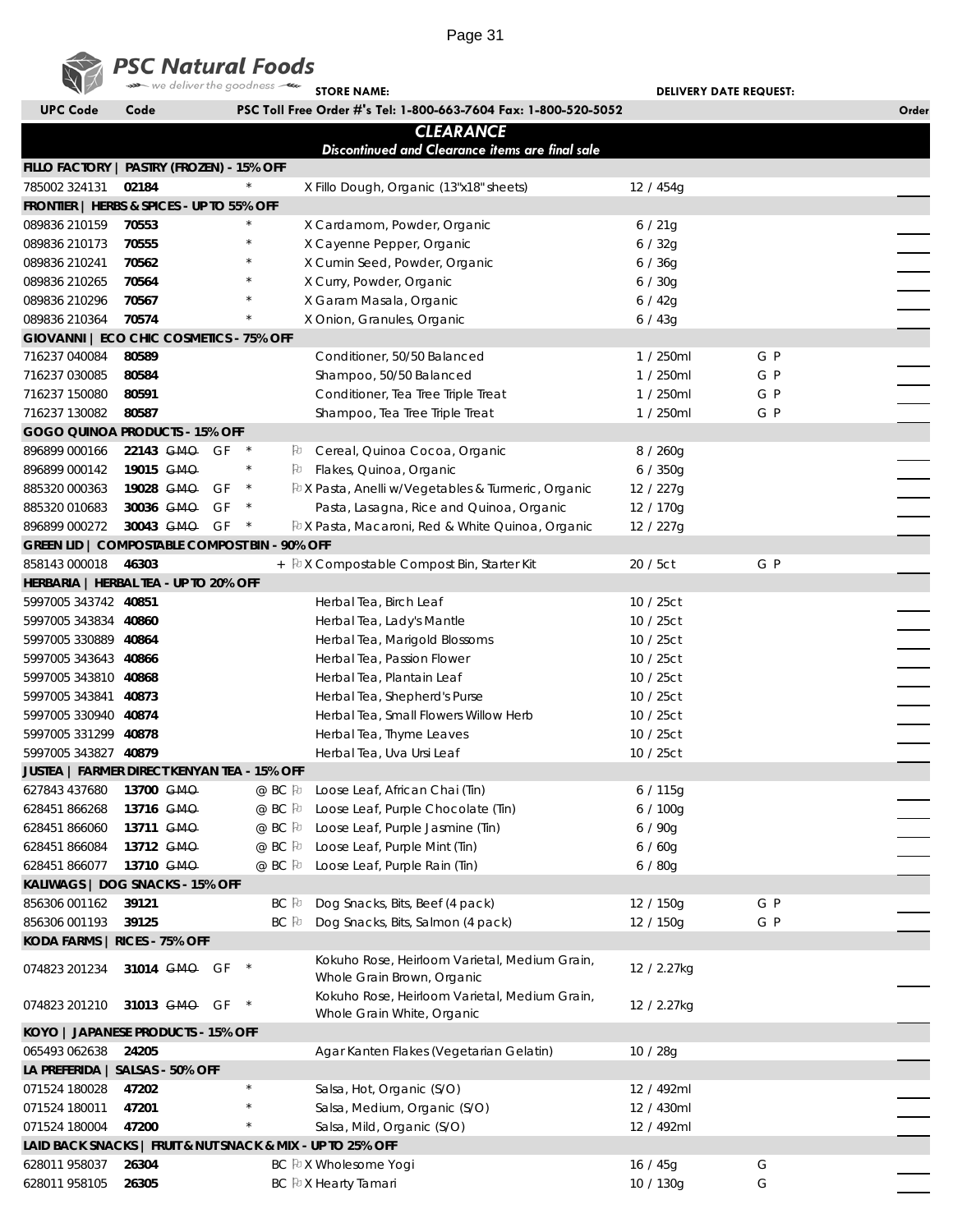

|                                                   | PSC Natural Foods        | we deliver the goodness |       |                                                                     |                               |       |  |
|---------------------------------------------------|--------------------------|-------------------------|-------|---------------------------------------------------------------------|-------------------------------|-------|--|
|                                                   |                          |                         |       | <b>STORE NAME:</b>                                                  | <b>DELIVERY DATE REQUEST:</b> |       |  |
| <b>UPC Code</b>                                   | Code                     |                         |       | PSC Toll Free Order #'s Tel: 1-800-663-7604 Fax: 1-800-520-5052     |                               | Order |  |
|                                                   |                          |                         |       | <b>CLEARANCE</b><br>Discontinued and Clearance items are final sale |                               |       |  |
|                                                   |                          |                         |       | LITTLE NORTHERN BAKEHOUSE PRODUCTS (FROZEN) - UP TO 50% OFF         |                               |       |  |
| 671521 440516                                     | 55452 <del>GMO</del> GFV |                         |       | BC Fx Loaf, Sprouted, Honey Oat                                     | 6/482g                        |       |  |
| 671521 441353                                     | 55460 GMO GFV            |                         |       | BC Pa X Pizza Crust, Thin (10" 2pk)                                 | 12 / 420g                     |       |  |
| MAISIE JANE'S   NUT BUTTERS - 35% OFF             |                          |                         |       |                                                                     |                               |       |  |
|                                                   | 91604                    |                         |       | Harvest Bounty (S/O)                                                | 6/538g                        |       |  |
| MAISON ORPHEE   MARINADE - 15% OFF                |                          |                         |       |                                                                     |                               |       |  |
| 069593 121400                                     | 32390 GMO GFV            |                         |       | + Pu Marinade, Greek Vinaigrette                                    | 12 / 250ml                    |       |  |
|                                                   |                          |                         |       | MILLENNIA TEA   FRESH-LEAF & SUPERFOOD TEA (FROZEN) - UP TO 90% OFF |                               |       |  |
| 627843 851738                                     | 13730                    | $*$ @                   |       | 心 X Fresh-Leaf Tea, Organic                                         | 12 / 120g                     |       |  |
| 627843 851783                                     | 13732                    | $*$ @                   |       | <sup>[</sup> a X Superfood Tea, Raw Chopped, Organic                | 12 / 120g                     |       |  |
| 627843 851769                                     | 13731                    | $*$ @                   |       | Pux Superfood Tea, Raw Cubes (12ct), Organic                        | 12 / 162g                     |       |  |
| MR. SPICE   ORGANIC SALT FREE SAUCES - 65% OFF    |                          |                         |       |                                                                     |                               |       |  |
| 039348 000212 14262 GMO                           |                          | $^{\star}$              |       | Honey BBQ, Organic                                                  | 12 / 298g                     |       |  |
| MUMM'S   SEEDS & SANDWICH BOOSTER - 55% OFF       |                          |                         |       |                                                                     |                               |       |  |
|                                                   |                          |                         |       | Seeds, Crunchy Bean Mix                                             |                               |       |  |
| 073295 125420 34432                               |                          |                         | $+$ 2 | (Chickpeas/Lentils/Peas), Organic                                   | 12/125q                       |       |  |
| NATURE CLEAN   LAUNDRY PRODUCTS - 15% OFF         |                          |                         |       |                                                                     |                               |       |  |
| 058951 307181 80724                               |                          |                         | + P   | Laundry Tabs, Unscented                                             | 8 / 432g                      | G P   |  |
| NORA   SEAWEED SNACKS - 30% OFF                   |                          |                         |       |                                                                     |                               |       |  |
|                                                   | 19103                    |                         |       | Seaweed Spicy (S/O)                                                 | 12 / 32g                      |       |  |
| NUTS TO YOU   NUT & SEED BUTTERS - 40% OFF        |                          |                         |       |                                                                     |                               |       |  |
| 068892 241253                                     | 42707                    |                         | + P   | Almond Hazelnut Butter, Smooth                                      | 12 / 365g                     |       |  |
| 068892 324987                                     | 42725                    |                         | + や   | Cashew Butter, Smooth, Organic                                      | 6/365g                        |       |  |
| 068892 200120                                     | 42730                    |                         | + P   | Hazelnut Butter, Smooth, Organic                                    | 6/365g                        |       |  |
| 068892 200106                                     | 42208                    |                         | + P   | Hazelnut Butter, Smooth                                             | 12 / 365g                     |       |  |
|                                                   |                          |                         |       |                                                                     |                               |       |  |
| OLIVADO OILS - 60% OFF<br>9421009 030286 37592    |                          |                         |       |                                                                     |                               |       |  |
|                                                   |                          |                         |       | Avocado Oil w/Lemon Zest, Extra Virgin                              | 6 / 250ml                     |       |  |
| OMEGA NUTRITION   MCT OIL - 15% OFF               |                          |                         |       |                                                                     |                               |       |  |
| 055358 350086                                     | 85343                    | GF                      |       | Pu MCT Oil                                                          | 6 / 946ml                     | G     |  |
| PERFECT CHEF   TOMATO PASTA SAUCE - 25% OFF       |                          |                         |       |                                                                     |                               |       |  |
| 620988 050462                                     | 42407 GMO                |                         |       | * + Fu Pasta Sauce, Red Lentil, Organic                             | 6 / 740ml                     |       |  |
| PURPLE FROG   HYDRATING HAND SANITIZER - 20% OFF  |                          |                         |       |                                                                     |                               |       |  |
| 676034 000011                                     | 47101                    |                         |       | + Pu Hand Sanitizer w/Aloe Vera + Grapefruit Oil, Gel               | 24 / 125ml                    | G P   |  |
| 676034 000004                                     | 47100                    |                         |       | + $\beta$ Hand Sanitizer w/Aloe Vera + Grapefruit Oil, Gel          | 48 / 60ml                     | G P   |  |
| RISE   KOMBUCHA (REFRIGERATED) - 25% OFF          |                          |                         |       |                                                                     |                               |       |  |
| 818762 000356 15309 GMO GFV *                     |                          |                         |       | + Fu Lemongrass, Organic (glass)                                    | 6/1                           | GPU   |  |
| SAFE CATCH   LOW MERCURY CANNED SEAFOOD - 30% OFF |                          |                         |       |                                                                     |                               |       |  |
| 859480 006299 68506 GMO                           |                          |                         |       | Elite Wild Skipjack Tuna, Tandoori                                  | 6/142q                        |       |  |
| SAPADILLA PRODUCTS - UP TO 60% OFF                |                          |                         |       |                                                                     |                               |       |  |
| 677141 002035                                     | 70334                    |                         |       | All Purpose Cleaner, Sweet Lavender & Lime                          | 6 / 739ml                     | G P   |  |
| 677141 001021                                     | 70330                    |                         |       | Countertop Cleanser Spray, Grapefruit &                             | 12 / 473ml                    | G P   |  |
|                                                   |                          |                         |       | Bergamot                                                            |                               |       |  |
| 677141 001038                                     | 70331                    |                         |       | Countertop Cleanser Spray, Sweet Lavender &                         | 12 / 473ml                    | G P   |  |
|                                                   |                          |                         |       | Lime                                                                |                               |       |  |
| 677141 000031                                     | 70328                    |                         |       | Dish Soap, Sweet Lavender & Lime                                    | 12 / 473ml                    | G P   |  |
| 677141 003032                                     | 70398                    |                         |       | Laundry Liquid, Sweet Lavender & Lime                               | 6 / 946ml                     | G P   |  |
| SIMPLY ORGANIC   DIP MIXES - 45% OFF              |                          |                         |       |                                                                     |                               |       |  |
|                                                   | 91361                    |                         |       | X Guacamole Shipper (S/O)                                           | 36 / 1ea                      |       |  |
| TOFURKY   MEAT ALTERNATIVES (FROZEN) - 30% OFF    |                          |                         |       |                                                                     |                               |       |  |
|                                                   | 57070                    |                         |       | Vegetable Feast (S/O)                                               | $6/1.58$ kg                   |       |  |
| <b>TRADITIONAL MEDICINALS TEAS - 35% OFF</b>      |                          |                         |       |                                                                     |                               |       |  |
| 032917 101884                                     | 12951                    |                         |       | Smooth Move, Chamomile□                                             | 6 / 20ct                      |       |  |
| TRUE CITRUS   SEASONING & DRINK MIX - 15% OFF     |                          |                         |       |                                                                     |                               |       |  |
| 810979 006800                                     | 70370                    |                         |       | True Lemon Crystallized Lemon Seasoning Shaker                      | 6/60g                         | G     |  |
| 810979 001454                                     | 70371                    |                         |       | True Lime Crystallized Sachet Packets                               | 12 / 32ct                     |       |  |